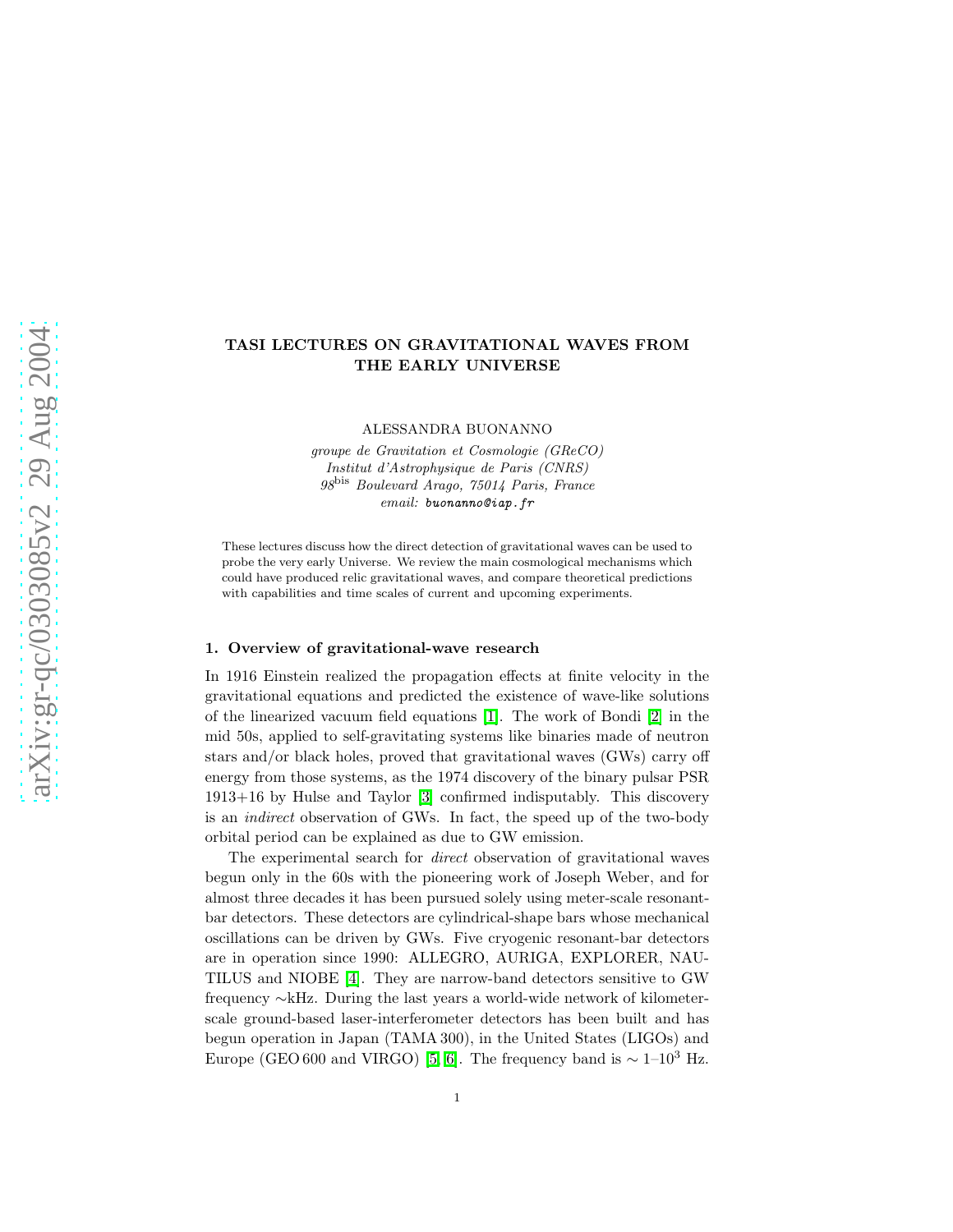Meantime the first detectors begin the search, development of the next generation kilometer-scale interferometers is already underway [\[7,](#page-33-6) [8,](#page-33-7) [9,](#page-34-0) [10\]](#page-34-1). A laser-interferometer space antenna (LISA) [\[11,](#page-34-2) [6\]](#page-33-5) is also planned by the European Space Agency (ESA) and NASA, though not yet fully funded, and could fly in  $\sim 2011$ . It consists of three drag-free spacecrafts in a triangle configuration. The spacecraft tracks the distance to each other (∼ 5 million kms) using laser beams, searching GWs in the frequency range  $\sim 10^{-4}$ –10<sup>-1</sup> Hz. Thanks to the theoretical and experimental progress made by the GW community during the last forty years, the direct detection of GWs is not far ahead of us and, hopefully, it will mark the next decade.

The most promising sources for both ground- and space-based detectors are astrophysical sources at relatively low red-shift [\[12\]](#page-34-3), like binaries made of black holes (BHs) and/or neutron stars (NSs), white-dwarf (WD) binaries, supermassive black holes, low-mass X-ray binaries, supernovae and pulsars. The large scale interferometers were indeed conceived and designed to detect GWs from those sources. These lectures will focus on cosmological sources at much higher red-shift  $z \gg 1$ . We shall discuss if and how the detection of GWs can be used to investigate physical processes occured around Universe's birth. Various excellent lectures and reviews were written on this subject like, e.g., the ones by Allen [\[13\]](#page-34-4) and Maggiore [\[14\]](#page-34-5) [see also Sections 2.9 and 3.6 by Cutler and Thorne [\[12\]](#page-34-3)].

It is not possible to cover in two lectures all the literature on the subject, so we have to make a selection. In the first lecture, after briefly reviewing the key ideas underlying GW detectors [see Section [2\]](#page-2-0), we discuss general features of relic GW spectra, their typical intensity and range of frequencies and phenomenological bounds [see Section [3\]](#page-3-0). The bulk of the lecture will be the analysis of the phenomenon of amplification of quantum-vacuum fluctuations, and the evaluation of stochastic GW backgrounds in standard, quintessential and superstring-motivated inflationary scenarios [see Section [4\]](#page-9-0). The second lecture will review, in Section [5,](#page-25-0) other physical mechanisms which could produce GWs, like first-order phase transitions, turbulence, preheating, etc., and cosmic strings [see Section [6\]](#page-26-0). Then, in Section [7](#page-29-0) we discuss which differences in the relic GW spectrum we could expect from brane-world scenarios and, finally, in Section [8](#page-31-0) we comment on the possibility of extracting the red-shift–luminosity curve and cosmological parameters by detecting GWs from binary systems. Section [9](#page-32-0) summarizes the conclusions.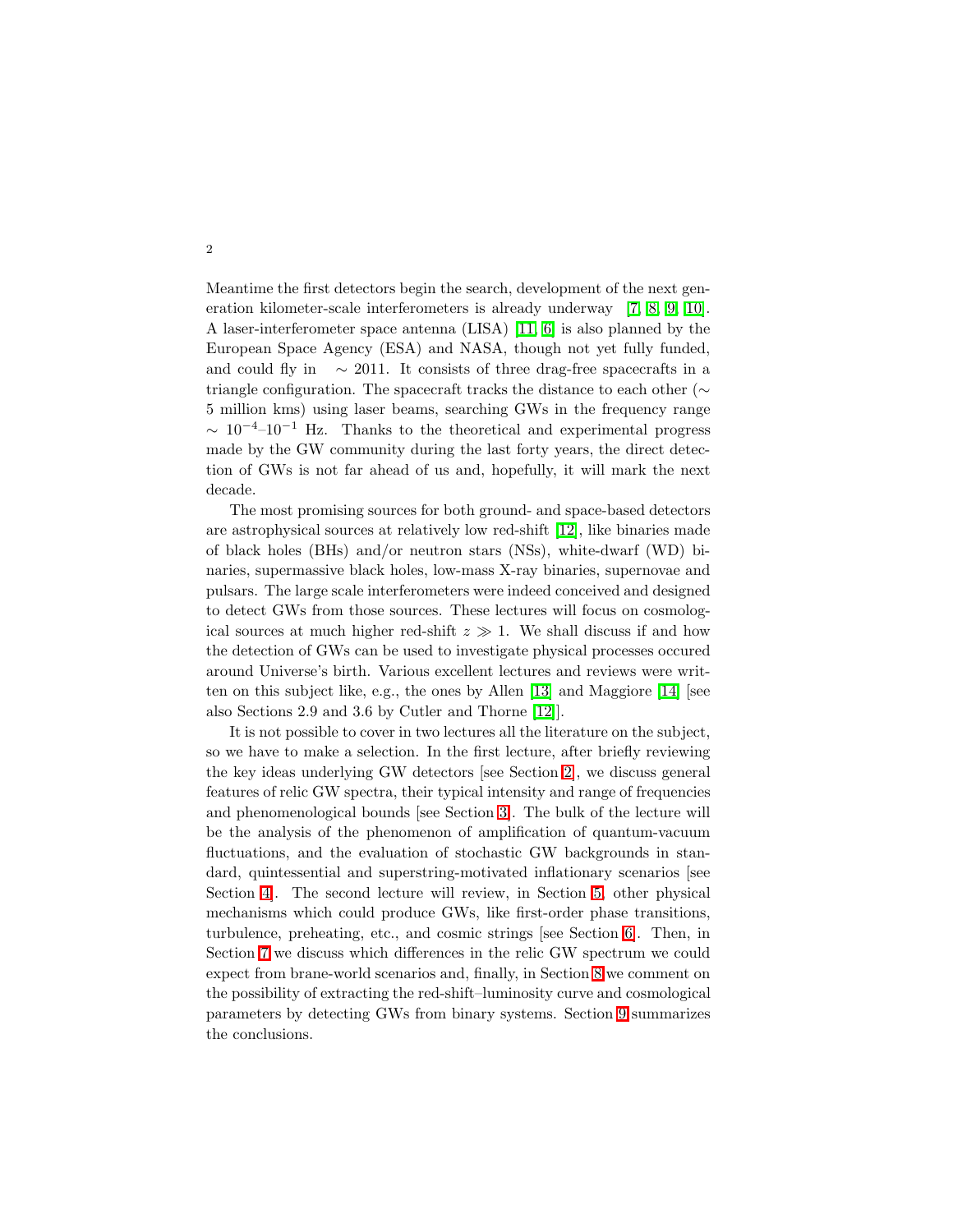# <span id="page-2-0"></span>2. Key ideas underlying GW detectors

The simplest GW detector we can imagine is a body of mass  $m$  at a distance L from a fiducial laboratory point, connected to it by a spring of resonant frequency  $\omega_0$  and quality factor Q. Einstein equation of geodesic deviation predicts that the infinitesimal displacement  $\Delta L$  of the mass along the line of separation from its equilibrium position satisfies the equation [\[15\]](#page-34-6) (valid for GW wavelengths  $\gg L$  and in local Lorentz frame of the observer at the fiducial laboratory point)

<span id="page-2-1"></span>
$$
\Delta L(t) + 2\frac{\omega_0}{Q} \Delta L(t) + \omega_0^2 \Delta L(t) = \frac{L}{2} \left[ F_+ \ddot{h}_+(t) + F_\times \ddot{h}_\times(t) \right],\tag{1}
$$

where  $F_{+,\times}$  are coefficients of order unity which depend on the direction of the source and the GW polarization angle;  $h_{+,\times}$  are the two independent polarizations of the GW.

Laser-interferometer GW detectors, such as GEO, LIGO, VIRGO and TAMA, are composed of two perpendicular kilometer-scale arm cavities with two test-mass mirrors hung by wires at the end of each cavity. The tiny displacements  $\Delta L$  of the mirrors induced by a passing-by GW are monitored with very high accuracy by measuring the relative optical phase between the light paths in each interferometer arm. The mirrors are pendula with quality factor Q quite high and resonant frequency  $\omega_0$  much lower ( $\sim 1$  Hz) than the typical GW frequency ( $\sim 100$  Hz). In this case Eq. [\(1\)](#page-2-1), written in Fourier domain, reduces to  $\Delta L/L \sim h$ . The typical amplitude, at 100 Hz, of GWs emitted by binary systems in the VIRGO cluster of galaxies (15 Mpc distant), which is the largest distance the first-generation of ground-based interferometers can probe, is <sup>∼</sup> <sup>10</sup>−<sup>21</sup>. This means ∆<sup>L</sup> <sup>∼</sup> <sup>10</sup>−<sup>18</sup> m, a very tiny number! It seems rather discouraging, especially if we think to monitor the test-mass motion with light of wavelength nearly  $10^{12}$  times larger. It took a long time, theoretically and experimentally to develop sophisticated technology to achieve measurements of such tiny displacements.

The electromagnetic signal coming out the interferometer will contain the GW signal but also noise – for example thermal noise in the suspension system and in the mirror itself, can shake the mirror mimicking the effect of a GW. The root-mean-square of the noise is generally expressed in terms of the noise power per unit frequency  $S_n$  by the relation  $h_{\rm rms} \sim \sqrt{S_n(f) \Delta f} \sim$  $\Delta L/L$ ,  $\Delta L$  being the mirror displacement induced by noise and  $\Delta f$  the frequency bandwidth.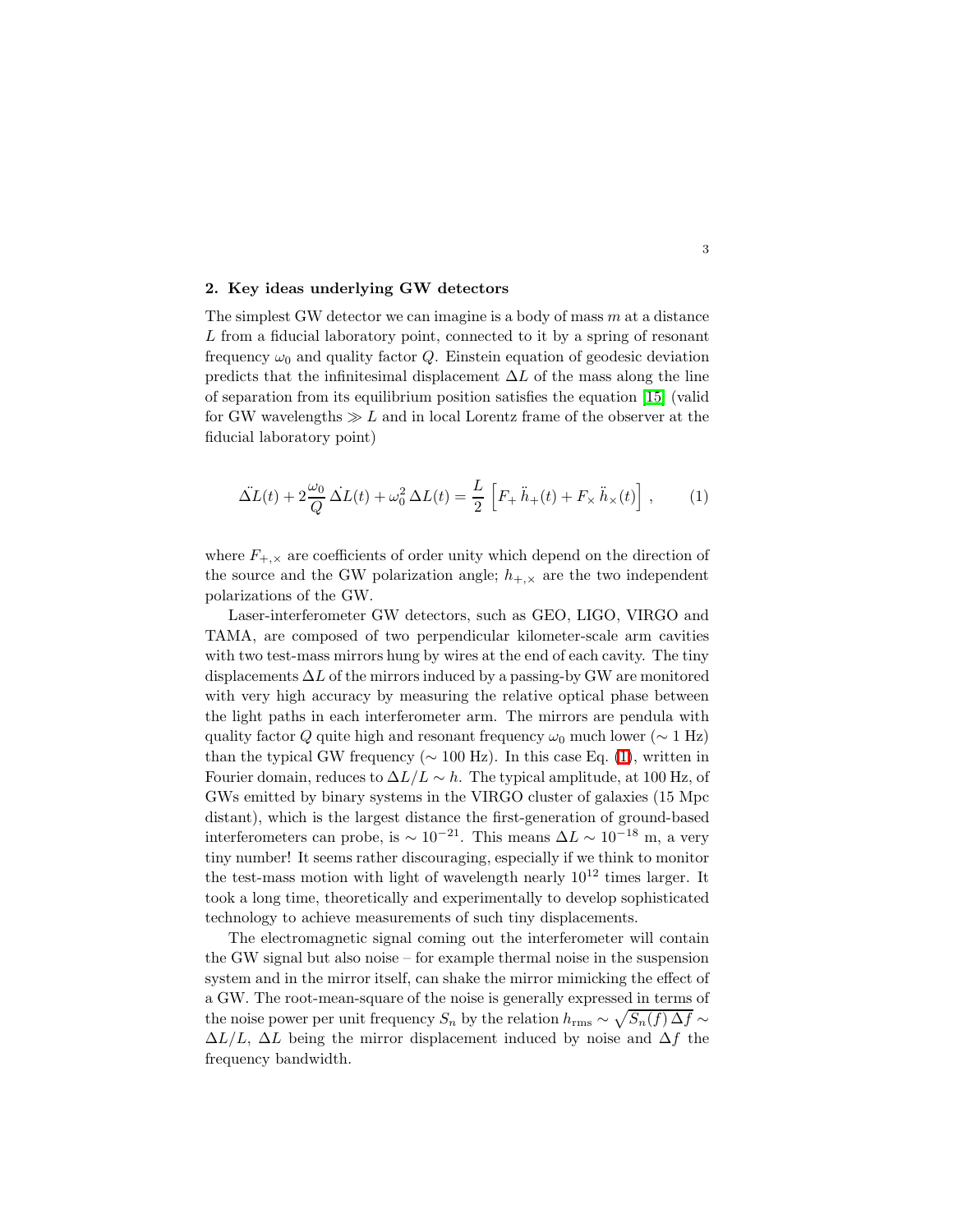## <span id="page-3-4"></span><span id="page-3-0"></span>3. Production of relic gravitational waves: general features

# 3.1. Gravitational-wave spectrum

4

Since in the following we will focus mainly on the primordial stochastic background of GWs, in this section we relate its energy density to the spectral density  $S_h$ , which is the quantity of direct interest when we want to compare theoretical predictions to experimental sensitivities. [Henceforth, we pose  $\hbar = 1 = c$ .

<span id="page-3-3"></span>The intensity of a stochastic background of GWs at (present) frequency f is generally expressed in terms of

$$
\Omega_{\rm GW}(f) = \frac{1}{\rho_c} \frac{d\rho_{\rm GW}}{d\log f},\qquad(2)
$$

where  $\rho_c = 3H_0^2/(8\pi G_N)$  and  $\rho_{\rm GW}$  is the energy density of the GW stochastic background. <sup>a</sup> In the transverse-traceless (TT) gauge, denoting with  $\hat{\Omega}$ the direction of propagation of the GW, with  $\hat{m}, \hat{n}$  the unit vectors forming with  $\hat{\Omega}$  an orthonormal basis, and with  $\epsilon_{ij}^+ = \hat{m}_i \hat{m}_j - \hat{n}_i \hat{n}_j$ ,  $\epsilon_{ij}^{\times} =$  $\hat{m}_i \hat{n}_j + \hat{n}_i \hat{m}_j$  the polarization tensors,  $i, j = 1, 2, 3$   $[\epsilon_{ij}^{\text{P}}(\Omega) e^{\text{Q ij}}(\Omega) = 2\delta^{\text{PQ}}],$ a stochastic, isotropic GW can be written as

$$
h_{ij}(t) = \sum_{\mathbf{P} = +,\times} \int_{-\infty}^{+\infty} df \int d\hat{\Omega} h_{\mathbf{P}}(f,\hat{\Omega}) e^{-2\pi i f t} \epsilon_{ij}^{\mathbf{P}}(\hat{\Omega}), \tag{3}
$$

<span id="page-3-1"></span>where  $d\hat{\Omega} = d\phi \, d\cos\theta$ ,  $h_P(f, \hat{\Omega}) = h_P^*(-f, \hat{\Omega})$ , and in writing Eq. [\(3\)](#page-3-1) we have assumed, in full generality, that the wave is located at  $\vec{x} = 0$ . If the stochastic background is also stationary and unpolarized, averaging the Fourier components over an ensemble gives [\[14\]](#page-34-5)

$$
\langle h_{\rm P}^*(f, \hat{\Omega}) h_{\rm Q}(f', \hat{\Omega}') \rangle = \delta(f - f') \, \delta^2(\hat{\Omega}, \hat{\Omega}') \, \frac{1}{4\pi} \, \delta_{\rm PQ} \, \frac{1}{2} \, S_h(f) \,, \tag{4}
$$

<span id="page-3-2"></span>with  $\delta^2(\hat{\Omega}, \hat{\Omega}') = \delta(\cos \theta - \cos \theta') \, \delta(\phi - \phi')$ . The above equation defines the (one-sided) spectral density  $S_h$   $[S_h(f) = S_h(-f)]$ , which has the dimensions of Hz−<sup>1</sup> . The energy density of GWs is given by the 00 component of the energy-momentum tensor averaged over several wavelengths [see e.g., Ref. [\[15\]](#page-34-6)]

$$
\rho_{\rm GW} = \int_0^\infty d\log f \, \frac{d\rho_{\rm GW}}{d\log f} = \frac{1}{32\pi \, G_{\rm N}} \, \overline{h_{ij} \, h^{ij}} \,. \tag{5}
$$

<sup>&</sup>lt;sup>a</sup>The value of H<sub>0</sub> is generally written as  $H_0 = h_0 \times 100 \text{ km/sec/Mpc}$  where  $h_0$  parameterizes the existing experimental uncertainty. Henceforth, all primordial spectrum will be expressed in terms of  $h_0^2 \Omega_{\text{GW}}$ .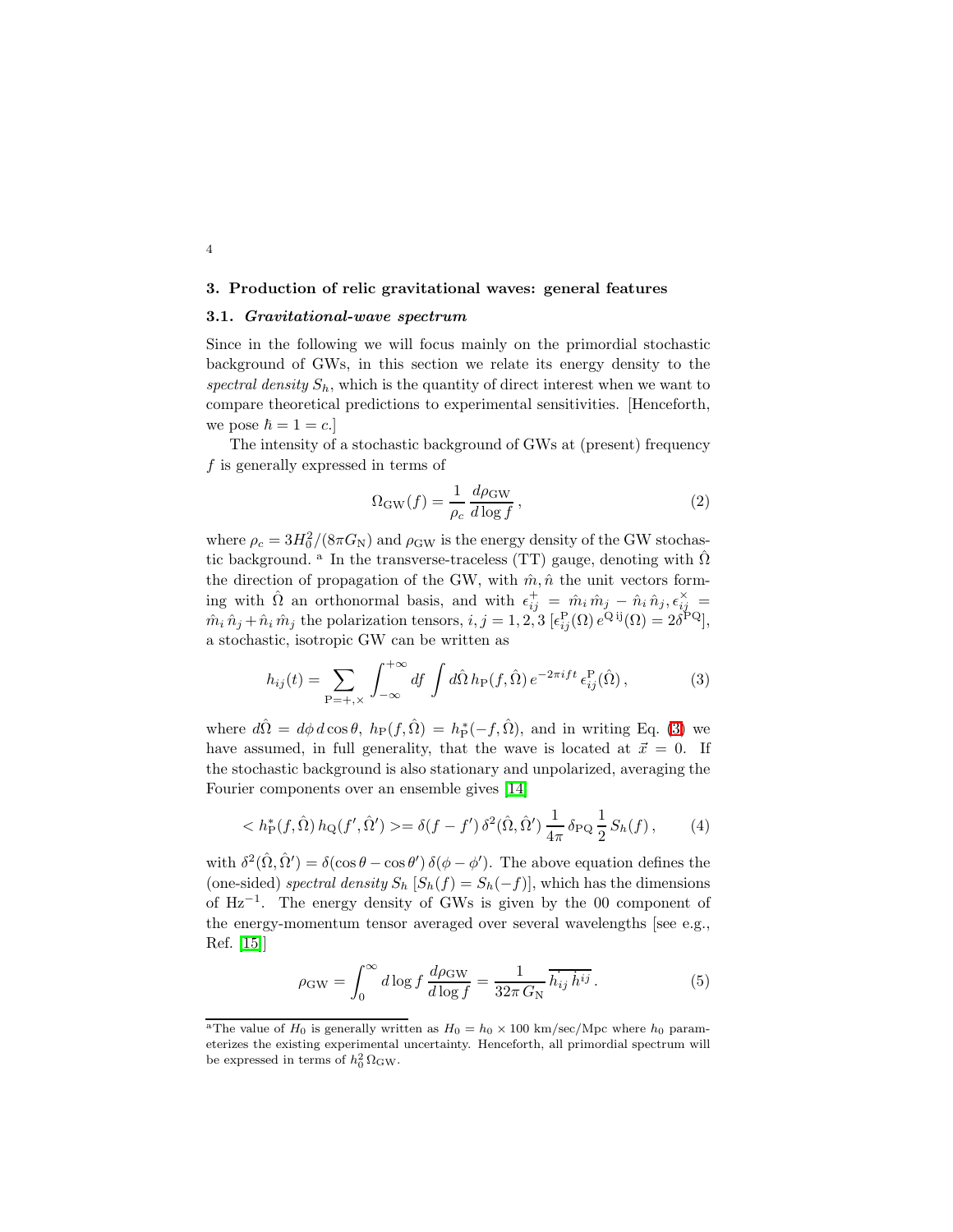

5

<span id="page-4-1"></span>Figure 1. Sensitivities, expressed in terms of  $\Omega_{\rm GW}$ , versus frequency of LISA and ground-based detectors of first, second and third generation. On the top axis, the estimated temperature of the Universe when GWs are produced by causal mechanisms during RD era [see Eq. [\(10\)](#page-7-0)].

<span id="page-4-0"></span>Inserting in the above equation Eq. [\(3\)](#page-3-1) and using the property that for a stochastic background the spatial average can be traded with the ensemble average defined by Eq. [\(4\)](#page-3-2), a straightforward calculation leads to:

$$
\Omega_{\rm GW}(f) = \frac{4\pi^2}{3H_0^2} f^3 S_h(f) \simeq 1.25 \times 10^{36} \frac{1}{h_0^2} \left(\frac{f}{\rm Hz}\right)^2 f S_h(f). \tag{6}
$$

Note that if  $\Omega_{\rm GW} \sim C f^{\alpha}$  with  $0 \leq \alpha < 3$ , due to the factor  $f^3$  appearing in the RHS of Eq. [\(6\)](#page-4-0), a GW detector operating at lower frequency needs lower sensitivity than a GW detector operating at higher frequency. This explains why space-based detectors like LISA can have better performances than ground-based detectors, although the expected sensitivity of LISA is worse than LIGO and VIRGO.

In Fig. [1](#page-4-1) we plot the sensitivities for ground-based detectors of first [\[5\]](#page-33-4), second ( $\sim$  2008) [\[7,](#page-33-6) [8\]](#page-33-7) and third (> 2011) [\[9,](#page-34-0) [10\]](#page-34-1) generation. More specifically, for the second generation we use the Advanced LIGO configuration or LIGOII [\[7,](#page-33-6) [8\]](#page-33-7), for which considerable research and development (R&D) have been gained during the last years, and for the third generation we use, as an example, the speed-meter configuration [\[9,](#page-34-0) [10\]](#page-34-1). The R&D for third generation of interferometers as LIGOIII/EURO started only more recently.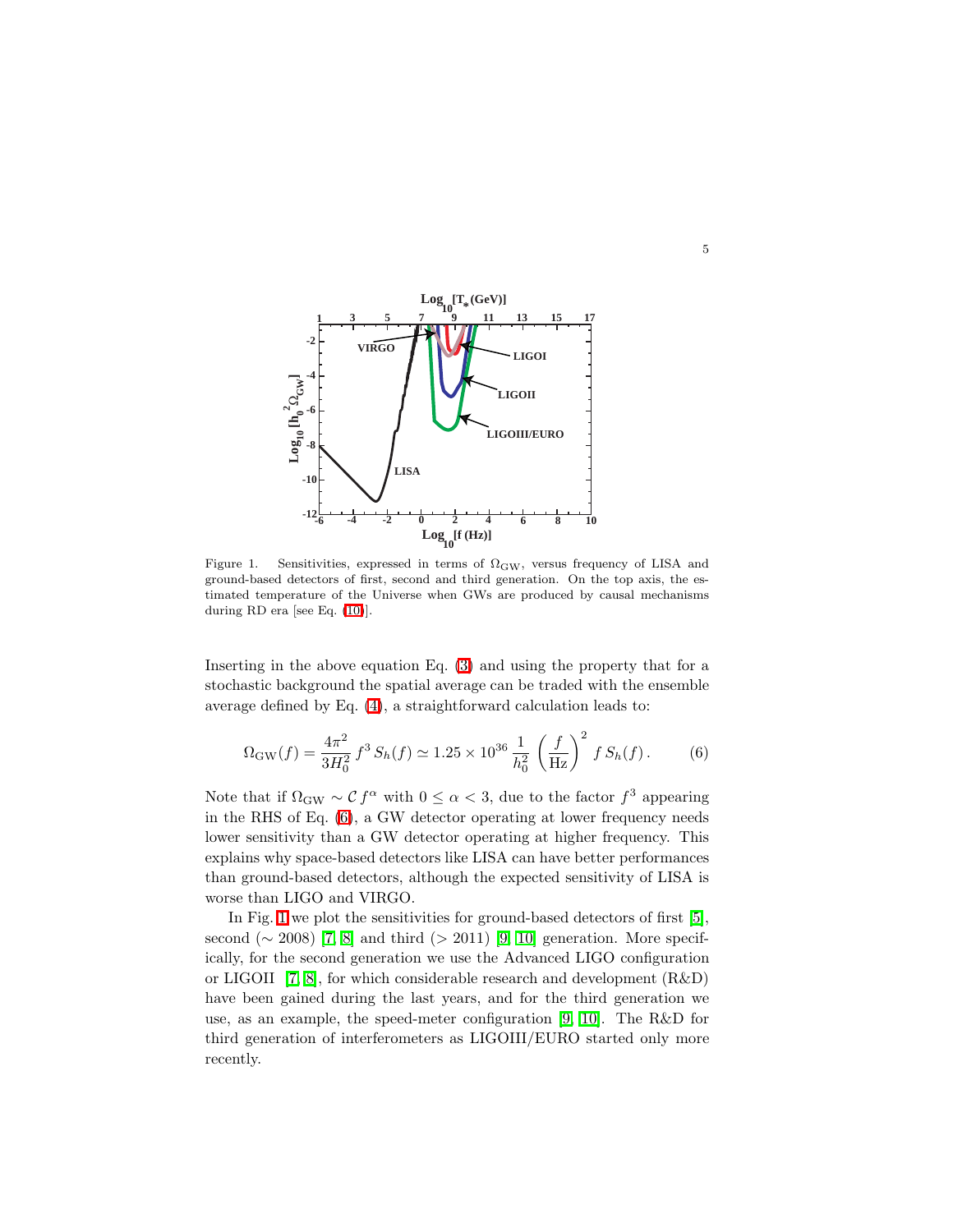A stochastic background is a random process which is intrinsically indistinguishable from the detector noise. As we shall see in the following, the GW signal is expected to be far too low to exceed the noise level in any existing or planned single detector on the earth. Moreover, the instrumental noise level will not be known sufficiently well a priori to search for excess noise in each instrument. Therefore, the optimal strategy which has been proposed [\[16\]](#page-34-7) is to perform a correlation between two or more detectors, possibly widely separated to minimize common noise sources. By correlating two detectors the increase in sensitivity  $h_{\text{rms}}$  is  $\sim (\Delta f T)^{1/4}$  where  $\Delta f$ is the bandwidth and  $T$  the total observation time. Henceforth, we shall show the sensitivities obtained correlating two ground-based detectors. Assuming a constant GW spectrum, and correlating for fourth months, we obtain at 90% confident level for two LIGOI:  $h_0^2 \Omega_{\rm GW} \simeq 3.5 \times 10^{-6}$ , for two LIGOII:  $h_0^2 \Omega_{\rm GW} \simeq 5.1 \times 10^{-9}$  and for two LIGOIII:  $h_0^2 \Omega_{\rm GW} \simeq 3.7 \times 10^{-11}$ .

In the case of LISA, since only one space-based detector is currently planned, the method of correlating two detectors cannot be used. [In Ref. [\[17\]](#page-34-8) optimal orbital alignements for correlating a pair of future LISA-kind detectors have been investigated.] Armstrong, Estabrook and Tinto [\[18\]](#page-34-9) realized that by combining the signals from the three spacecrafts which compose LISA, it is possible to measure the instrumental noise power. Then, any excess noise above this power will be due to GWs. However, besides the primordial stochastic GW background, there are various astrophysically generated stochastic GW background due to binaries present in our galaxy or outside it. These stochastic backgrounds are produced when the incoherent superposition of gravitational radiation emitted by a large number of astrophysical sources cannot be resolved individually. A possible, although rather challenging way of discriminating between the primordial and astrophysically generated backgrounds was suggested by Ungarelli and Vecchio [\[19\]](#page-34-10). As LISA rotates along its orbit, its sensitivity to different directions changes, so LISA could measure the isotropy of the stochastic background and use it to separate the primordial stochastic background, which is isotropic, from the galactic stochastic background, which is anisotropic, being concentrated mostly in the galactic plane (rather than in the halo). In Fig. [1](#page-4-1) we plot the planned LISA sensitivity [\[40\]](#page-35-0).

# 3.2. When gravitons decoupled: thermal spectrum?

It is well known that particles which decoupled from primordial plasma at time  $t_{\text{dec}}$ , when the Universe had temperature  $T_{\text{dec}}$ , carry information on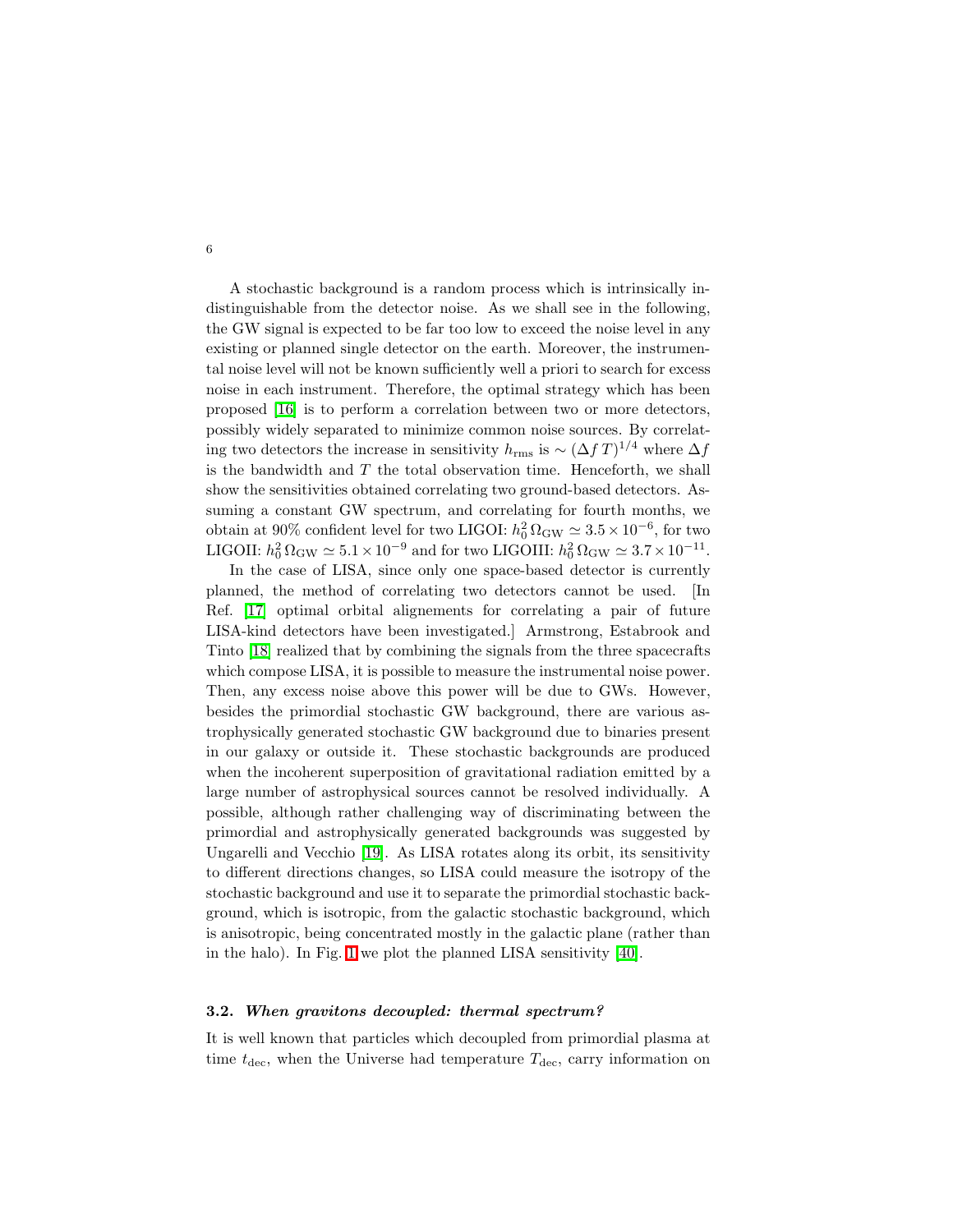the state of the Universe at  $T_{\text{dec}}$ . The weaker the interaction, the higher the energy scale when they drop out of thermal equilibrium. To estimate  $T_{\text{dec}}$ for gravitons, we proceed as follows [\[20,](#page-34-11) [21\]](#page-34-12). We assume that gravitons are in thermal equilibrium in the primordial plasma through point-like fourbody interactions involving two gravitons. We denote with  $\Gamma = n \sigma |v|$ the interaction rate per particle,  $n$  being the number density of particles in equilibrium,  $\sigma$  the scattering cross section, and v the relative velocity. From dimensional considerations we expect  $\sigma \sim G_{\rm N}^2 E^2 \sim G_{\rm N}^2 T^2$ , where  $G_N$  is the Newton constant and  $E^2$  is the average energy squared. For relativistic particles in equilibrium at temperature  $T, n \sim T^3$ . We also assume  $v \sim 1$ . The interaction rate is then  $\Gamma \sim G_N^2 T^5$ . Assuming the Universe evolves adiabatically, we have  $g_S T^3 a^3 = \text{const.}$ , where  $g_S$  is the number of effectively massless degrees of freedom [see Eq. (3.73) of Ref. [\[21\]](#page-34-12)]. Since for relativistic particles  $\rho \sim T^4$ , we have  $\dot{T}/T \propto H \propto T^2/M_{\rm Pl}$ , thus the condition to maintain thermal equilibrium is  $\Gamma \geq H$ , i.e. the interaction time-scale must exceed the local Hubble time. This gives:

$$
\left(\frac{\Gamma}{H}\right)_{\rm g} \simeq \left(\frac{T}{M_{\rm Pl}}\right)^3.
$$
\n(7)

7

So, as it could have been anticipated from dimensional considerations, gravitons decoupled at  $T_{\text{dec}} \sim M_{\text{Pl}}$ . Let us derive at which temperature it corresponds today. The temperature of the Universe, i.e. of the particles in thermal equilibrium, scales as  $T \propto g_S^{-1/3} a^{-1}$ , while the temperature associated to particles which have decoupled from the thermal bath drops as  $T \propto a^{-1}$ . Applying these considerations to the thermal bath of gravitons, and using the fact that at  $T \gtrsim 300 \text{ GeV}$  the Standard Model (SM) of particle physics predicts  $g_S \simeq 106.75$ , while at present time, assuming three neutrino species,  $g_S \simeq 3.91$ , it is easily derived that the graviton tem-perature today is at most [\[21\]](#page-34-12)  $T_{\rm g} = (3.91/106.75)^{1/3} 2.75 \,\rm K \simeq 0.9 \,\rm K$  [at most because the effective number of massless degrees of freedom could be higher then 106.75 at Planckian energies.]. Thus, the thermal spectrum of gravitons ranges in the GHz and is given by [\[13\]](#page-34-4)

$$
\Omega_g(f) = \frac{8\pi h}{c^3} \left(\frac{f}{f_g}\right)^4 \frac{1}{\rho_c} \frac{f_g^4}{e^{f/f_g} - 1} \simeq 2.9 \times 10^{-8} h_0^{-2} \left(\frac{f}{f_g}\right)^4 \frac{e - 1}{e^{f/f_g} - 1}, (8)
$$

with  $f_g = k T_{\rm g}/h \simeq 1.9 \times 10^{10}$  Hz. [Note that for CMBR we have  $T_{\gamma} \simeq 2.73$ K and  $f_{\gamma} = 5.7 \times 10^{10}$  Hz. However, since gravitons interact very weakly with matter and radiation, the time required to reach thermal equilibrium could be longer than the Hubble time. So, it is quite unlikely that this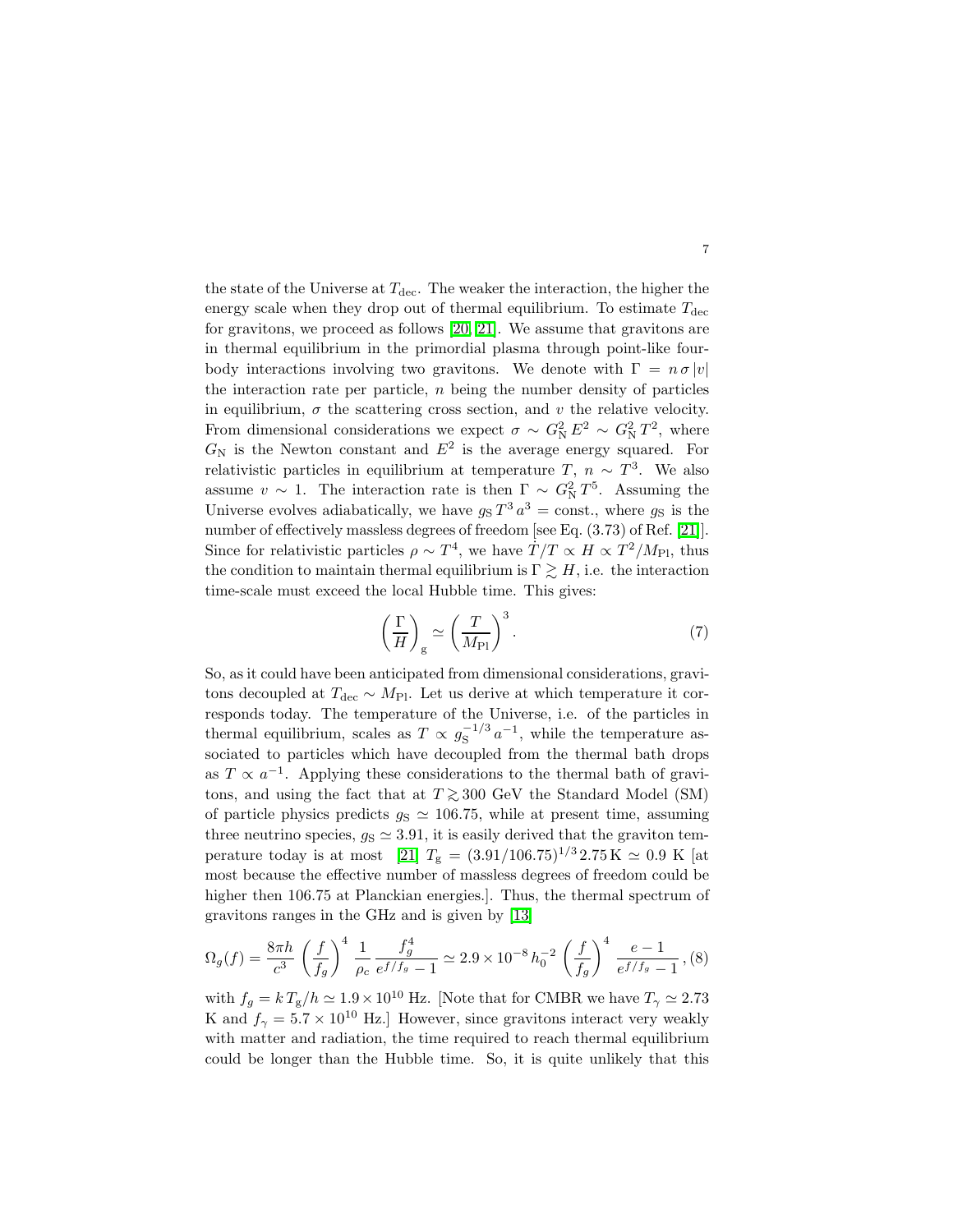radiation ever existed. Moreover, if the Universe underwent a period of inflation after the Planck era, the background should have been strongly diluted. More importantly, the theory of gravity at the Planck energy could differ significantly from Einstein theory; if so, the above analysis should be modified, accordingly.

# 3.3. Gravitational waves produced by casual mechanisms: typical frequencies

Two features determine the typical frequency of GWs of cosmological origin produced by some casual mechanism [\[14\]](#page-34-5): (i) the dynamics, which is model dependent, and (ii) the kinematics, that is the red-shift from the production era.

Let us assume that a graviton is produced with frequency  $f_*$  at time t<sup>∗</sup> during RD or MD era. We want to evaluate its frequency today  $f = f_* a_*/a_0$ . Assuming that the Universe evolved adiabatically, that is  $g_S(T_*) T_*^3 a_*^3 = g_S(T_0) T_0^3 a_0^3$ , and using  $T_0 = 2.73K$  and  $g_S = 3.91$  we get

$$
f \simeq 10^{-13} f_* \left(\frac{100}{g_{\rm s}}\right)^{1/3} \left(\frac{1 \,\text{GeV}}{T_*}\right) \,. \tag{9}
$$

Since the size of the Hubble radius is the length scale beyond which causal microphysics cannot operate, from causality considerations we expect the characteristic wavelength of gravitons produced at time  $t_*$  is either  $\sim H_*^{-1}$ or smaller. So, we pose  $[14]$   $\lambda_* = \epsilon H_*^{-1}$  with  $\epsilon \lesssim 1$ . If the GW signal is produced during RD era  $H_*^2 = 8\pi G_\text{N} \rho_\text{rad}/3 = 8\pi^3 g_* T_*^4$ <sup>'4</sup>/(90  $M_{\rm Pl}^2$ ) and

$$
f \simeq 10^{-7} \frac{1}{\epsilon} \left(\frac{T_*}{1 \,\text{GeV}}\right) \left(\frac{g_*}{100}\right)^{1/6} \,\text{Hz} \,. \tag{10}
$$

<span id="page-7-0"></span>On the top axis of Fig. [1](#page-4-1) we show the production temperature  $T_*$  as obtained from Eq. [\(10\)](#page-7-0) by expressing  $T_*$  in terms of the frequency f. For the kind of mechanism analysed in this section, LISA could probe physics at TeV scale, ground-based interferometers in the range  $\sim 10^{8}-10^{10}$  GeV, while GUT and Planck scales could be probed in GHz region, where however no GW detectors have been planned so far, but electromagnetic (EM) microwave cavities have been proposed [\[22\]](#page-34-13).

## <span id="page-7-1"></span>3.4. Phenomenological bounds

# 3.4.1. Big-bang nucleosynthesis bound

The theory of Big-bang nucleosynthesis (BBN) [\[23\]](#page-34-14) predicts rather successfully the primordial abundances of light elements like deuterium,  ${}^{3}$ He,  ${}^{4}$ He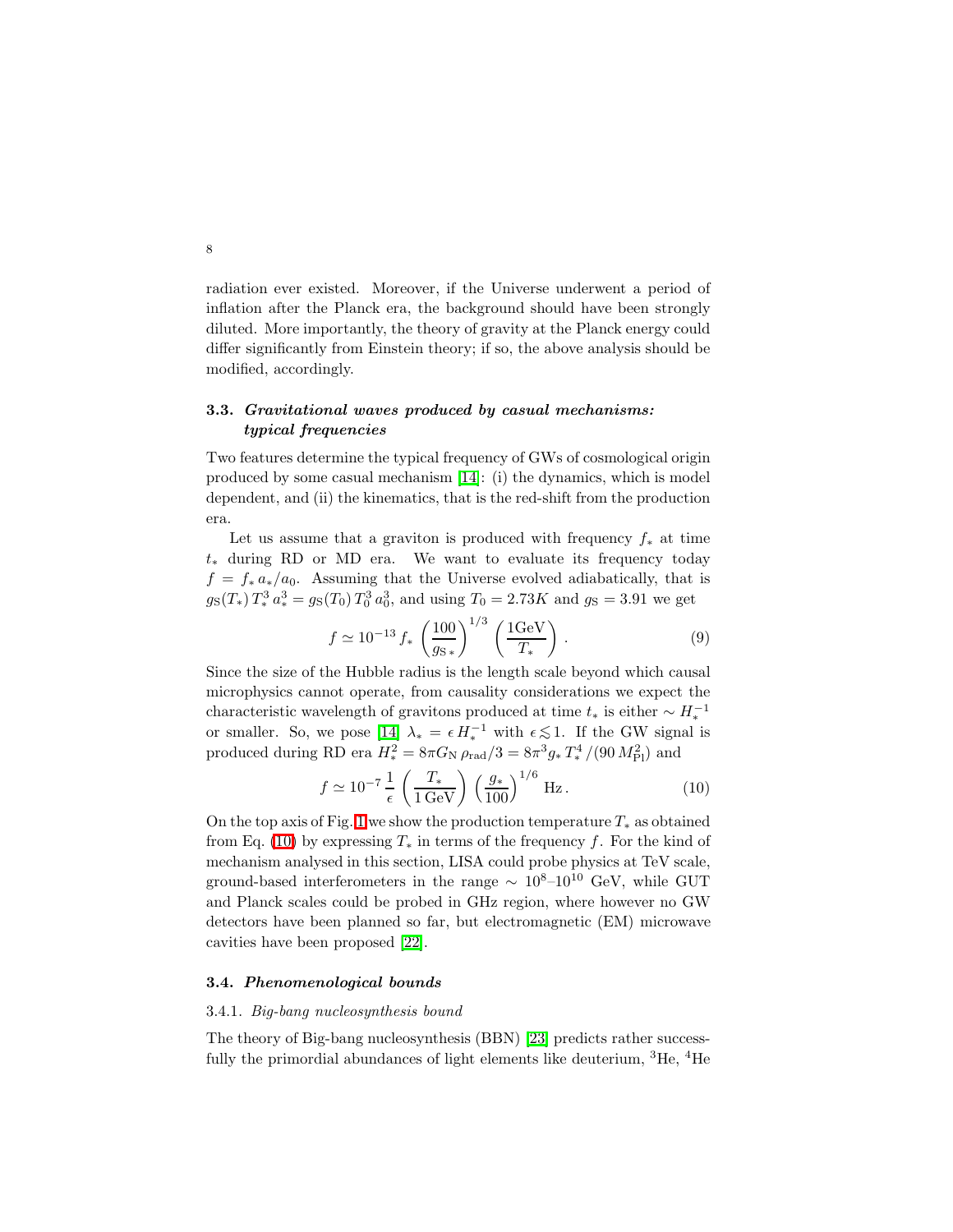

<span id="page-8-1"></span>Figure 2. Summary of phenomenological bounds on energy density of relic GWs.

and <sup>7</sup>Li. If at nucleosynthesis time ( $T \simeq \text{MeV}$ ), the contribution of the primordial GWs to the total energy density is too large, then the expansion rate of the Universe  $H$ , and the freeze-out temperature which determines the relative abundance of neutrons and protons, will be too high. Thus, neutrons will be more available and <sup>4</sup>He will be overproduced, spoiling BBN predictions. Detailed calculations provides the following bound on the energy density in GWs integrated over frequency,

$$
\int_{f=0}^{f=+\infty} d\log f \, h_0^2 \, \Omega_{\rm GW}(f) \le 5.6 \times 10^{-6} \left( N_\nu - 3 \right),\tag{11}
$$

<span id="page-8-0"></span>where  $N_{\nu}$  is the effective number of neutrino species. The bound [\(11\)](#page-8-0) holds only for GWs that were already produced at time of nucleosynthesis. Since the integral cannot exceed the bound, also its positive definite integrand cannot do it, unless  $\Omega_{\rm GW} \ll 10^{-6}$  for most of the frequency range and has a very narrow peak on the order of  $\sim 10^{-5}$  at some frequency. This possibility is however not very plausible. Thus, Eq. [\(11\)](#page-8-0) gives for  $\Delta f \sim f$ and  $N_{\nu}$  < 4 [\[24\]](#page-34-15) the value  $h_0^2 \Omega_{\rm GW} \leq 5.6 \times 10^{-6}$ , which is plotted in Fig. [2.](#page-8-1)

# <span id="page-8-2"></span>3.4.2. COBE bound

The COBE bound comes from the measurement of temperature fluctuations in the Cosmic Microwave Background Radiation (CMBR). Indeed, a background of GWs at very low frequencies can produce, if sufficiently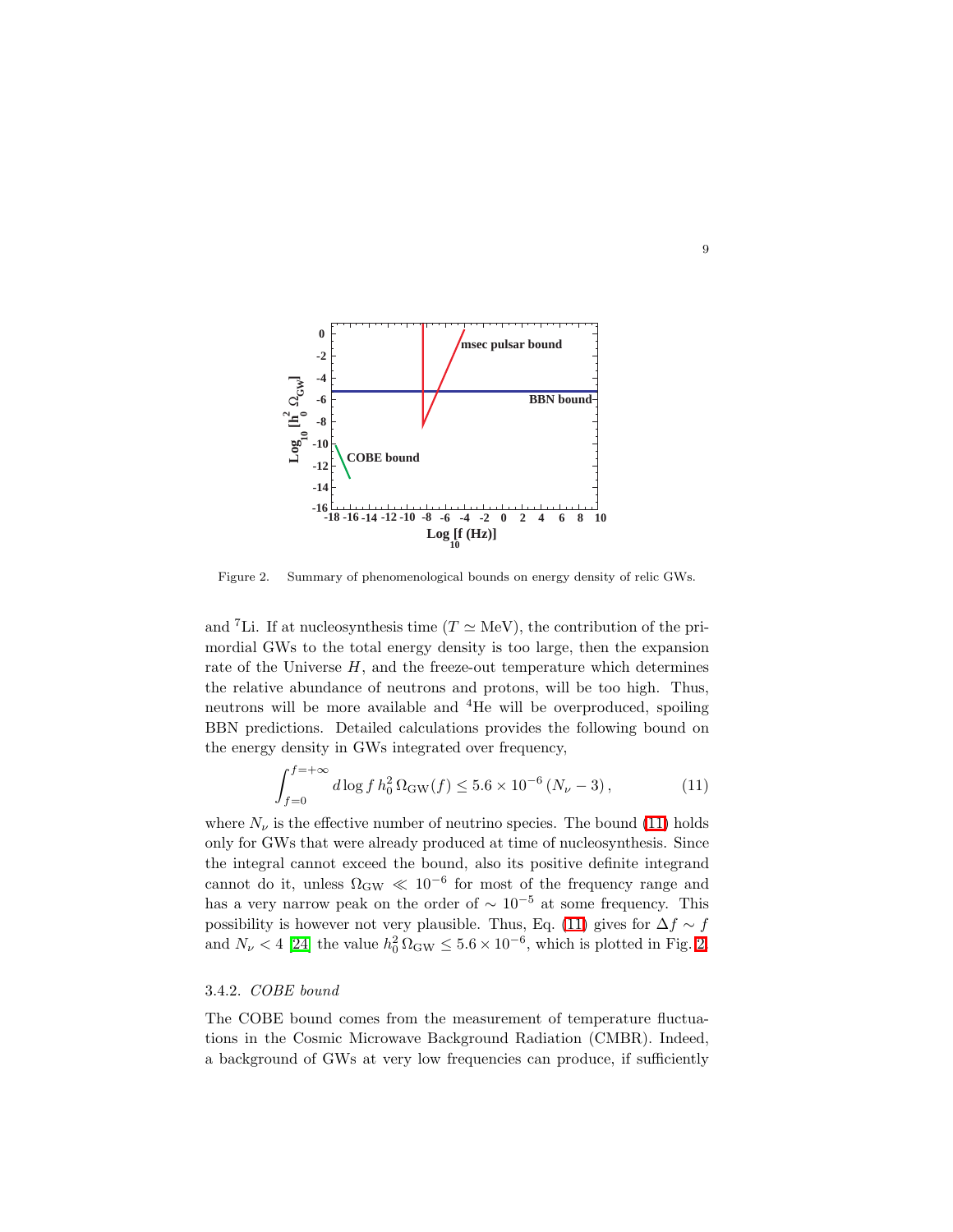strong, a stochastic red-shift of the CMBR frequencies, through the well known Sachs-Wolfe effect. Indicating by  $\delta T$  the fluctuation induced in the CMBR temperature, we have

$$
\Omega_{\rm GW}(f) \le \left(\frac{H_0}{f}\right)^2 \left(\frac{\delta T}{T}\right)^2 \quad 3 \times 10^{-18} \,\text{Hz} < f < 10^{-16} \,\text{Hz},\tag{12}
$$

where the range of frequencies is determined by the condition the GWs are inside the Hubble radius today  $(f > H_0 \sim 3 \times 10^{-18}$  Hz) and they were outside the Hubble radius at the last scattering surface (LSS)  $(f < \sqrt{z_{\text{LSS}}} H_0 \sim 10^{-16} \text{ Hz}$  with  $z_{\text{LSS}} \sim 10^3$ ). The value of  $\delta T/T$  induced by GWs on CMBR cannot exceed the observed value  $\delta T/T \sim 5 \times 10^{-6}$ . Detailed analyses give [\[25,](#page-34-16) [13\]](#page-34-4):

<span id="page-9-1"></span>
$$
h_0^2 \Omega_{\rm GW}(f) < 7 \times 10^{-11} \left(\frac{H_0}{f}\right)^2 \quad 3 \times 10^{-18} \,\text{Hz} < f < 10^{-16} \,\text{Hz} \,. \tag{13}
$$

GWs can saturate this bound if the contribution from scalar perturbations is subdominant, and this depends on the specific inflationary model. The COBE bound [\(13\)](#page-9-1) is shown in Fig. [2.](#page-8-1)

# <span id="page-9-2"></span>3.4.3. msec pulsar bound

The very accurate timing of msec pulsars constraints  $\Omega_{\rm GW}$ . In fact, if a GW passes between us and the pulsar the time of arrival of the pulse is (doppler) shifted. Many years of observations lead to the bound [\[26,](#page-34-17) [14\]](#page-34-5)

$$
h_0^2 \Omega_{\rm GW}(f) \le 4.8 \times 10^{-9} \left(\frac{f}{f_*}\right)^2 \qquad f > f_* \equiv 4.4 \times 10^{-9} \,\text{Hz},\qquad(14)
$$

where  $f_*$  is derived from the total observation time of  $\sim$  8 years [see Fig. [2\]](#page-8-1).

# <span id="page-9-0"></span>4. Amplification of quantum vacuum fluctuations

The amplification of quantum vacuum fluctuations is a very general mechanism characterizing quantum field theory in curved space time, first discussed in cosmology by Grishchuk [\[27\]](#page-34-18) and Starobinsky [\[28\]](#page-34-19). Let us first give a formal description of it.

We assume that the background field dynamics is described by the action:

$$
S = \frac{1}{16\pi G_N} \int d^4x \sqrt{|g|} \mathcal{R} + S_m , \qquad (15)
$$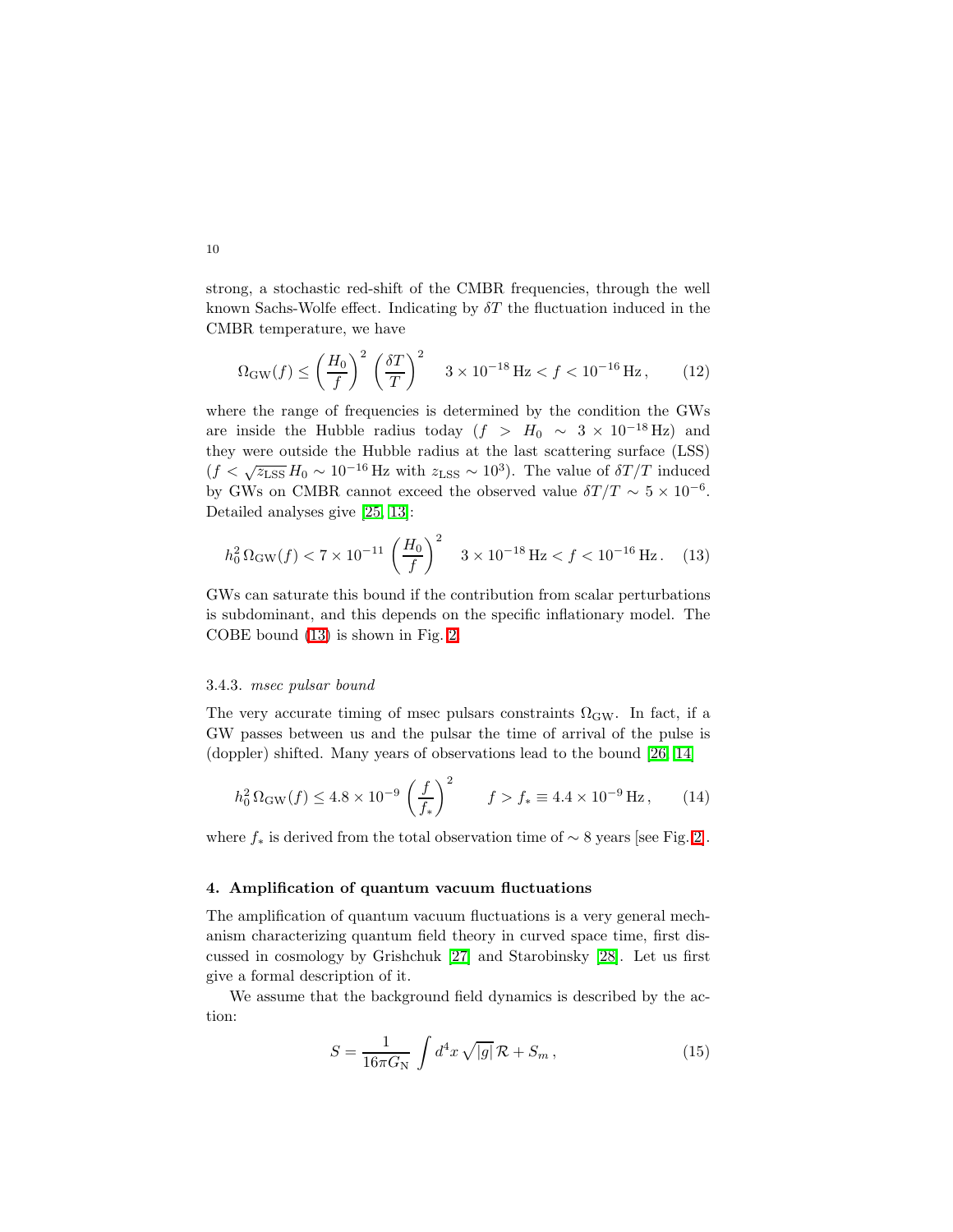$\sqrt{|g|} T_{\mu\nu} = 2\delta S_m/\delta g^{\mu\nu}$ ,  $T_{\mu\nu}$  being the energy-momentum tensor. We where  $\mathcal R$  is the Ricci scalar,  $S_m$  refers to possible matter sources with restrict ourselves to an isotropic and spatially homogeneous Friedmann-Lemaître-Robertson-Walker (FLRW) unperturbed metric, with scale factor a and  $ds^2 = g_{\mu\nu} dx^{\mu} dx^{\nu} = -dt^2 + a^2(t) d\vec{x}^2$ . The free linearized wave equation for the TT metric perturbations  $\delta g_{\mu\nu} = h_{\mu\nu}$   $(h_{\mu 0} = 0, \nabla_{\mu} h^{\mu}_{\ \nu} =$  $(0, h^{\mu}_{\mu} = 0)$  can be obtained by perturbing Einstein equations and keeping all the sources fixed,  $\delta T_{\mu}^{\ \nu} = 0$ . A straightforward calculation gives:

$$
\Box h_i^{\ j}(t, \vec{x}) = \frac{1}{\sqrt{|g|}} \,\partial_\mu(\sqrt{|g|} \, g^{\mu\nu} \,\partial_\nu) \, h_i^{\ j}(t, \vec{x}) = 0 \,. \tag{16}
$$

Introducing the conformal time  $\eta$ , with  $d\eta = dt/a(t)$  and writing

$$
h_i^{\ j}(\eta, \vec{x}) = \sqrt{8\pi \, G_N} \sum_{P = +,\times} \sum_{\vec{k}} h_{\vec{k}}^{\rm P}(\eta) \, e^{i\vec{k}\cdot\vec{x}} \, \epsilon_i^{\rm P\ j}(\hat{\Omega})\,,\tag{17}
$$

<span id="page-10-0"></span>each polarization mode  $h_{\vec{k}}^{\text{P}}(\eta)$  satisfies the equation

$$
h''_{\vec{k}}(\eta) + 2\frac{a'}{a}h'_{\vec{k}}(\eta) + k^2 h_{\vec{k}}(\eta) = 0, \qquad (18)
$$

where we indicate with a prime the derivative with respect to conformal time  $\eta$ .

For simplicity let us consider two cosmological phases I and II, e.g., inflation and RD or MD phase. We denote with  $h_{\vec{k}}(\eta)$  and  $H_{\vec{k}}(\eta)$  the solution of Eq. [\(18\)](#page-10-0) when the scale factor of phase I and II is used, respectively. The mode expansion of  $h_i^j$  in phase I reads:

<span id="page-10-1"></span>
$$
h_i^{\ j} = \sqrt{8\pi \, G_N} \, \sum_{\mathbf{P}} \int \frac{d^3k}{\sqrt{2k} \, (2\pi)^3} \, \left[ b_{\mathbf{P}}^{\mathbf{I}}(\vec{k}) \, h_{\vec{k}}(\eta) \, \epsilon_i^{\mathbf{P} \, \mathbf{j}}(\hat{\Omega}) \, e^{i\vec{k}\cdot\vec{x}} + \text{H.C.} \right] \,, \tag{19}
$$

where H.C. stands for hermitian conjugate,  $b_{\rm P}^{\rm I}(\vec{k})$  is the annihilation operator with respect to the vacuum in phase I, i.e.  $b_P(\vec{k})|0\rangle_I = 0$  with  $P = \times, +$ [classically, it can be traded with a random variable.] We refer to  $\vec{x}$  and  $k$ as the comoving coordinate and momentum, related to the physical quantities by  $\vec{x}_{\text{phys}} = a(t) \vec{x}$  and  $\vec{k}_{\text{phys}} = \vec{k}/a(t)$ . The mode expansion of  $H_i^{\ j}$  in the phase II can be obtained from Eq. [\(19\)](#page-10-1) with the substitution  $h_{\vec{k}} \to H_{\vec{k}}$ ,  $b_{\rm P}^{\rm I}(\vec{k}) \to b_{\rm P}^{\rm II}(\vec{k})$ . The annihilation operator of phase II satisfies the equations  $b_{\rm P}^{\rm II}(\vec{k})|0\rangle_{\rm II} = 0$  with  $P = \times, +$ . The quantities  $\{h_{\vec{k}}, h_{\vec{k}}^*\}$  and  $\{H_{\vec{k}}, H_{\vec{k}}^*\}$  are complete bases and can be related to each other by the so-called Bogoliubov transformation [\[29\]](#page-34-20)

<span id="page-10-2"></span>
$$
H_{\vec{k}} = \sum_{\vec{k}'} (\alpha_{\vec{k}\vec{k}'} \, h_{\vec{k}'} + \beta_{\vec{k}\vec{k}'} \, h_{\vec{k}'}^*) \,, \tag{20}
$$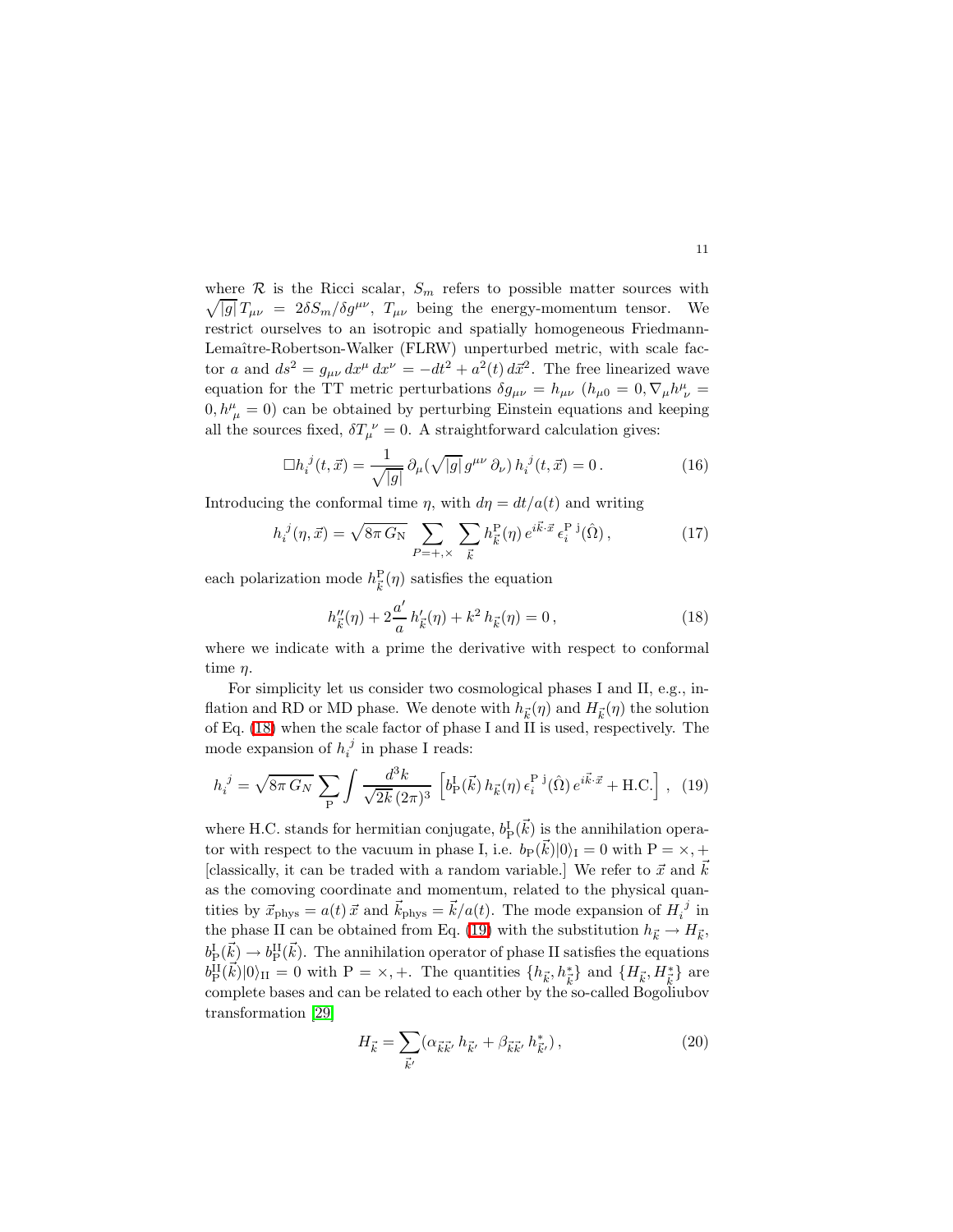$$
h_{\vec{k}} = \sum_{\vec{k}'} (\alpha_{\vec{k}\vec{k}'}^* H_{\vec{k}'} - \beta_{\vec{k}\vec{k}'} H_{\vec{k}'}^*).
$$
 (21)

Note that the above equations express the positive-frequency components of the operator in phase I in terms of both the positive and negative components of the operators in phase II, and viceversa. The coefficients  $\alpha_{\vec{k}\vec{k}'}$ and  $\beta_{\vec{k}\vec{k}'}$  are called Bogoliubov coefficients and satisfy the equations [\[29\]](#page-34-20)

$$
\sum_{\vec{k}} \left[ \alpha_{\vec{k}_1 \vec{k}} \, \alpha_{\vec{k}_2 \vec{k}}^* - \beta_{\vec{k}_1 \vec{k}} \, \beta_{\vec{k}_2 \vec{k}}^* \right] = \delta_{\vec{k}_1 \vec{k}_2} \,, \tag{22}
$$

$$
\sum_{\vec{k}} \left[ \alpha_{\vec{k}_1 \vec{k}} \beta_{\vec{k}_2 \vec{k}} - \beta_{\vec{k}_1 \vec{k}} \alpha_{\vec{k}_2 \vec{k}} \right] = 0. \tag{23}
$$

Inserting  $H_{\vec{k}}$ , given by Eq. [\(20\)](#page-10-2), in the expression of  $H_i^{\ j}$  and equating to  $h_i^j$ , we find the well-known relation between annihilation and creation operators in the two phases:

$$
b^{I}(\vec{k}) = \sum_{\vec{k}'} \left[ \alpha_{\vec{k}'} \vec{k} \, b^{II}(\vec{k}') + \beta_{\vec{k}'}^* \vec{k} \, b^{II \dagger}(\vec{k}') \right] \,, \tag{24}
$$

$$
b^{\rm II}(\vec{k}) = \sum_{\vec{k}'} \left[ \alpha_{\vec{k}\vec{k}'}^* \, b^{\rm I}(\vec{k}') - \beta_{\vec{k}\vec{k}'}^* \, b^{\rm I \, \dagger}(\vec{k}') \right] \,. \tag{25}
$$

Thus, if  $\beta_{\vec{k}\vec{k'}} \neq 0$ , even starting from the vacuum  $\mathbb{I} \langle 0 | b^{\dagger \dagger}(\vec{k}) b^{\dagger}(\vec{k}) | 0 \rangle_{\mathcal{I}} = 0$ , we end up with a final number of particles given by

$$
{}_{I}\langle 0|b^{\text{II}\dagger}(\vec{k})\,b^{\text{II}}(\vec{k})|0\rangle_{\text{I}} = \sum_{\vec{k}'} |\beta_{\vec{k}\,\vec{k}'}|^2 \neq 0. \tag{26}
$$

This phenomenon is known as amplification of quantum-vacuum fluctuations in curved space time. It is due to the inevitable presence of positive and negative components in the basis I when expressed in terms of the basis II [see Eqs.  $(20)$ ]. The existence of the two complete bases, which are associated to two independent Fock spaces, is a consequence of being the space-time curved.

The physical idea underlying the quantum-vacuum production of particles can be also explained as follows [\[14\]](#page-34-5). [Henceforth, we assume an isotropic and spatially homogeneous metric, so we can pose  $\alpha_{\vec{k}\vec{k'}} = \alpha_k \delta_{\vec{k}\vec{k'}}$ and  $\beta_{\vec{k}\vec{k}'} = \beta_k \delta_{\vec{k}\vec{k}'}$ .] Suppose that over a time-scale  $\Delta T \sim H^{-1}$  the cosmological phase changes, e.g., from phase I to phase II. If  $t_*$  is the time at which the transition occurs and  $f_*$  is the physical frequency of the mode at that time, there exist two possible regimes: abrupt transition for which  $2\pi f_* H_*^{-1} \ll 1$  and adiabatic transition  $2\pi f_* H_*^{-1} \gg 1$ . Let us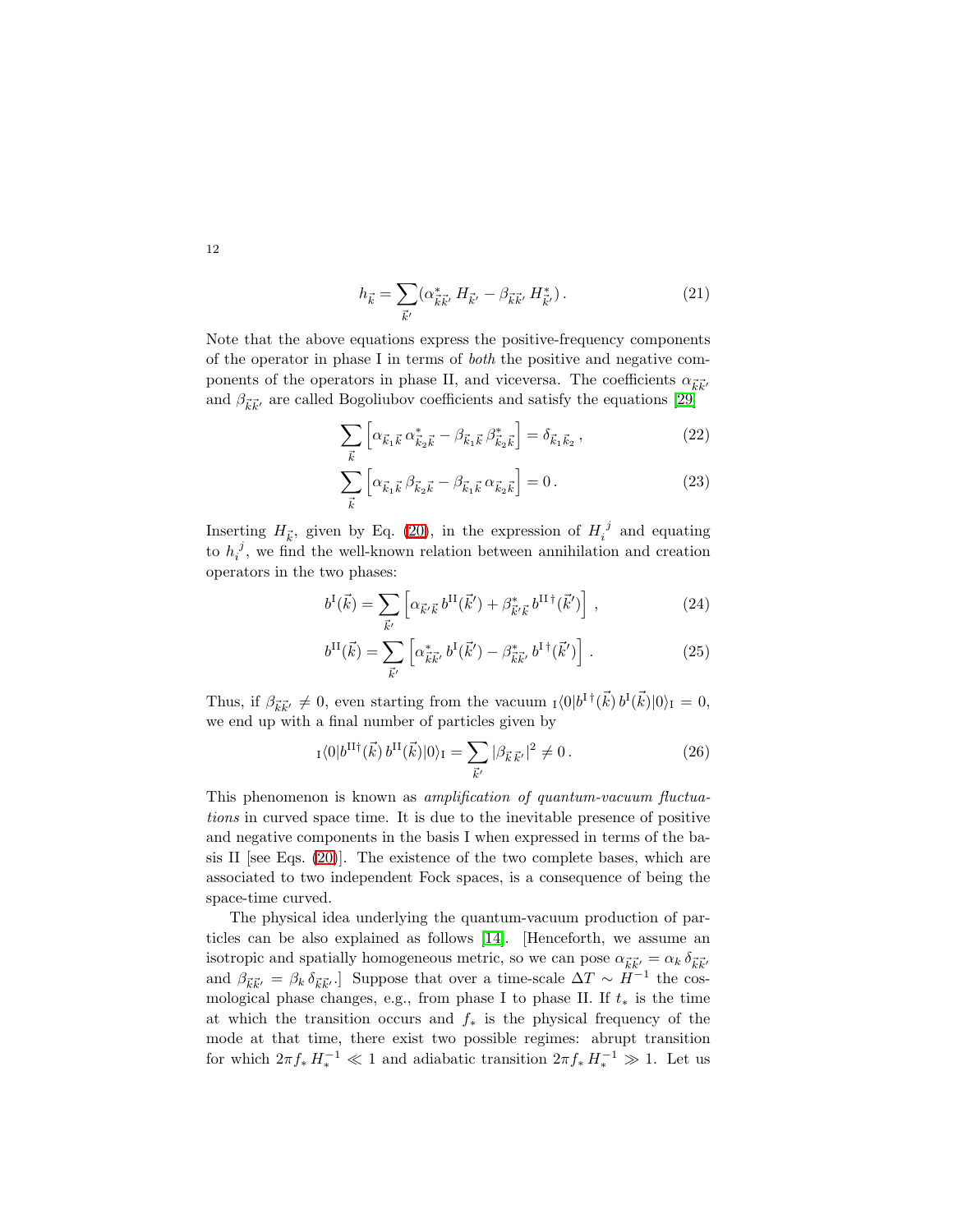assume that the quantum state  $|q\rangle$  before the transition has number of particles  $N_k^{\text{I}} \equiv \langle q | b_k^{\text{I} \dagger} b_k^{\text{I}} | q \rangle$ . For modes for which the transition is sudden, i.e.  $2\pi f_* H_*^{-1} \ll 1$  (for these modes  $\lambda \gg H_*^{-1}$ , that is their wavelengths are larger than the Hubble radius or in jargon they are said to be *outside* are larger than the Hubble radius or in jargon they are said to be *outside* the horizon, the physical state does not have time to change during the transition. However, after the transition, the number of particles should be evaluated from annihilation and creation operators of phase II,

$$
N_k^{\rm II} \equiv \langle q|b_k^{\rm II\, \dagger} \, b_k^{\rm II} |q \rangle = N_k^{\rm I} \, (1+2|\beta_k|^2) + |\beta_k|^2 \,. \tag{27}
$$

<span id="page-12-1"></span>Therefore, if the number of particles when inflation starts is  $N_k^{\text{I}}$ , this number is amplified by the factor  $1 + 2|\beta_k|^2$  [\[33,](#page-34-21) [14\]](#page-34-5). Moreover, due to the mixing between positive and negative frequencies even the vacuum state of phase I  $(N_k^{\rm I}=0)$  is a multiparticle state when referred to the vacuum state of phase II. On the other hand, for modes for which the transition is adiabatic, i.e.  $2\pi f_* H_*^{-1} \gg 1$  (for these modes  $\lambda \ll H_*^{-1}$ , so their wavelengths are smaller than the Hubble radius or in jargon these modes are said to be inside the horizon), the quantum state has the time to follow the evolution of the scale factor. No particle production occurs in this case. In some sense the modes for which the transition is adiabatic, do not feel any effect of being the spacetime curved or changing in time. No mixing between positive and negative frequencies occurs, as it is in flat spacetime. [Practically, the relic GWs spectrum drops off exponentially for frequencies larger than  $f_*^{\text{cutoff}} \sim H_*/(2\pi)$ , i.e. for modes which never went outside the Hubble radius.]

We want now to give a more intuitive explanation of the phenomenon of amplification of quantum-vacuum fluctuations, which is very close to the original derivation due to Grishchuk [\[27\]](#page-34-18) and Starobinsky [\[28\]](#page-34-19). It is based on a semiclassical approach. By introducing the variable  $\psi_k(\eta) = a h_k(\eta)$ ,  $h_k$  being one of the two polarization modes, Eq. [\(18\)](#page-10-0) can be recast in the form

$$
\psi_k'' + [k^2 - U(\eta)] \psi_k = 0, \qquad U(\eta) = \frac{a''}{a}, \qquad (28)
$$

<span id="page-12-0"></span>which is the equation of an harmonic oscillator in the time-dependent potential  $U(\eta)$ . Note that to get unambiguous results, the change of variables  $\psi(k) \to h(k)$  can be used only if the scale factor and its first derivative are continuous at the transition between phase I and II [\[30\]](#page-34-22).] For simplicity, let us consider a de Sitter inflationary era, i.e.  $a = -1/(\eta H_{dS})$ ,  $H_{dS}$  being the constant Hubble parameter during de Sitter phase.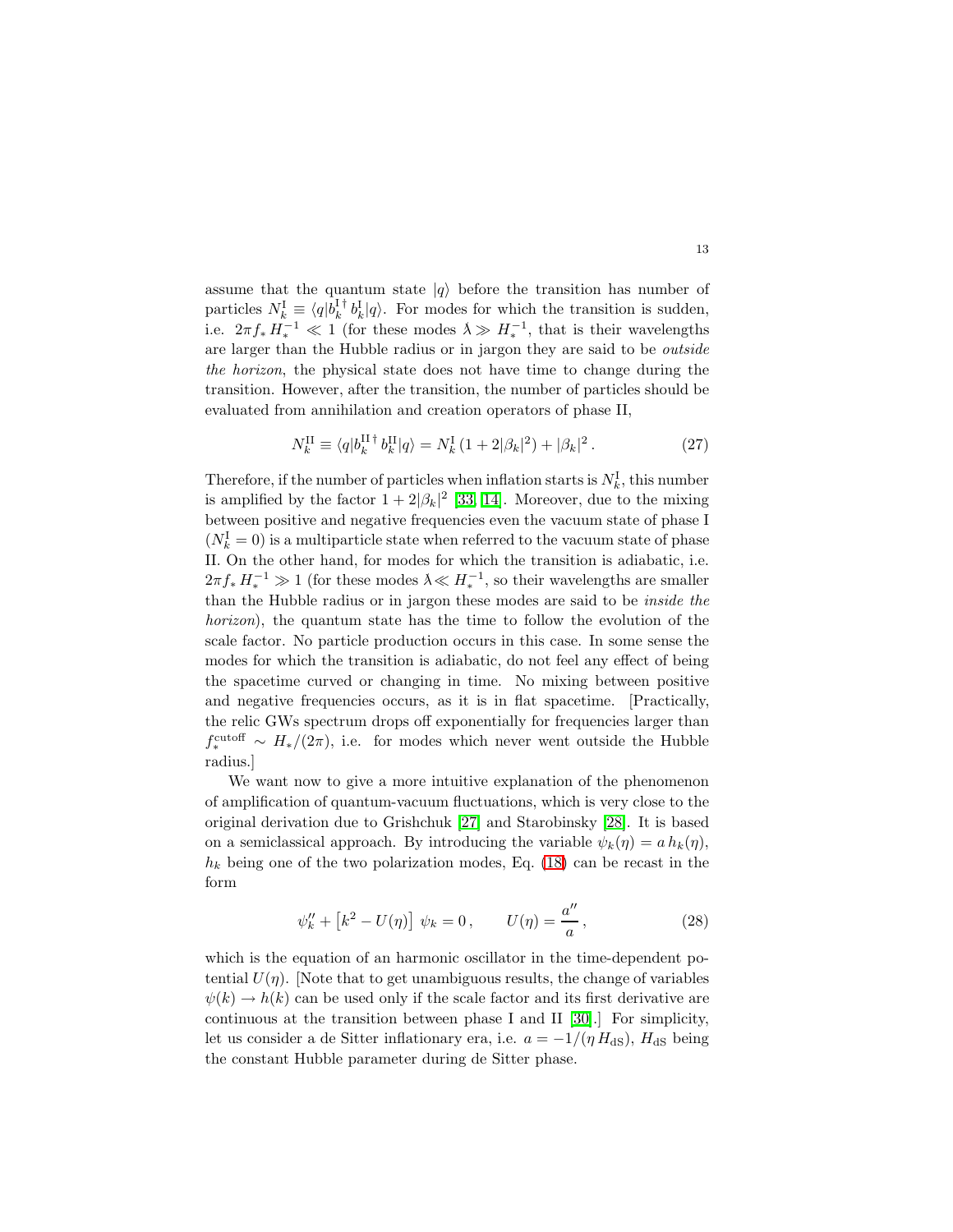If  $k^2 \ll |U(\eta)|$ , since  $|U(\eta)| \sim \eta^{-2}$  and  $(a H_{dS}) \sim 1/\eta$ , then  $k\eta \ll 1$ , which means  $k/a \ll H_{\text{dS}}$  or  $\lambda \gg H_{\text{dS}}^{-1}$ , i.e. the mode is outside the Hubble radius (or in jargon under the potential barrier  $|U(\eta)|$ ). In this case the solution of Eq. [\(28\)](#page-12-0) is

$$
\psi_k \sim a \left[ A_k + B_k \int \frac{d\eta}{a^2(\eta)} \right] \rightarrow h_k \sim A_k + B_k \int \frac{d\eta}{a^2(\eta)}.
$$
 (29)

<span id="page-13-0"></span>Since during de Sitter era the scale factor gets larger and larger, the second term in the RHS of Eq. [\(29\)](#page-13-0) for  $h_k$  becomes more and more negligible, thus the tensorial perturbation  $h_k$  remains (almost) constant while outside the Hubble radius. On the other hand, if  $k^2 \gg |U(\eta)|$ , we have  $k \eta \gg 1$ or  $\lambda \ll H_{\text{dS}}^{-1}$ , which means the the mode is inside the Hubble radius (or in jargon over the potential barrier  $|U(\eta)|$ ). The solution of Eq. [\(28\)](#page-12-0) is a plane wave  $\psi_k \sim e^{\pm i k \eta}$ . Thus, in this case the tensorial perturbation  $h_k \sim e^{\pm i k \eta}/a$  decreases in time while inside the Hubble radius. Therefore, in de Sitter case, the longer the tensorial-perturbation mode remains outside the Hubble radius, the more it gets amplified. When the fluctuations reenter the Hubble radius, the solution of Eq. [\(28\)](#page-12-0) is

$$
\psi_k \sim \alpha_k e^{-ik\eta} + \beta_k e^{ik\eta}, \qquad (30)
$$

and contains both positive and negative modes. The coefficient  $\beta_k$  is the Bogoliubov coefficient and it can be determined imposing the continuity of  $\psi_k$  and  $\psi'_k$  all along the cosmological phases.

Before ending this section we want to express the intensity of the stochastic GW background [\(2\)](#page-3-3) in terms of the number of gravitons per cell of the phase space, which we indicate by  $n_f$  with  $f = |\vec{k}|/(2\pi)$ . In the case of GWs produced out of vacuum,  $n_f = N_f^{\text{II}}$ , thus it is the crucial quantity to evaluate. For an isotropic stochastic GW background  $\rho_{\rm GW} = 2 \int d^3k / (2\pi)^3 (k n_k)$ , thus

$$
\Omega_{\rm GW}(f) = \frac{1}{\rho_c} 16\pi^2 n_f f^4.
$$
\n(31)

<span id="page-13-1"></span>From the above expression it is straightforward to deduce that if the planned space- and ground- based GW experiments will detect a stochastic GW background whose spectrum satisfies the BBN phenomenological bound discussed in Section [3.4.1,](#page-7-1) i.e.  $\Omega_{\rm GW} < 10^{-6}$ , the occupation number  $n_f \gg 1$ . This means the observed stochastic GW background is classical.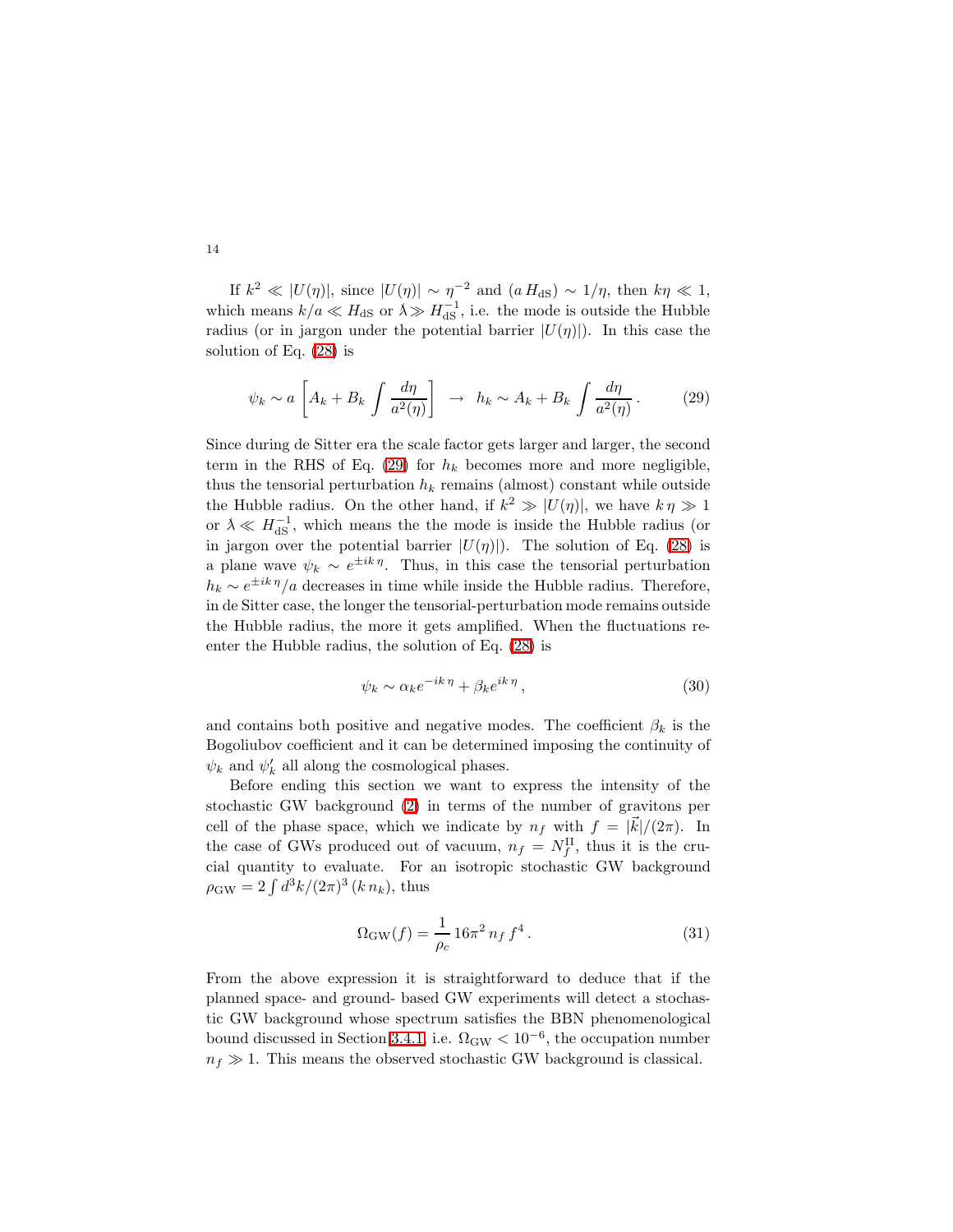# <span id="page-14-1"></span>4.1. Standard inflation

In this section we shall first derive the GW spectrum in de Sitter inflation, which although is an ideal case (because it does not lead naturally to the transition from inflation to RD era), it has the advantage of providing analytical solutions for the tensorial perturbations. Secondly, we discuss how the GW spectrum is modified in more realistic inflationary scenarios, like slow-roll inflation.

# <span id="page-14-2"></span>4.1.1. de Sitter inflation

The scale factor during de Sitter era is  $a(\eta) = -1/(H_{\text{dS}} \eta)$  with  $-\infty$  $\eta < \eta_*$ , while during the RD era we have  $a(\eta) = (\eta - 2\eta_*)/(H_{\text{dS}} \eta_*^2)$  $_{*}^{2}$ ) with  $\eta_* < \eta < \eta_{\text{eq}}$ , where  $\eta_{\text{eq}}$  is the time at which there is equality between radiation and matter era. [Henceforth, we refer to quantities evaluated at present time with the subscript 0.]

Let us observe that during de Sitter phase any (classical) tensorial perturbation is de-amplified and their wavelength gets always stretched. Indeed, for a given comoving wavenumber  $k$ , it can be easily found [\[31\]](#page-34-23) that the de-amplification coefficient is  $\mathcal{A}(f) = h(f, \eta_0)/h(f_{\text{in}}, \eta_{\text{in}})$  $e^{-\mathcal{N}}$  ( $H_{\text{dS}} a_*/(H_0 a_0)$ ), where  $f = k/(2\pi a_0)$ ,  $f_{\text{in}} = k/(2\pi a_{\text{in}})$  and  $\mathcal{N}_{\text{in}} \equiv$  $log(a_*/a_{\rm in})$  is the number of e-foldings. [To solve the *horizon* problem [\[32\]](#page-34-24) the minimal amount of e-foldings is  $\mathcal{N}_{\min} = \log(H_{\text{dS}} a_*/(H_0 a_0))$ . Thus, the longer the inflationary era, the smaller the coefficient  $A$ . Moreover, the stretching of the wavelength is  $\lambda/\lambda_{\rm in} = e^{\mathcal{N}} (a_0/a_*)$ .

<span id="page-14-0"></span>In de Sitter case Eq. [\(18\)](#page-10-0) can be solved exactly and the solutions are rather simple, <sup>b</sup> they read:

$$
h_k(\eta) = \frac{1}{a} \left( 1 - \frac{i}{k\eta} \right) e^{-ik\eta}, \quad -\infty < \eta < \eta_* \tag{32}
$$

$$
h_k(\eta) = \frac{1}{a} \left[ \alpha_k e^{-ik\eta} + \beta_k e^{ik\eta} \right], \quad \eta_* < \eta < \eta_{\text{eq}}.
$$
 (33)

[Here, we have assumed that the initial state of the Universe is the Bunch-Davis vacuum [\[33\]](#page-34-21), so in Eq. [\(27\)](#page-12-1) we could unambiguously set  $N_k^{\text{I}} = 0$ . See Ref. [\[34\]](#page-34-25) where this assumption is relaxed.] The Bogoliubov coefficients  $\alpha_k$ and  $\beta_k$  in Eq. [\(33\)](#page-14-0) are obtained imposing the continuity of  $h_k$  and  $h'_k$  across the transition. A straightforward calculation [\[33\]](#page-34-21) gives  $\beta_k = 1/(2k^2 \eta_*^2)$ ∗ ), so the occupation number is  $N_k = |\beta_k|^2$ . Using the following relations:

<sup>&</sup>lt;sup>b</sup>These solutions can be obtained easily rewriting Eq. [\(18\)](#page-10-0) in terms of the function  $u_k$ , defined by  $h_k = (a u_k)' / a^2$ .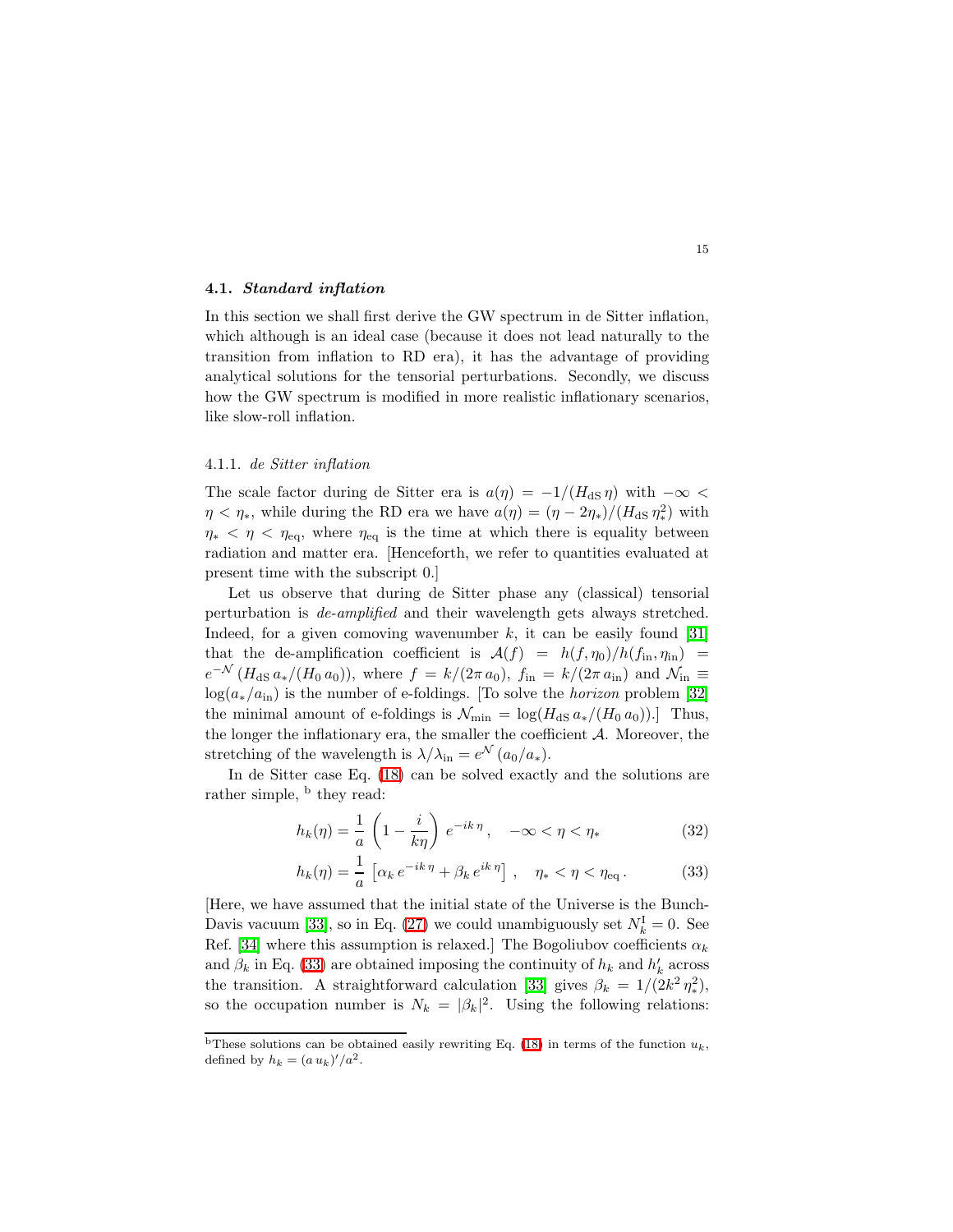$k|\eta_*| = 2\pi f a_0 |\eta_*| = 2\pi f a_0/(a_* H_{dS})$  where  $a_* = 1/(H_{dS} |\eta_*|), a_0/a_* =$  $(t_0/t_{\text{eq}})^{2/3} (t_{\text{eq}}/t_*)^{1/2}$ , we obtain  $k|\eta_*| = f/f_*$  with

$$
f_* = \left(\frac{t_*}{t_{\text{eq}}}\right)^{1/2} \frac{H_{\text{dS}}}{2\pi} \frac{1}{1 + z_{\text{eq}}} = 10^9 \left(\frac{H_{\text{dS}}}{6 \times 10^{-5} M_{\text{Pl}}}\right)^{1/2} \text{Hz},\tag{34}
$$

where we used  $z_{\text{eq}} \sim 10^4$ ,  $t_{\text{eq}} \sim 10^{10}$  s and  $t_* = H_{\text{dS}}/2$ . The frequency  $f_*$ is the cutoff frequency beyond which the GW spectrum falls down expo-nentially. By using Eq. [\(31\)](#page-13-1) with  $n_k = 1/(4k^4 \eta_*^4)$ ∗ ), it is straightforward to find that the GW spectrum for fluctuations that re-enter the Hubble radius during the RD era is then

$$
h_0^2 \Omega_{\rm GW}(f) \simeq 4 \times 10^{-14} \left( \frac{H_{\rm dS}}{6 \times 10^{-5} M_{\rm Pl}} \right)^2 \,. \tag{35}
$$

<span id="page-15-1"></span><span id="page-15-0"></span>For fluctuations that re-enter the Hubble radius during the matter era, a similar calculation gives [\[33\]](#page-34-21):

$$
h_0^2 \Omega_{\rm GW}(f) \simeq 4 \times 10^{-14} \left(\frac{f_{\rm eq}}{f}\right)^2 \left(\frac{H_{\rm dS}}{6 \times 10^{-5} M_{\rm Pl}}\right)^2, \tag{36}
$$

where  $f_{\text{eq}} = H_{\text{eq}}/(2\pi)/(1 + z_{\text{eq}}) \sim 10^{-16}$  Hz. The COBE bound discussed in Section [3.4.2](#page-8-2) imposes that the Hubble parameter during the de Sitter phase should be  $< 6 \times 10^{-5} M_{\text{Pl}}$  [\[35\]](#page-34-26).

# <span id="page-15-2"></span>4.1.2. Slow-roll inflation

As a more realistic example we now discuss slow-roll inflation [\[32\]](#page-34-24). In this scenario a scalar field (the inflaton field) drives a period of accelerated expansion by rolling toward the minimum of its potential  $V(\phi)$ . [Inflation can occur if the slow-roll conditions are satisfied [\[32\]](#page-34-24):  $\dot{\phi}^2 \ll V(\phi)$  and  $|\ddot{\phi}| \ll$  $|3H\dot{\phi}|,|V'| \equiv |dV/d\phi|.$ ] Differently from de Sitter inflation, in this case the Hubble parameter is not exactly constant during the inflation era, it slowly decreases in time, and as a consequence, the GW spectrum for fluctuations that go out of the Hubble radius during the inflation era and re-enter during RD era, is not flat but acquires a tilt:  $h_0^2 \Omega_{\rm GW}(f) \sim \overline{V} f^{n_T}$ , <sup>c</sup> where we denote by  $\overline{V}$  the value of the inflaton potential at the time the present Hubble scale crossed the Hubble radius during inflation. The spectral slope

<sup>c</sup>Whereas in de Sitter inflation the amplitude of the GW spectrum depends on the square of the (constant) Hubble parameter  $H_{\text{dS}}$  [see Eqs. [\(35\)](#page-15-0), [\(36\)](#page-15-1)], in potential-driven inflation, it depends on  $\overline{V}$ . Indeed, by applying the slow-roll conditions to the FLRW equations it can be easily seen that  $H^2 \simeq 8\pi G_N V/3$ .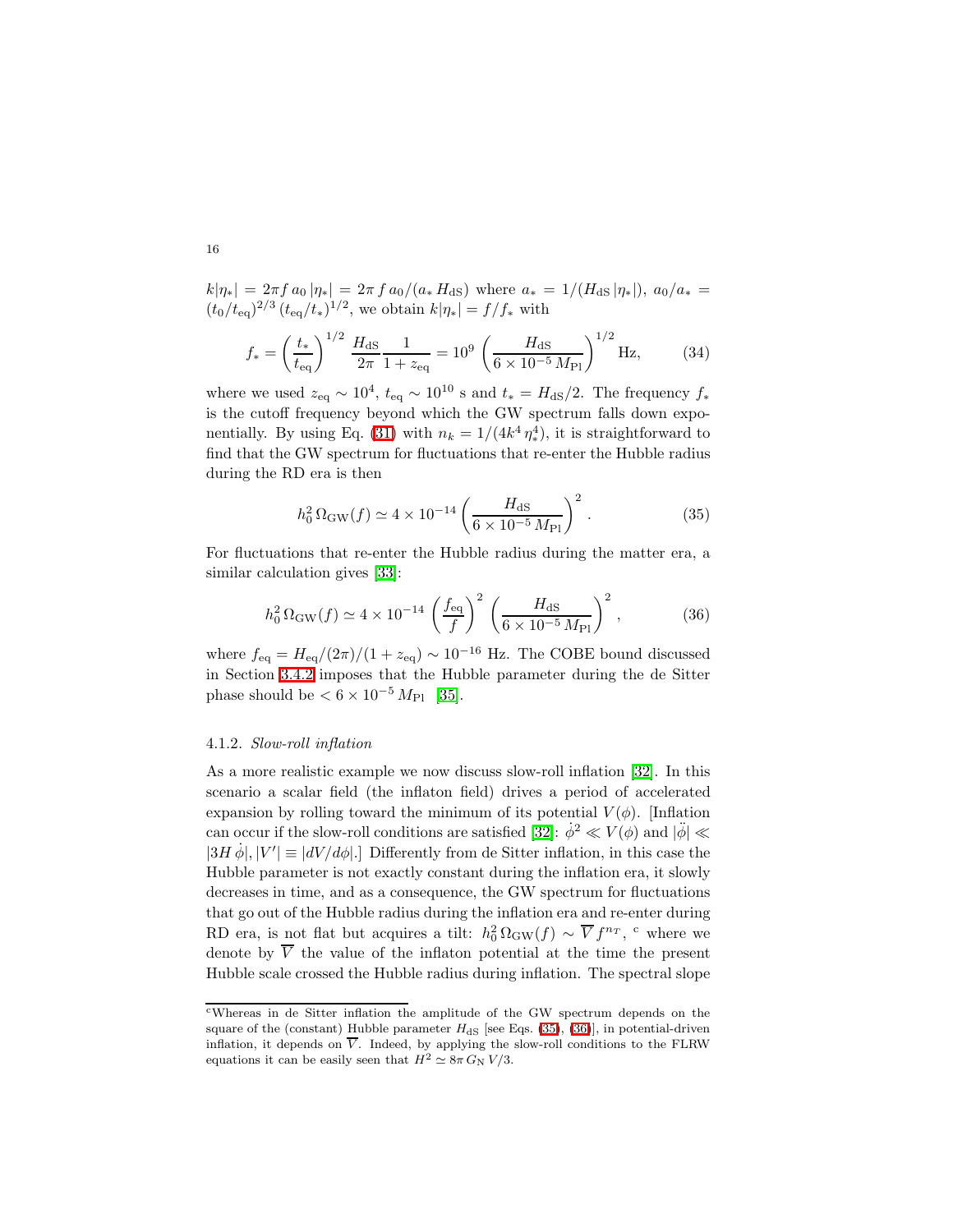

<span id="page-16-0"></span>Figure 3. In the left panel we sketch the evolution of the expansion rate of the Universe H and of some physical wavelengths during a period of standard inflation, followed by RD and MD eras. In the right panel we plot the stochastic GW background for slow-roll inflation obtained in Ref. [\[36\]](#page-34-27) for  $T/S = 0.18$  and  $dn_T/d \log k = 0$  (continuous line),  $T/S = 0.18$  and  $dn_T/d \log k = -10^{-3}$  (dot line),  $T/S = 0.0018$  and  $dn_T/d \log k = 0$ (dash line) and  $T/S = 0.0018$  and  $dn_T/d \log k = -10^{-3}$  (dot-dash line) The sensitivity of space-, (correlated) ground-based detectors and the stochastic background from WD binaries is also shown for comparison.

is [\[36\]](#page-34-27)  $n_T = -(\overline{V}'/\overline{V})^2 M_{\text{Pl}}^2/(8\pi)$  and because of the slow-roll condition  $|n_T| \ll 1$ . Quite nicely, the spectral slope can be expressed in terms of the scalar contribution S and tensorial contribution  $\mathcal{T} \equiv 0.61 \overline{V}/M_{\text{Pl}}$  to the quadrupole CMB anisotropy [see, e.g., Eqs. (3), (4) in Ref. [\[36\]](#page-34-27)]. The result is  $n_T = -T/(7S)$ .

The explicit expression of the GW spectrum is given by Eqs. (5), (6) in Ref. [\[36\]](#page-34-27). In Fig. [3](#page-16-0) we plot the spectrum for two values of  $\mathcal{T}/\mathcal{S}$ , taking also into account the first-correction for the variation of the spectral slope with scale,  $n_T(k)$ , and compare it to the capabilities of LISA and (correlated  $d$ ) ground-based detectors. Figure [3](#page-16-0) shows that if the predictions of standard inflation are correct, unfortunately there is no hope of observing the stochastic GW background from slow-roll inflation with current and planned GW detectors.

As seen from Fig. [3,](#page-16-0) in the case of LISA, primordial GW backgrounds

<sup>d</sup>The curves have been produced by multypling LIGOI, LIGOII and LIGOIII sensitivities curves shown in Fig. [1](#page-4-1) by a constant factor obtained correlating Hanford (WA) and Louisiana (LO) LIGOs for four months at 90% confident level assuming a flat GW spectrum.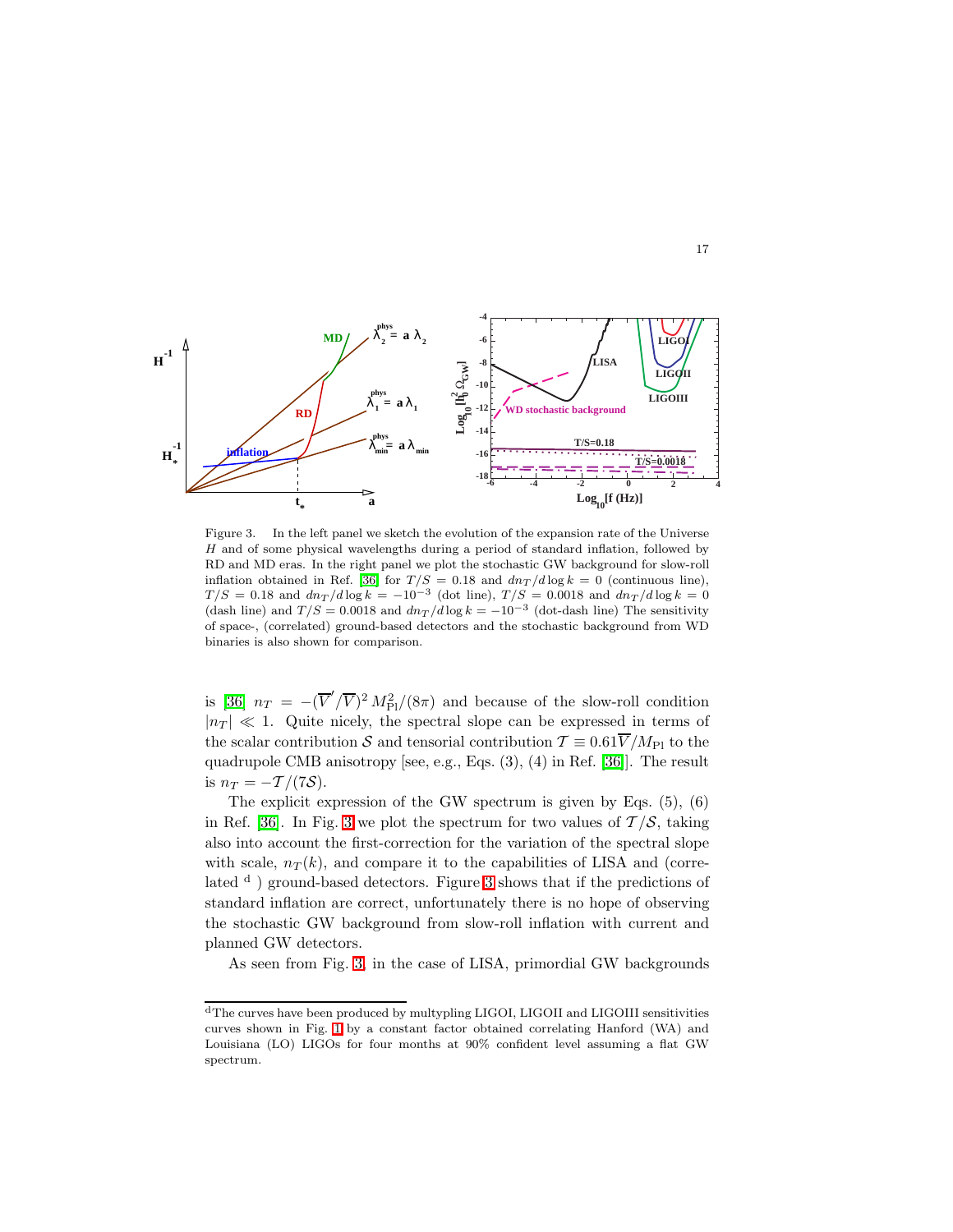can be "covered" by the galactic WD binary background [\[37\]](#page-34-28). Even if two LISAs will be used, by correlating their data stream, the minimum achievable sensitivity is  $\Omega_{\rm GW} \ge 10^{-13}$  [\[37\]](#page-34-28). Thus, to probe  $\Omega_{\rm GW} \sim 10^{-16}$ –10<sup>-15</sup> from inflation with space-detectors of LISA-kind, the detectors have to operate outside the regime of mHz which is dominated by close WD binaries. Various scientists have already started discussing a follow-on mission of LISA. Given the current astrophysical understanding, the most promising region should be  $\sim 0.1-1$  Hz [\[37,](#page-34-28) [38,](#page-34-29) [39,](#page-35-1) [40,](#page-35-0) [41\]](#page-35-2), which can be obtained by shortening LISA arms by a factor of 100. In this higher frequency band the astrophysically generated background from unresolved NS binaries is present; however, because the number of sources per frequency bin is expected to be not very high, it should be possible to remove it. To achieve sensitivities on the order of  $\Omega_{\rm GW} \sim 10^{-16}$ – $10^{-15}$ , major, rather challenging improvements should be made, as increasing the laser power, the dimensions of the mirrors, etc..

The detection of relic GWs from inflation could be achieved also by measuring the polarization [\[42\]](#page-35-3) in the CMBR with future CMB probes, as originally suggested in Ref. [\[43\]](#page-35-4). Indeed, the polarization tensor on the celestial sphere can be decomposed into its "gradient" and "curl" components. The scalar fluctuations do not have handness, so they do not contribute to the curl, while tensorial fluctuations do contribute to the curl. If the polarization measurement will give a curl different from zero, GW will be detected and it will be possible to discriminate between the plethora of inflationary models currently available. Indeed, some of those models predict that the tensorial component  $\mathcal T$  is negligible.

In Sections [4.2,](#page-18-0) [4.3](#page-23-0) we shall discuss other inflationary models. Before doing it, we want to point out that quite generally the tensorial perturbations will satisfy an equation similar to Eq. [\(28\)](#page-12-0) but with the scale factor a replaced by the so-called "pump" field  $\tilde{a}$ . The pump field depends on the dynamics of the scale factor and the other fields which are part of the background. Following Refs. [\[44,](#page-35-5) [45,](#page-35-6) [54,](#page-35-7) [30\]](#page-34-22), if we have two cosmological phases with  $\tilde{a} = (\eta/\eta_*)^{\gamma_1}$  for  $-\infty < \eta < \eta_1 < 0$  and  $\tilde{a} = |(\eta - 2\eta_1)/\eta_1|^{\gamma_2}$ for  $\eta_1 < \eta < \eta_2$ , then the solutions of Eq. [\(28\)](#page-12-0) (having replaced a with  $\tilde{a}$ ) can be expressed in terms of Hankel functions of first and second species, as

<span id="page-17-0"></span>
$$
\psi_k(\eta) = \sqrt{|\eta|} C H_{\nu_1}^{(1)}(k|\eta|), \qquad (37)
$$

$$
\psi_k(\eta) = \sqrt{|\eta - 2\eta_1|} \left[ \alpha_k H_{\nu_1}^{(1)}(k|\eta - 2\eta_1|) + \beta_k H_{\nu_1}^{(2)}(k|\eta - 2\eta_1|) \right], \tag{38}
$$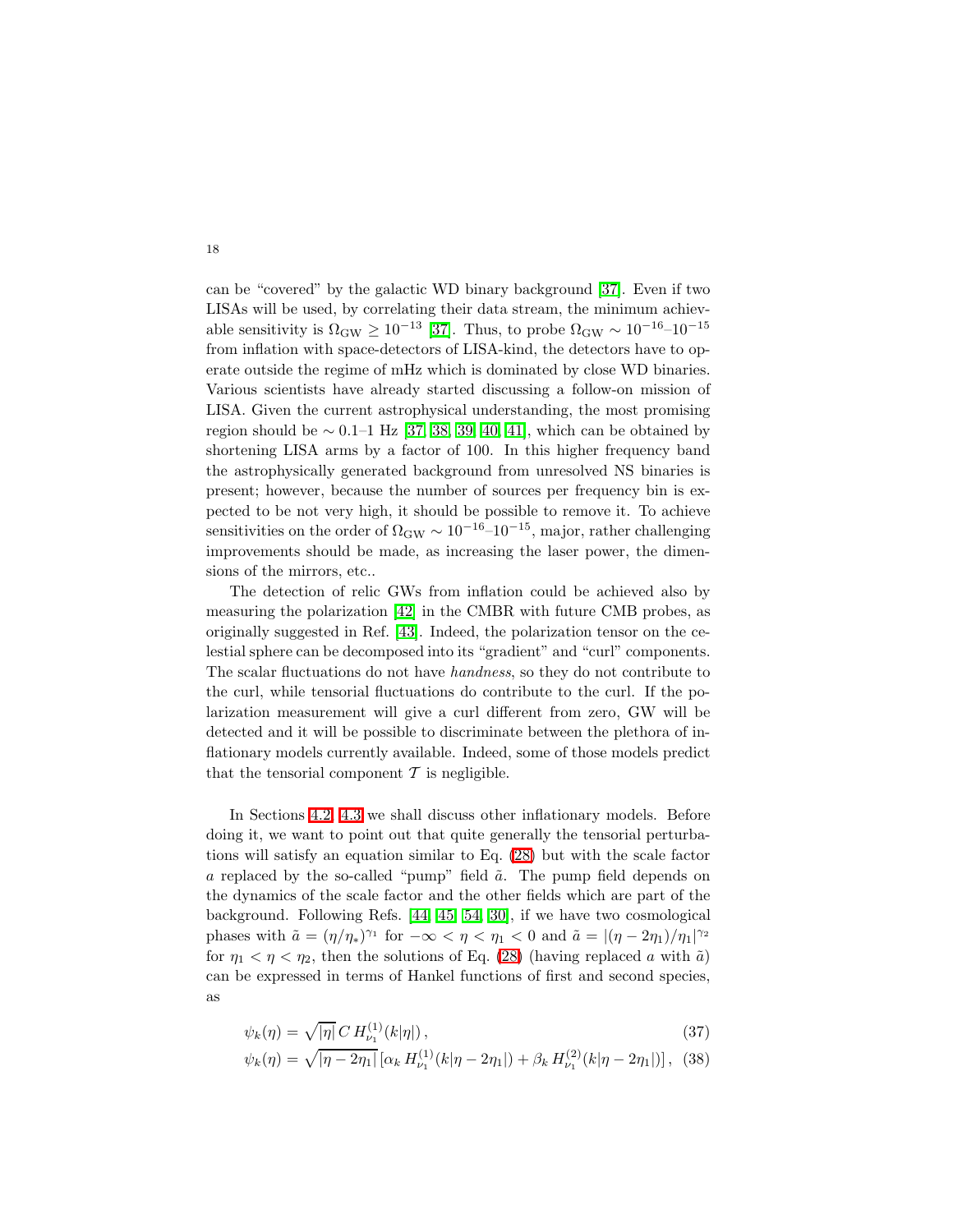where  $\nu_1 = |\gamma_1 - 1/2|$  and  $\nu_2 = |\gamma_2 - 1/2|$ , and we have normalized Eq. [\(37\)](#page-17-0) allowing only positive frequencies at  $\eta \to -\infty$ , so that  $\psi_k \to Ce^{-ik\eta}/\sqrt{k}$ . It can be derived that the Bogoliubov coefficient  $\beta_k$  entering the GW spectrum is given by [\[30\]](#page-34-22)

<span id="page-18-1"></span>
$$
|\beta_f|^2 \sim f^{2\epsilon_T} \quad \epsilon_T = 1 - |\gamma_1| - |\gamma_2| \quad \text{for} \quad \gamma_1, \gamma_2 > 1/2 \quad \text{or} \quad \gamma_1, \gamma_2 < -1/2,
$$
  

$$
\epsilon_T = -|\gamma_1 - \gamma_2| \quad \text{all other cases.} \tag{39}
$$

The spectral slope parameter  $n<sub>T</sub>$  is defined by

$$
n_T = \frac{d \log \Omega_{\rm GW}}{d \log f} = 4 + 2\epsilon_T,\tag{40}
$$

and it is directly related to the kinematic behaviour of the background, that is to the evolution of the curvature scale and Hubble parameter. If we apply the above equations to de Sitter inflation, we find that  $\gamma_1 = -1$ , for RD era  $\gamma_2 = 1$  and for MD era  $\gamma_2 = 2$ . Thus, the spectral slope for fluctuations which re-enter the Hubble radius during RD era is  $n_T = 0$ , and for those which re-enter the Hubble radius during MD era is  $n_T = -2$ , in agreement with Eqs. [\(35\)](#page-15-0), [\(36\)](#page-15-1). Moreover, in the case of slow-roll or powerlaw inflation,  $\gamma_1 < -1$ , and it can be easily found that for fluctuations that re-enter the Hubble radius during RD era  $n_T = 2 + 2\gamma_1 < 0$ , as anticipated in Section [4.1.2.](#page-15-2)

Finally, we note that this way of estimating the spectral slope can be easily generalized  $\begin{bmatrix} 45 \\ 1 \end{bmatrix}$  to the case of n cosmological phases occurring at times  $\eta_1, \eta_2, \ldots$  if the pump fields follow a power-law evolution with coefficients  $\gamma_1, \gamma_2, \ldots$  In this case the relic GW spectrum is characterized by various frequency regions or branches, and in each of them the spectral slope depends *only* on the kinematics of the phases in which the mode associated to a given frequency went out of the Hubble radius and re-entered the Hubble radius. On the other hand, the amplitude of the GW spectrum and special features in it, like possible oscillations, are determined by the dynamics and by physical assumptions, such as when and how the reheating process took place, whether entropy production is produced at some later stages, etc..

# <span id="page-18-0"></span>4.2. Superstring-motivated cosmology

Potential-driven inflation of the kind discussed in Section [4.1](#page-14-1) cannot be easily implemented in string theory if the dilaton field or a modulus field is simply identified with the inflaton field [\[46\]](#page-35-8). This result forced people to conceive new ways of reconciling inflation and string theory. Henceforth, we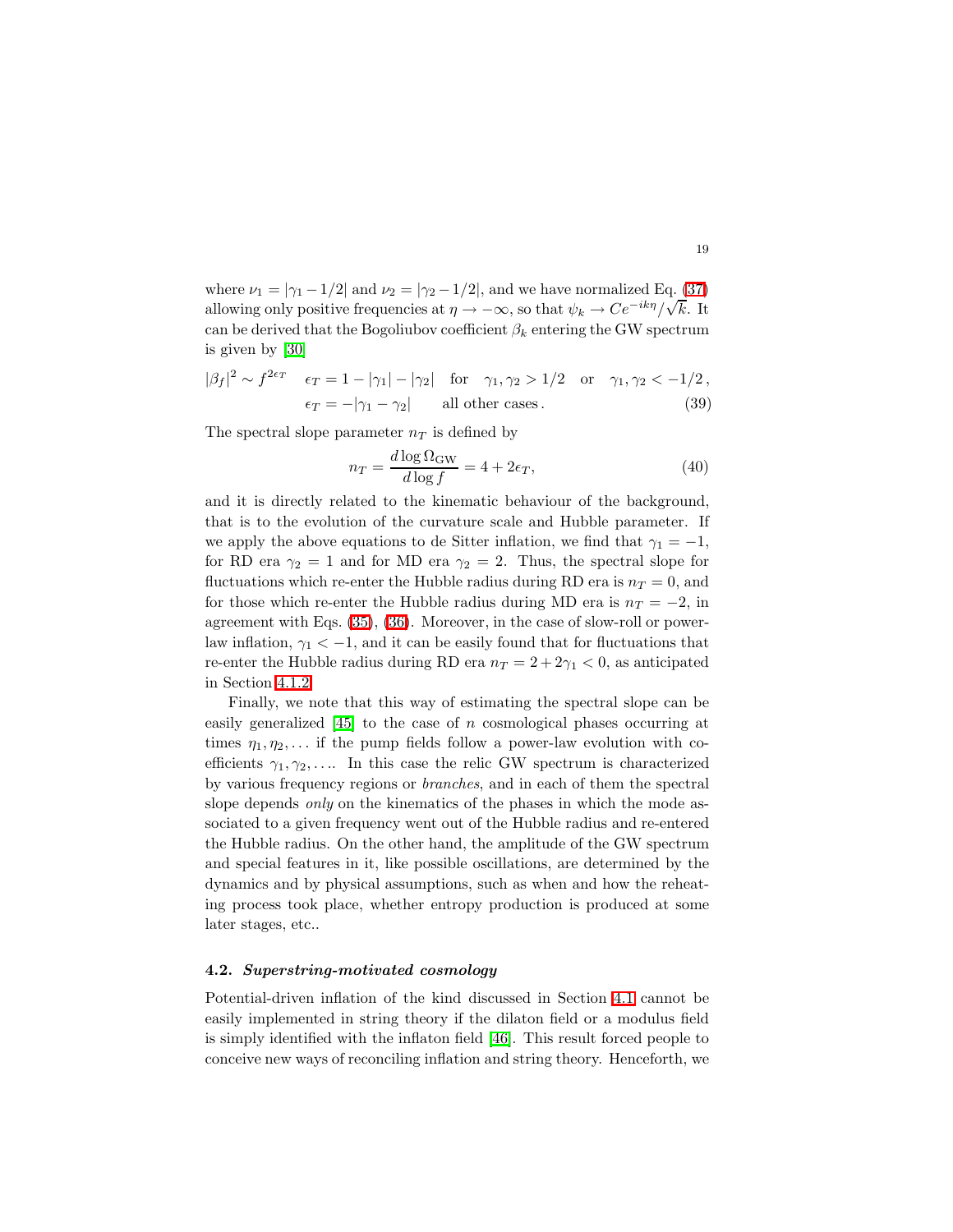shall briefly discuss some of those attempts which use supergravity description of superstring theory, the so-called pre–big-bang (PBB) scenario [\[47\]](#page-35-9) and bouncing-Universe scenarios [\[48,](#page-35-10) [49\]](#page-35-11). Quite generally those scenarios predict a stochastic GW background anything but flat, which could be of interest for space- and ground-based detectors.

#### 4.2.1. Pre–big-bang scenario

Due to the presence of other fields, at low energy superstring theory does not give Einstein general relativity – for example heterotic string theory in four dimensions is described by the action

<span id="page-19-0"></span>
$$
\Gamma_{\text{eff}} = \frac{1}{2\lambda_s^2} \int d^4x \sqrt{|g|} \, e^{-\varphi} \left[ \mathcal{R} + g^{\mu\nu} \, \partial_\mu \varphi \, \partial_\nu \varphi - \frac{1}{12} (dB)^2 - V(\varphi) \right] \,, \tag{41}
$$

where  $\varphi$  is the dilaton field, related to the string coupling by  $g^2 = e^{\varphi}$ ;  $dB = \partial_{\mu}B_{\nu\rho} + \partial_{\nu}B_{\rho\mu} + \partial_{\rho}B_{\mu\nu}$ , where  $B_{\mu\nu}$  is the two-form gauge field or antisymmetric field;  $V(\phi)$  is a non-perturbative potential; and where  $\lambda_s$  is the string scale. In writing Eq. [\(41\)](#page-19-0) we have disregarded for simplicity the internal dimensions, whose dynamics can be described in terms of moduli fields [\[47\]](#page-35-9).

Hencerforth, we limit the discussion to the homogeneous and isotropic case with  $B = 0$  and  $V = 0$   $(ds^2 = -dt^2 + a^2(t) d\vec{x}^2, \varphi = \varphi(t)$ . In this case the solution of the low-energy string-effective action [\(41\)](#page-19-0) satisfies the scalefactor–duality symmetry:  $a(t) \rightarrow 1/a(t), \varphi(t) \rightarrow \varphi(t) - 6 \log a(t),^e$  with  $a(t) \sim t^{1/\sqrt{3}}$  and  $\varphi(t) \sim -\log t$ . Noticing this property, Veneziano [\[50\]](#page-35-12) conceived the idea of implementing the inflationary phase at times before the *would-be* big-bang singularity. Indeed, it is easily shown that for  $t < 0$ ,  $\dot{a} > 0, \ddot{a} > 0$ , thus the Universe undergoes a (super) inflationary phase. Two different but physically equivalent descriptions of the PBB phase exist: either the string-frame picture described by Eq. [\(41\)](#page-19-0), where the Universe undergoes an accelerated expansion  $(H > 0, H > 0, \dot{\varphi} > 0)$ , or the Einsteinframe picture, where the action [\(41\)](#page-19-0) has the standard Hilbert-Einstein form and the evolution of the Universe is described by an accelerated contraction, or gravitational collapse  $(H < 0, H < 0, \dot{\varphi} > 0)$ .

This new kind of inflation, which can be shown solves the homogeneity and flatness conundra, is driven by the kinetic energy of the dilaton field and forces both the string coupling  $(j > 0)$  and the spacetime curvature to grow toward the future. As a consequence, at least in the homogeneous

<sup>&</sup>lt;sup>e</sup>Here for convenience the origin of time has been fixed at  $t = 0$ .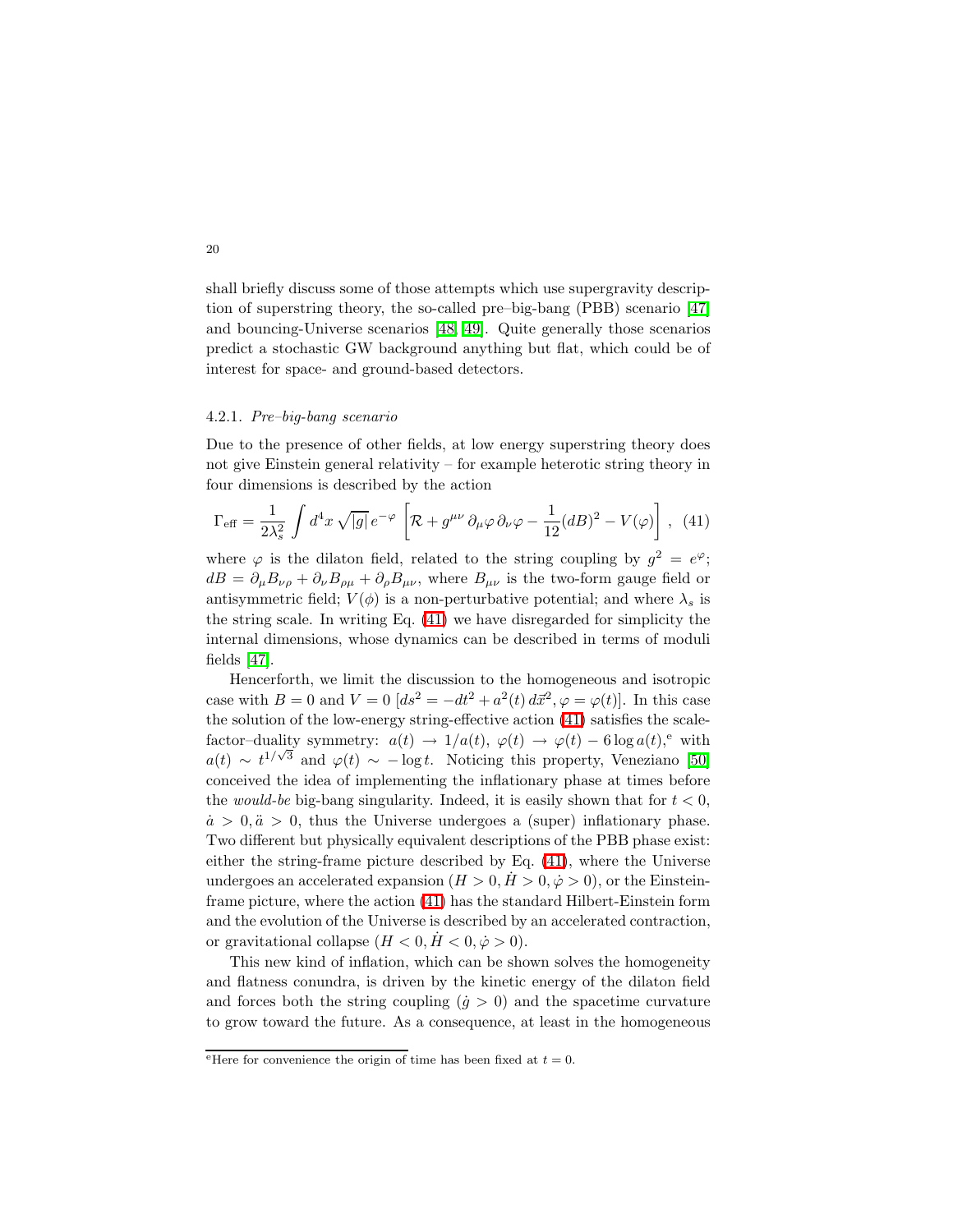case, the inflationary stage lasts for ever  $(t \to -\infty)$  and the initial state of the Universe is nearly flat, cold and decoupled:  $g \ll 1$ ,  $\mathcal{R}\lambda_s^2 \ll 1$ .

<span id="page-20-0"></span>The tensorial perturbations  $h_k$  in the PBB model satisfy an equation similar to Eq.  $(18)$  but with the scale factor a replaced by the pump field  $\widetilde{a} = e^{-\phi/2} a$ , that is [\[44\]](#page-35-5)

$$
h''_{\vec{k}}(\eta) + 2\frac{\tilde{a}'}{\tilde{a}}h'_{\vec{k}}(\eta) + k^2 h_{\vec{k}}(\eta) = 0.
$$
 (42)

Note that  $\tilde{a}$  coincides with the scale factor in the Einstein frame. [In the case of  $D = d + n + 1$  dimensions with n internal dimensions contracting and d external dimensions expanding, isotropically, if tensorial perturbations depend only on the external dimensions, then Eq. [\(42\)](#page-20-0) is still valid but the pump field  $\tilde{a} = e^{-\phi/2} a^{(d-1)/2} b^{n/2}$ , b being the scale factor of internal dimensions [\[44\]](#page-35-5).] Let us consider the simplest scenario (henceforth minimal model) characterized by an isotropic superinflationary phase with static internal dimensions, followed by RD era. In this case, the solution of the background field equations is [\[47\]](#page-35-9)  $a(\eta) = (-\eta)^{(1-\sqrt{3})/2}$  and  $\varphi(\eta) = \varphi_0 \sqrt{3} \log(-\eta)$ , and during RD era,  $a(\eta) = (\eta - 2\eta_*)/(H_s \eta_*)$  and  $\varphi(\eta) = \varphi_*$ , where  $H_s \simeq M_s = g_0 M_{\text{Pl}}$ , with  $M_s$  the fundamental string mass and  $g_0$ the string coupling at present time. Since during the superinflationary era the Hubble parameter is not constant  $(H \neq 0)$ , in fact it increases in time, we expect the GW spectrum for fluctuations re-entering the Hubble radius during RD era be non flat. Indeed, using Eq. [\(39\)](#page-18-1) with  $\gamma_1 = 1/2$  and  $\gamma_2 = 1$ , it can be easily derived that the spectral slope is [\[44,](#page-35-5) [52,](#page-35-13) [53\]](#page-35-14)  $n_T = 3$ . If we assume that CMB photons we observe today carry the (red-shifted) energy of the primordial perturbations, i.e.  $\Omega_{\gamma}(t_0) = (H_*/H_0)^2 (a_*/a_0)^4$ , and at the end of the superinflationary phase  $H_* \simeq H_s$  and  $g_* \simeq g_0$ , then the frequency at the end point of the spectrum is  $f_* = k_*/(2\pi a_0) \simeq$  $a_* H_s/(2\pi a_0) \sim 10^{10}$  Hz, and [\[44,](#page-35-5) [52,](#page-35-13) [53\]](#page-35-14)

$$
\Omega_{\rm GW} = g_0^2 \,\Omega_{\gamma}(t_0) \left(\frac{f}{f_*}\right)^3 \,. \tag{43}
$$

Depending on the present value of the string coupling [\[51\]](#page-35-15)  $g_0 = 0.03{\text -}0.3$ , the GW spectrum amplitude at the end point frequency is  $\sim 10^{-7}$ – $10^{-5}$  $[\Omega_{\gamma}(t_0) \sim 10^{-4}]$ , thus rather close to the BBN bound discussed in Section [3.4.1.](#page-7-1) In the right panel of Fig. [4](#page-21-0) we show two examples of the stochastic GW background in the range of frequencies of space- and ground-based detectors. In the minimal model the spectrum has the peak in the GHz region and being elsewhere rather steep, it cannot be detected by current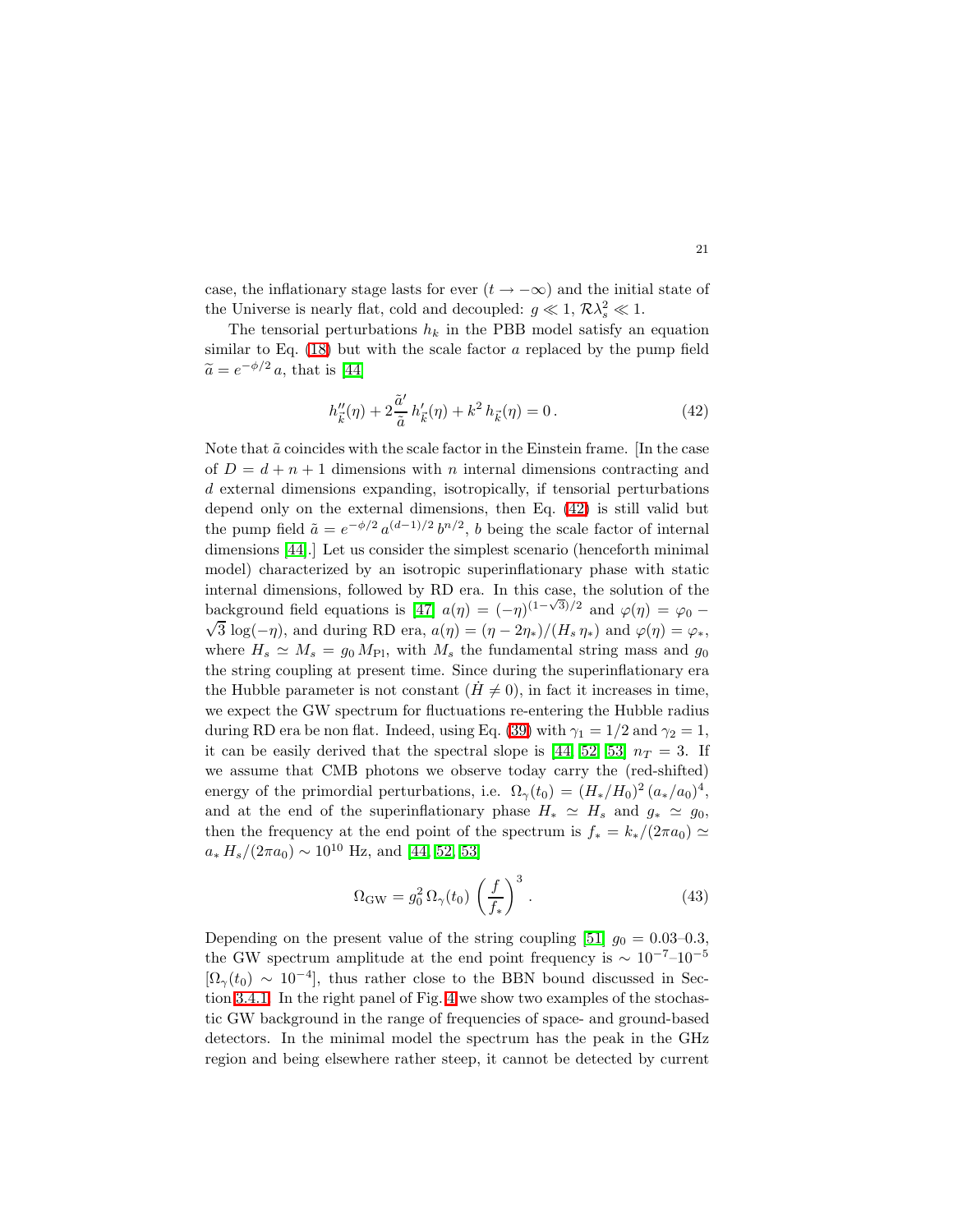

<span id="page-21-0"></span>Figure 4. In the left panel we sketch the evolution of  $H$  and of some physical wavelengths during the superinflationary PBB phase, RD and MD eras. The shaded box refers to the spacetime region around the would-be big-bang singularity for which we do not have a complete description, yet. In the right panel we show two examples of the stochastic GW spectrum.

and planned GW detectors. Refs. [\[52,](#page-35-13) [53,](#page-35-14) [30\]](#page-34-22) showed that if the PBB superinflationary phase is followed by other cosmological eras where (partial) higher-order derivatives and/or quantum loops corrections in the effective action [\(41\)](#page-19-0) are included, the GW spectrum can have branches where it is less steeper, even flat, and could have amplitudes detectable by spaceand ground-based detectors. However, robust predictions can be made only when a complete description of the transition from pre– to the post–bigbang era will be available, including the understanding of the big-bang singularity. Indeed, the spectral slope for  $f > f<sub>b</sub>$  in Fig. [4,](#page-21-0) depends crucially on the cosmological backgounds around the would-be big-bang singularity.

## 4.2.2. Bouncing-Universe scenarios

New cosmologies motivated by string theory and influenced also by braneworld ideas have been proposed [\[48,](#page-35-10) [49\]](#page-35-11). As in the PBB model, in those scenarios it is assumed that the Universe had a long existence prior to the big bang singularity. Here, as an example, we shall focus on the bouncing-Universe model discussed in Ref. [\[49\]](#page-35-11). This model uses two four-dimensional boundary branes, one of which is the visible brane where our Universe lives, the other is the hidden brane. The two branes are originally separated by a finite distance which can be regarded, according to the M-theory conjecture [\[55\]](#page-35-16), as the dilaton field in the strong-coupling regime. This scenario is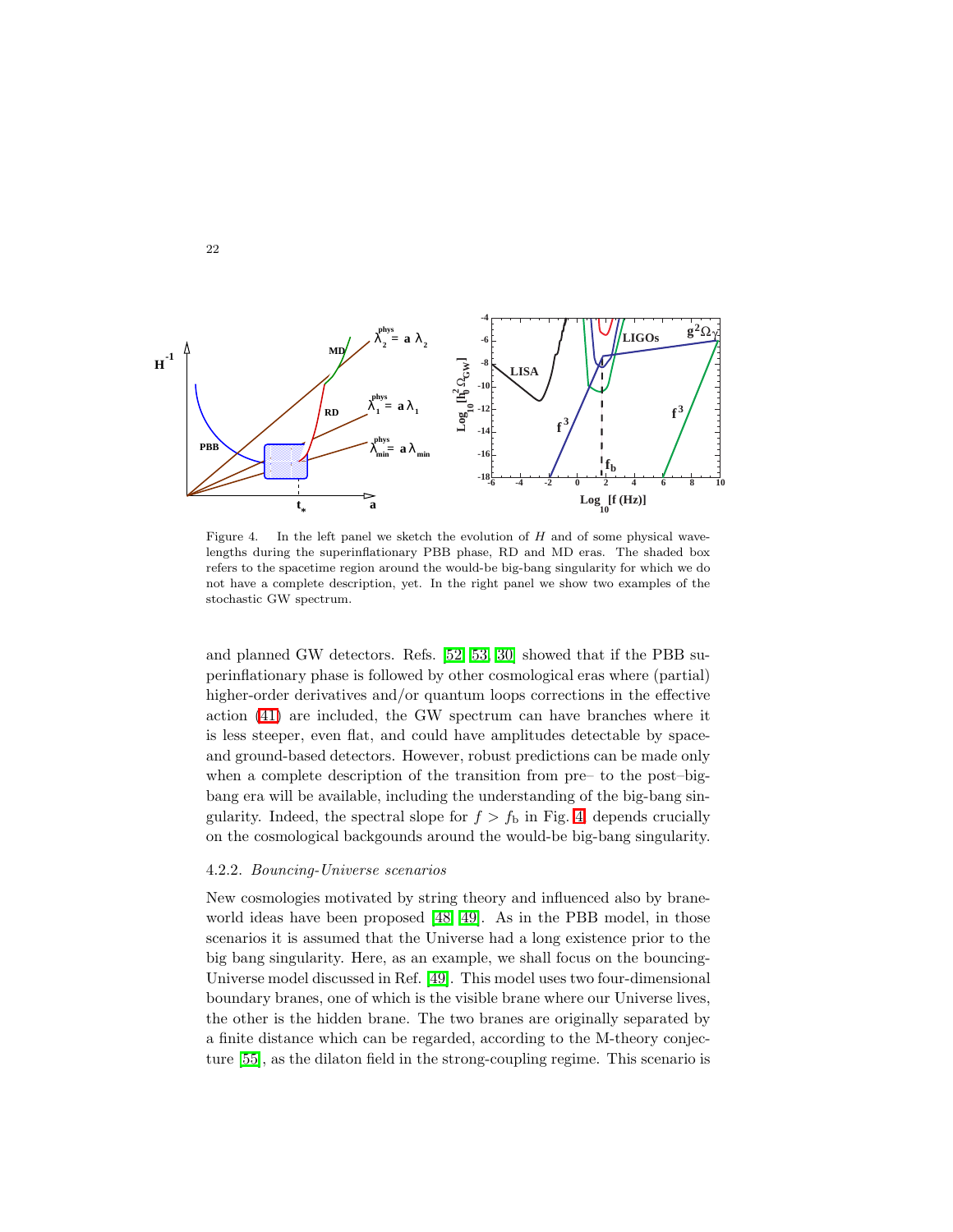built on the following four-dimensional effective action on the visible brane (in Einstein frame):

$$
\Gamma_{\text{eff}} = \frac{1}{16\pi G_N} \int d^4x \sqrt{|g|} \left[ \mathcal{R} - \frac{1}{2} g^{\mu\nu} \partial_\mu \phi \, \partial_\nu \phi - V(\phi) \right]. \tag{44}
$$

The hidden boundary brane (or bulk brane) is assumed to be initially in a state with minimal energy, and it is flat, parallel to the visible brane and at rest. Non-perturbative effects, for example due to a potential of the kind  $V(\phi) = -V_0 e^{-c\phi}$  with  $c > 0$ , can generate interactions between the visible and bulk brane, causing the bulk brane to move toward the visible one and collide with it. In this way the kinetic energy of the bulk brane can be converted into radiation, and the hot big-bang era starts.

Differently from the PBB scenario, in the model of Ref. [\[49\]](#page-35-11), the Universe evolves from strong  $(g^2 = e^{\phi} \gg 1)$  to weak coupling  $(g^2 = e^{\phi} \ll 1)$ , and both in the string- and Einstein-frame it undergoes an accelerated contraction. Moreover, it is assumed that going toward the singularity  $(\eta \to 0^-)$  the potential V changes its shape and goes to zero. Thus the cosmological background in the Einstein frame can be roughly described by a phase with  $a_{\mathcal{E}}(\eta) \sim (-\eta)^{\epsilon}$  with  $0 < \epsilon \ll 1$  (very slow contraction), followed by a phase with (almost) zero potential, i.e. a superinflationary phase of the PBB kind, with  $a_{\mathbf{E}}(\eta) \sim (-\eta)^{1/2}$  and then a RD era. The pump field  $\tilde{a}$  entering the equation of tensorial perturbations coincides with the scale factor in the Einstein frame ( $\tilde{a} = a_E$ ), so for fluctuations which go out of the Hubble radius during the phase dominated by the potential and re-enter the Hubble radius during RD era, the discussion around Eqs. [\(38\)](#page-17-0)–[\(39\)](#page-18-1) gives:  $\gamma_1 = \epsilon > 0$  and  $\gamma_2 = 1$ , thus  $n_T \sim 2 + 2\epsilon$ , whereas for fluctuations that go out of the Hubble radius during the phase with (almost) zero potential and re-enter during RD era, we recover the PBB result  $n_T = 3$ .

Hence, both the PBB and bouncing-Universe scenarios predict very steep GW spectra at very low frequency, so no contribution of tensorial fluctuations to the CMBR inhomogeneities. Thus, if a tensorial component will be found in CMBR, then the current version of those scenarios should be rejected.

Due to the collapse phase, in both scenarios discussed in this section the initial (classical) tensor fluctuations are not de-amplified [\[31\]](#page-34-23), as occurs in potential-driven inflation (see discussion at the beginning of Section [4.1.1\)](#page-14-2). This result, though paradoxical, does not imply that the initial value of tensor inhomogeneities must be fine tuned to unnaturally small value. In-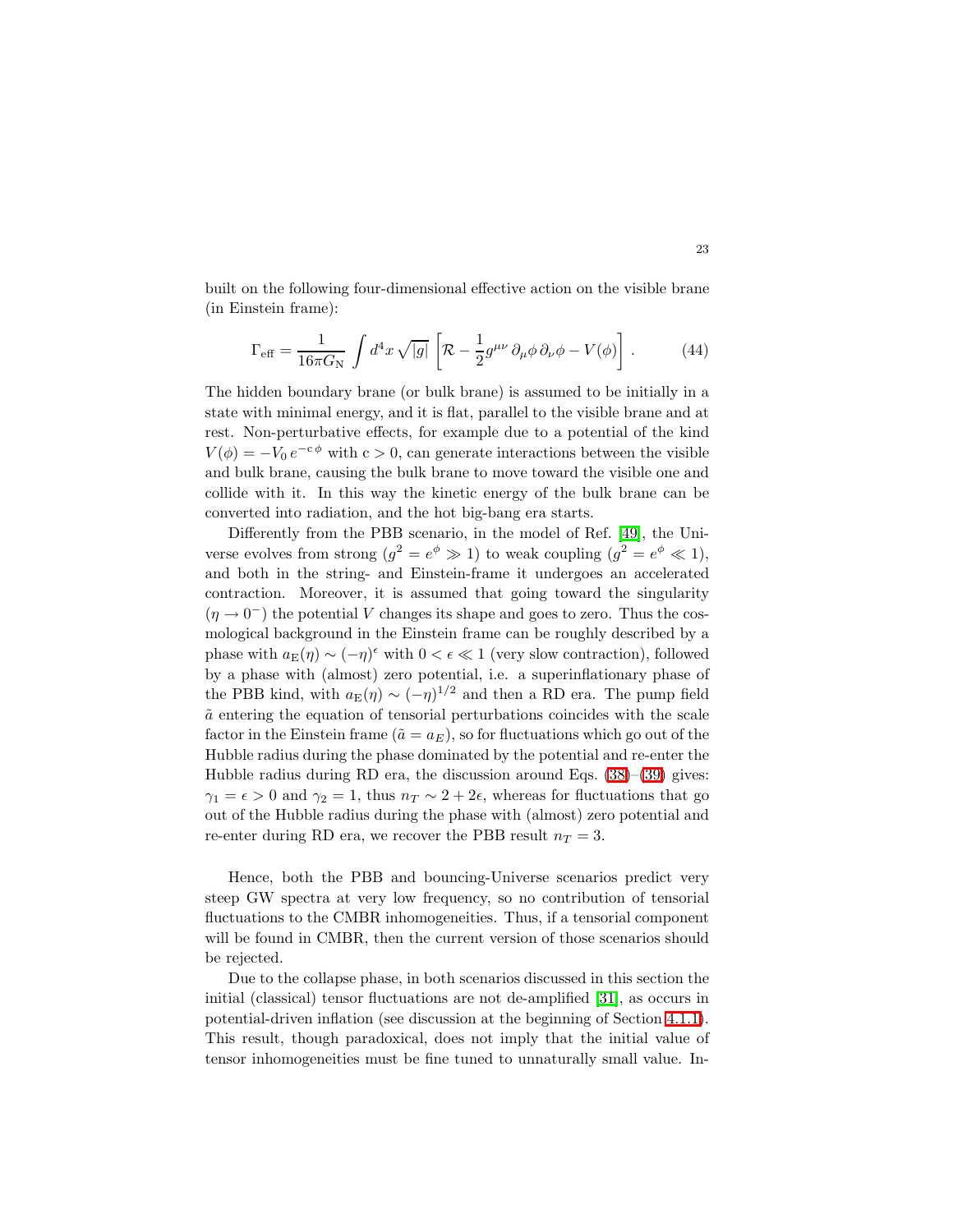deed, it can be derived [\[31\]](#page-34-23) that the energy density of tensor waves is indeed de-amplified. However, to solve the homogeneity problem in those superstring-inspired models, we have to apply constraints more severe [\[31\]](#page-34-23) than in potential-driven inflation models.

It is worth to mention that some aspects of both the PBB and bouncing-Universe scenarios, have been questioned. Doubts on the naturalness of the initial conditions and on the actual solution of the homogeneity and flatness conundra were raised [\[56\]](#page-35-17). The formation of large-scale structures and CMBR inhomogeneities cannot be explained in those models as naturally as in the standard inflationary models (see Section [3.1\)](#page-3-4) using adiabatic perturbations. [In the case of the PBB scenario, a way out has been recently suggested by converting isocurvature into adiabatic fluctuations [\[57\]](#page-35-18) during the post–big-bang phase.] More importantly, a debate [\[58\]](#page-35-19) on whether the scalar perturbations can be unambiguously calculated in those superstringmotivated models is still underway. Those issues can be clarified only when a complete and unique description of the transition from pre to post era will be available.

#### <span id="page-23-0"></span>4.3. Non-standard equations of state in post–big-bang eras

In this section we want to give another example of non-flat relic GW spectrum due to the presence, soon after inflation, of a phase which differs from the RD era. The possibility of having an all variety of spectra by introducing non-standard, i.e. different from RD or MD, equations of state in post–big-bang eras was originally pointed out by Grishchuk [\[27\]](#page-34-18).

An interesting example is the case in which the inflationary phase is followed by an expanding phase driven by an effective source whose equation of state is stiffer than radiation. Peebles and Vilenkin [\[59\]](#page-35-20) discussed a model where the occurrence of a stiff post-inflationary phase is dynamically realized through a potential of the kind  $V(\phi) = \lambda (\phi^4 + M^4)$  for  $\phi$  < 0 and  $V(\phi) = \lambda M^8/(\phi^4 + M^4)$  for  $\phi \geq 0$ , with  $\lambda \sim 10^{-14}$  and  $M \sim$  $10^6$  GeV. This model has been denoted *quintessential inflation* and was originally introduced to explain the dark-energy conundrum, that is the present accelerated expansion of the Universe. The inflaton field starts its evolution at  $\phi \ll -M_{\text{Pl}}$  and rolls toward zero. Inflation ends at  $\phi \sim -M_{\text{Pl}}$ when significant part of the potential energy has turned into the kinetic energy of  $\phi$ . The cosmological evolution is then driven by the kinetic energy of  $\phi$  (the equation of state is  $p = \rho$ ), thus the scale factor  $a(\eta) \sim \sqrt{\eta}$ . Following the discussion around Eqs. [\(38\)](#page-17-0)–[\(39\)](#page-18-1), we have  $\gamma_2 = 1/2$ , and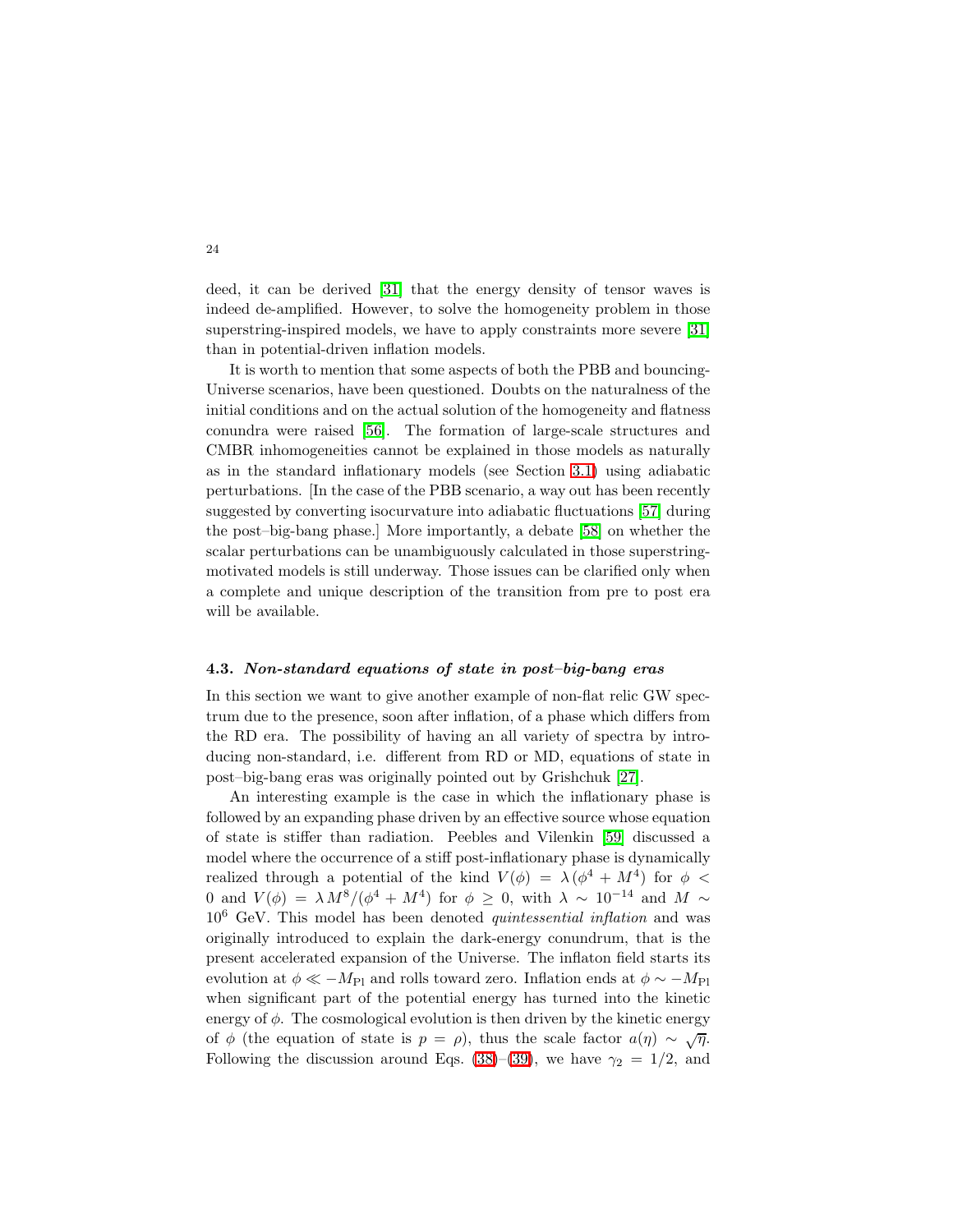

<span id="page-24-0"></span>Figure 5. We show an example of the stochastic GW spectrum originated in quintessential inflation and contrast it with the sensitivity of space- and (correlated) ground-based GW detectors. For a detail discussion of the GW spectra as function of the free parameters see Ref. [\[60\]](#page-35-21).

assuming that during quintessential inflation [\[60\]](#page-35-21)  $a(\eta) \sim -1/\eta$ , we have  $\gamma_1 = -1$ . So, the spectral slope for fluctuations that exit the Hubble radius during quintessential inflation and re-enter the Hubble radius during the stiff era is  $n_T = 1$  [\[59,](#page-35-20) [60\]](#page-35-21). The GW spectrum increases linearly as a function of the frequency. An example of such spectrum is shown in Fig. [5,](#page-24-0) where the flat branch refers to gravitons that go out of the Hubble radius during inflation and re-enter the Hubble radius during RD era. The peak of the spectrum is firmly localized at 100 GHz, with amplitude  $\leq 10^{-6}$ ; the frequency  $f_b$  at which the flat branch starts depend on the free parameters in the model [\[60\]](#page-35-21). A very detailed analysis which includes the discussion of the free parameters entering the spectrum and the comparison with current and planned GW detectors can be found in Ref. [\[60\]](#page-35-21). Unfortunately, in Peebles and Vilenkin quintessential model [\[59\]](#page-35-20) the spectrum is few order of magnitudes below the sensitivity achievable with advanced ground-based detectors. As shown in Ref. [\[61\]](#page-35-22), by relaxing the assumption the scalar field driving the kinetic-energy phase coincide with the inflaton field, it is possible to shift the spectrum ending frequency at lower frequencies and increase by few orders of magnitudes the amplitude of the GW spectrum in the frequency range of ground-based detectors.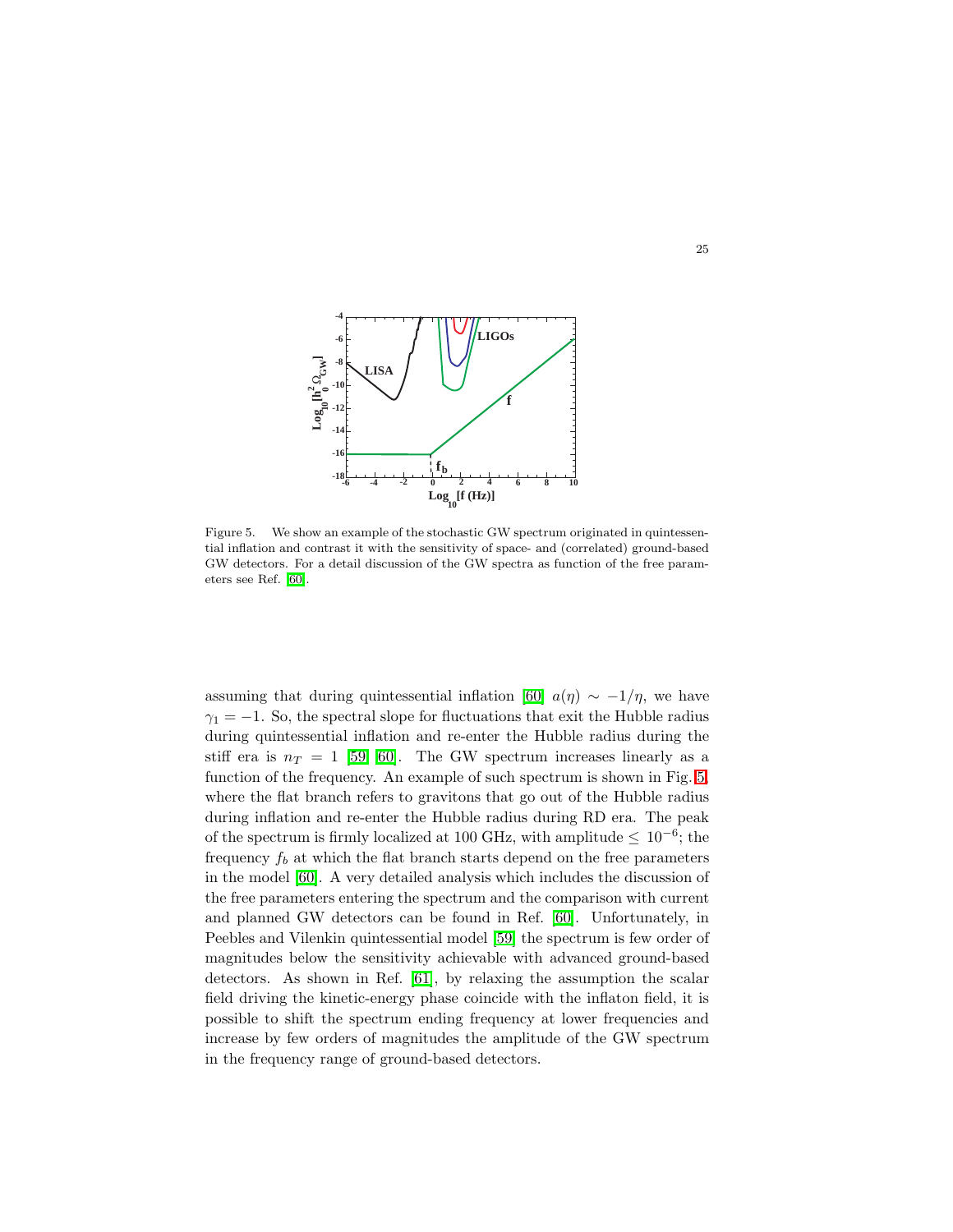## <span id="page-25-0"></span>5. Gravitational waves from cosmic strings

26

Topological defects could have been generated during symmetry-breaking phase transitions in the early Universe. Since the beginning of the 80s they received significant attention [\[62\]](#page-35-23) as possible candidates for seeding structure formation. Recently, more accurate observations of CMBR inhomogeneities on smaller angular scales and compatibility with densityfluctuation spectrum on scales of 100  $h_0^{-1}$  Mpc, restrict the contribution of topological defects to at most  $\sim 10\%$  [\[63\]](#page-35-24). In the following, we shall restrict our discussion to cosmic strings formed when a  $U(1)$  local gauge symmetry is spontaneously broken [see Ref. [\[64\]](#page-35-25) for the possibility of producing cosmic strings from brane collision at the end of brane inflation scenario [\[65\]](#page-35-26)].

Cosmic strings are characterized by a single dimensional scale: the massper-unit-length  $\mu$ . Since they do not have any *ends*, they are in the form of loops, smaller or larger than the Hubble length. [The length of a string is defined as the energy of the loop divided by  $\mu$ . Those loops have very large mass-per-unit-length, on the order of  $10^{22} g/cm$  if the scale at which the symmetry is broken is the GUT scale. Their tension is equal to their mass-per-unit-length, so they oscillate relativistically emitting GWs and shrinking in size. It is generally assumed, though difficult to prove, that a network of cosmic strings did form at some time during the evolution of the Universe. In this network the only relevant scale is the Hubble length. Small loops (smaller than Hubble radius length) oscillate, emit GWs and disappear, but they are all the time replaced by small loops broken off very long loops (longer than Hubble radius length). The wavelength of the GW is determined by the length of the loop, and since in the network there are loops of all sizes, the GW spectrum is (almost) flat in a large frequency band, extending from  $f \sim 10^{-8}$  Hz to  $f \sim 10^{10}$  Hz. The GW spectrum is nearly Gaussian and has been evaluated in detail in Refs. [\[66\]](#page-35-27). If  $r$  is the characteristic radius of the loop, the quadrupole moment is  $Q \sim \mu r^3$  and by assuming an oscillation period of  $\tau \sim r$ , the energy emitted is  $d\mathcal{E}/dt \sim P \sim G_{\rm N} \ddot{Q}^2 \sim \gamma G_{\rm N} \mu^2$ , where  $\gamma$  is the dimensionless radiation efficiency  $\sim 60$ . Numerical simulations of cosmic-string network would predict  $\Omega_{\rm GW} \sim P/\rho_c < 10^{-9}$ -10<sup>-8</sup> for cosmic strings with  $G_{\rm N}\mu$  < 10−<sup>6</sup> . Thus, the Gaussian GW background from cosmic strings could be detectable by second and third generation of ground-based interferometers, and by LISA as well, being above the galactic stochastic GW background of WD binaries.

More recently, Damour and Vilenkin [\[67\]](#page-35-28) found that strong beams of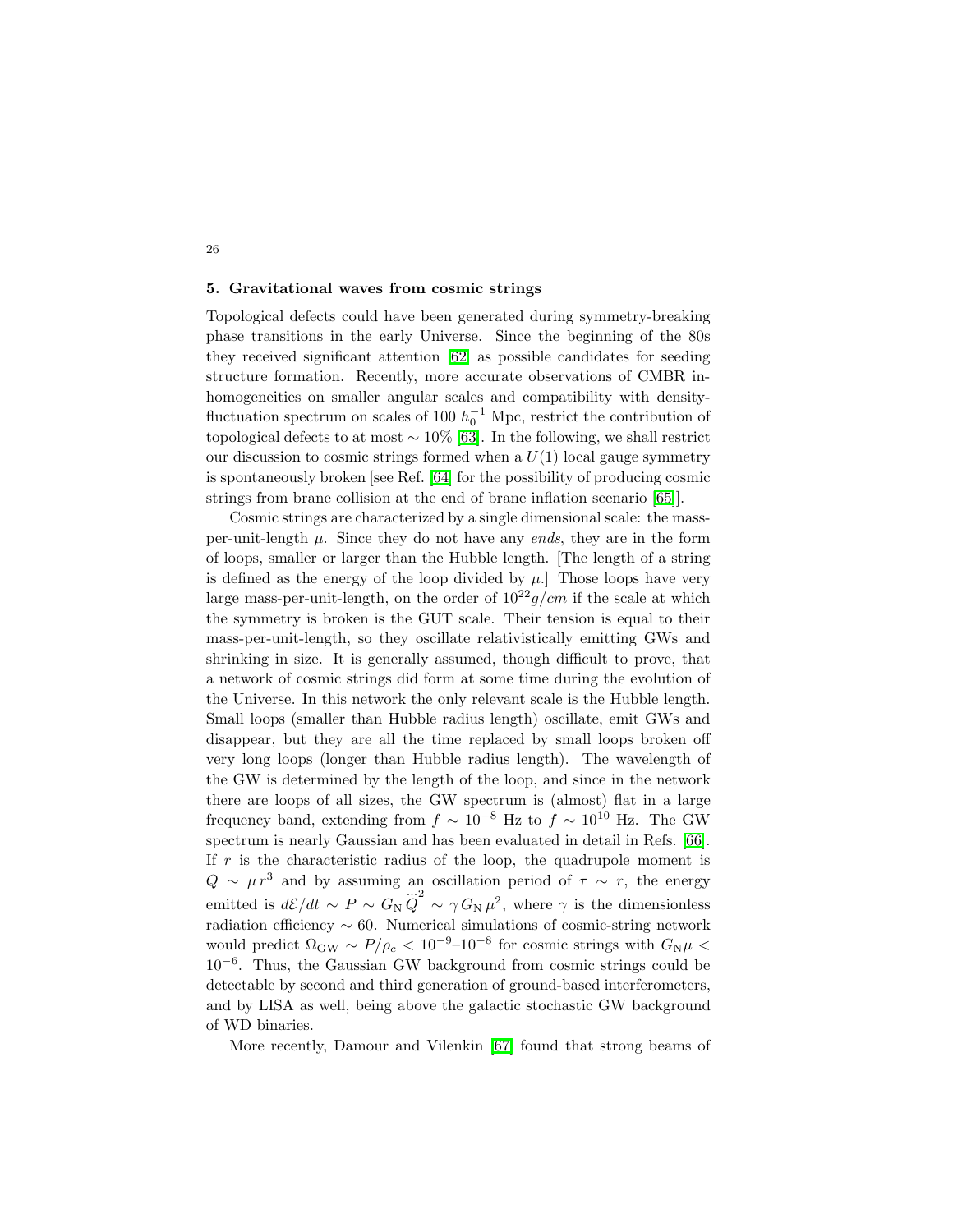high-frequency GWs could be produced at cusps (where the string reaches a speed very close to light velocity) and at kinks along the string loop. [In time domain they are "spikes" or "bursts".] As a consequence of these beams the GW background discussed above becomes strongly non-Gaussian. The most interesting feature of these GW bursts is that they could be detectable for a large range of values of  $G_{\rm N}\mu$ , larger than the usually considered search for the Gaussian spectrum. For example, if the average number of cusps in a string oscillation is only 10%, the GW bursts could be detectable by ground- and space-based detectors up to  $G_N \mu \sim 10^{-13}$ . If the number of cusps in a string oscillation is very small, kinks, which have smaller bursts but are ubiquitous, could generate a signal detectable by LISA for a large range of values of  $G_N \mu$  [see Figs. 1, 2 in Ref. [\[67\]](#page-35-28)].

The most stringent bound on the GW backround from cosmic strings comes from pulsar timing [see Section [3.4.3\]](#page-9-2). The analysis of Ref. [\[67\]](#page-35-28) suggests that the GUT value  $G_{\rm N}\mu_{\rm GUT} \sim 10^{-6}$  is still compatible with existing pulsar data, and if accuracy will be improved, pulsar timing could allow to detect the GW bursts up to  $G_N \mu \sim 10^{-11}$ .

# <span id="page-26-0"></span>6. Gravitational waves from other mechanisms occurring in early Universe

During its history the Universe could have undergone phase transitions, corresponding to symmetry breaking of particle-physics fundamental interactions.

In a first-order phase transition the Universe is initially trapped in a high-temperature metastable phase (unbroken-symmetry phase), where the false vacuum is separated from the true vacuum by a barrier in the potential  $V(\phi, T)$  of some scalar field  $\phi$  driving the transition ( $\phi$  is also called the order parameter) [see Fig [6\]](#page-27-0). The transition from the metastable to the ground state takes place via quantum tunneling across the barrier with random nucleation of bubbles: true vacuum is inside the bubbles, false vacuum is outside them. If the temperature when bubbles form is too high, they are born small, the volume energy cannot overcome the shrinking effect of the surface tension and they disappear quickly; but when the temperature drops below a critical temperature, bubbles are born larger, and since the latent heat released during the transition is converted to bubble-wall kinetic energy, they expand, approach velocity close to the speed of light, collide and leave the Universe in the broken-symmetry phase. When the collision occurs, the spherical symmetry is broken and GWs, as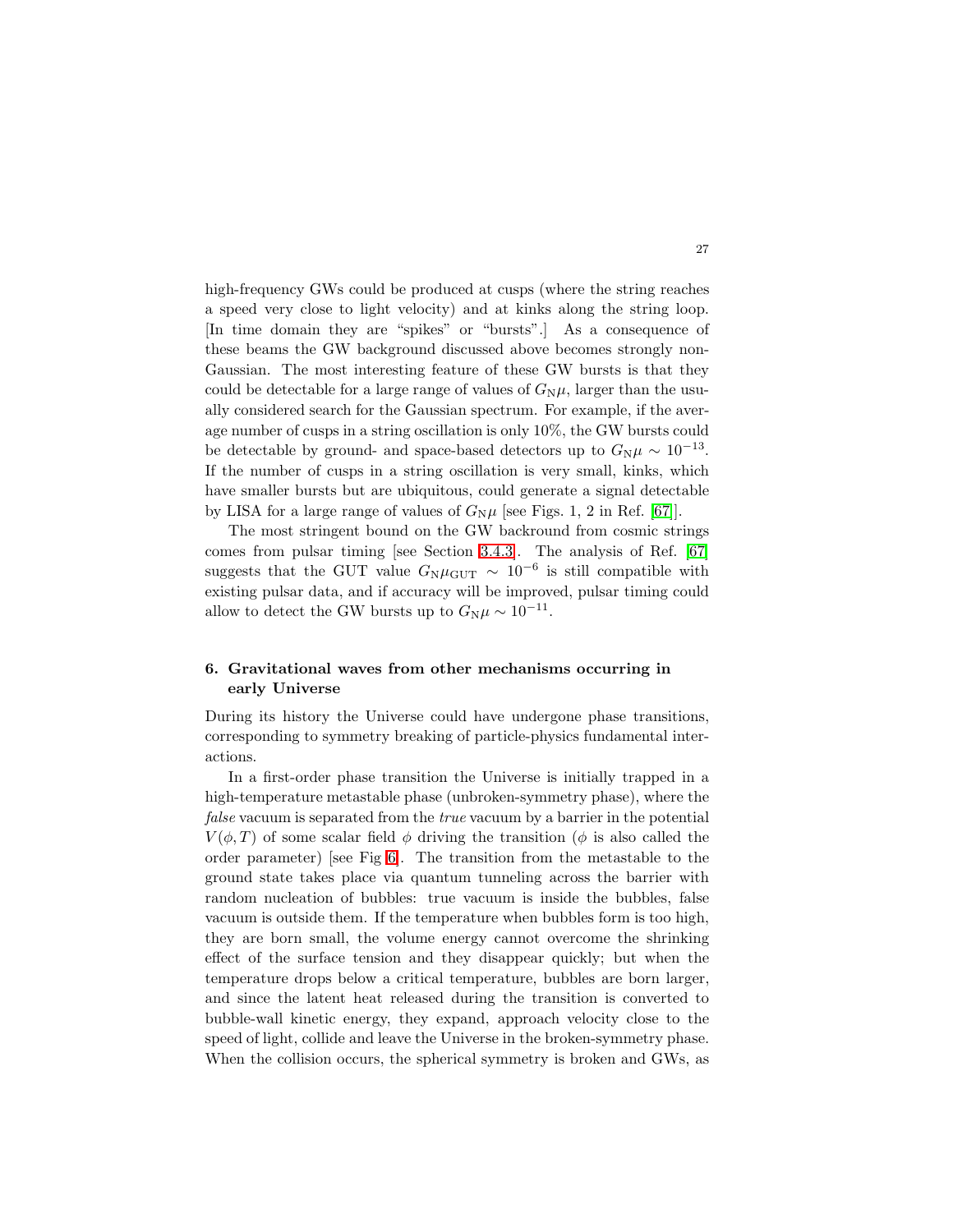

<span id="page-27-0"></span>Figure 6. We show the typical temperature-dependence of a potential  $V(\phi, T)$  in a first-order phase transition  $\phi$  being the order parameter. At the temperature  $\overline{T}$  the true  $( $\phi \geq \neq 0$ ) and false (conventionally  $$\phi \geq 0$ ) vacua are degenerate, and at  $\tilde{T}$  the$$ false vacuum becomes unstable. The transition occurs at some temperature  $\tilde{T} < T_{\star} < \overline{T}$ 

well as other particles [\[68\]](#page-35-29), are radiated away [\[69\]](#page-36-0). Since the Universe is expanding, the temperature  $T_*$  at which the transition takes place can be obtained comparing the probability of bubble nucleation per unit time and volume with the expansion rate of the Universe at that temperature. The transition occurs when the probability for a single bubble to be nucleated within one horizon volume is on the order of one.

Two parameters determine the stochastic GW spectrum [\[70\]](#page-36-1): the bubble nucleation rate per unit volume  $\beta$  ( $\Gamma = \Gamma_0 e^{\beta t}$ ) and the ratio  $\alpha$  between the false vacuum energy density and the energy density of the radiation at the transition temperature  $T_*$ . The bubble collision produces a GW spectrum which is strongly peaked at the frequency characteristic of the nucleation rate, i.e.  $2\pi f_{\text{peak}} \simeq \beta$ . A detailed analysis gives [\[70\]](#page-36-1):

$$
f_{\text{peak}} \simeq 5.2 \times 10^{-8} \left(\frac{\beta}{H_*}\right) \left(\frac{T_*}{1 \,\text{Gev}}\right) \left(\frac{g_*}{100}\right)^{1/6} \,\text{Hz},
$$
 (45)

where  $H_*$  and  $g_*$  are the Hubble parameter and the number of degrees of freedom at the time of transition. Typical values for an electro-weak phase transition (EWPT) are  $\beta/H_* \simeq 10^{2}-10^{3}$ ,  $T_* = \mathcal{O}(100)$  GeV, for which  $f_{\text{peak}} \simeq 10^{-4}$ –5 × 10<sup>-3</sup> Hz, and lies in the LISA frequency band. The GW spectrum was calculated in Ref. [\[70\]](#page-36-1); it reads

$$
h_0^2 \,\Omega_{\rm GW} \simeq 10^{-6} \,\kappa^2 \,\frac{\alpha^2}{(1+\alpha)^2} \,\frac{v_b^3}{0.24 + v_b^3} \,\left(\frac{H_*}{\beta}\right)^2 \,\left(\frac{100}{g_*}\right)^{1/3},\tag{46}
$$

where  $\kappa$  quantifies the fraction of latent heat that is transformed into bubble-wall kinetic energy and  $v<sub>b</sub>$  is the bubble expansion velocity. At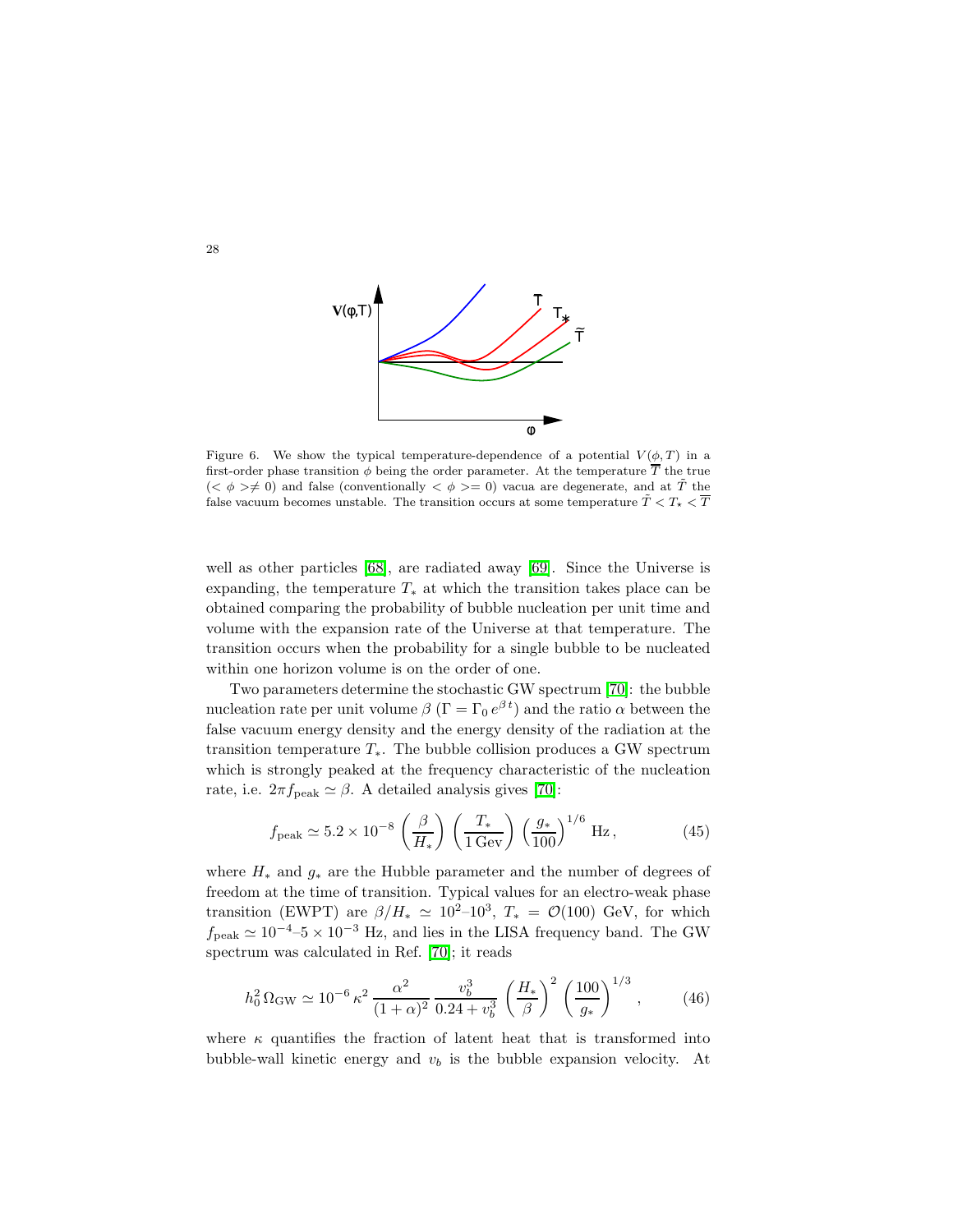frequencies lower than  $f_{\text{peak}}$  the GW spectrum  $\propto f^{2.8}$  [\[70\]](#page-36-1), while at higher frequencies it drops off as  $\propto f^{-1.8}$  [\[70\]](#page-36-1).

Non-perturbative calculations done using lattice field theory have shown that there is no first-order EWPT in the SM of particle physics for Higgs mass larger than W masses (current results predict an Higgs mass larger than W masses). In Minimal Supersymmetric Standard Models (MSSM), if the Higgs mass is in the range 110–115 GeV, there is the possibility of having a first-order phase transition, if the right-handed stop mass has a mass in the range 105–165 GeV [the stop particle is the scalar supersymmetric partner of the top quark]. However, in this case the GWs produced are too weak. For example, for a Higgs mass of 110 GeV and right-handed stop mass of 140 GeV, there exist regions in the parameter space where [\[71\]](#page-36-2)  $\alpha \sim 10^{-2}$ ,  $\kappa \sim 0.05$  and  $H_*/\beta \simeq 10^{-4}$  and thus  $h_0^2 \Omega_{\rm GW} \sim 10^{-19}$  around 10 mHz. The strength of the transition can be enhanced in next-to-minimal supersymmetric standard models (NMSSM). Apreda et al. [\[71\]](#page-36-2) investigated the NMSSM obtained adding a gauge singlet in the Higgs sector [\[72\]](#page-36-3). This model is rather attractive also because it can explain the observed baryon asymmetry. Apreda et al. found that there exist regions in the parameter space for which the GW spectrum is  $h_0^2 \Omega_{\rm GW} \sim 10^{-15}$ -10<sup>-10</sup> at  $f_{\rm peak} \simeq$ 10 mHz. Note that for frequencies  $10^{-4}$ –3 ×  $10^{-3}$  Hz the stochastic GW background from WD binaries could "cover" the GW spectrum from firstorder phase transitions. If this GW background will be ever detected it will be a signature of supersymmetry and, combined with experimental bounds from future particle colliders, it could allow to discriminate between various supersymmetric models.

A stochastic GW background could be also produced during a firstorder phase transition from turbulent (anisotropic) eddies generated in the background fluid during the fast expansion and collision of the true-vacuum bubbles [\[70,](#page-36-1) [71,](#page-36-2) [73\]](#page-36-4). In the NMSSM [\[72\]](#page-36-3) there exist regions of the param-eter space where [\[71\]](#page-36-2)  $h_0^2 \Omega_{\rm GW} \sim 10^{-10}$  with peak frequency in the mHz. Recently, the authors of Ref. [\[74\]](#page-36-5) evaluated the stochastic GW background generated by cosmic turbulence before neutrino decoupling, i.e. much later than EWPT, and at the end of a first-order phase transition if magnetic fields also affect the turbulent energy spectrum. The observational perspectives of those scenarios are promising for LISA.

Turner and Wilczek [\[75\]](#page-36-6) pointed out that if inflation ends with bubble collisions, as in extended inflation, the GW spectrum produced has a peak in the frequency range of ground-based detectors. Subsequent analyses have shown that in two-field inflationary models where a field performs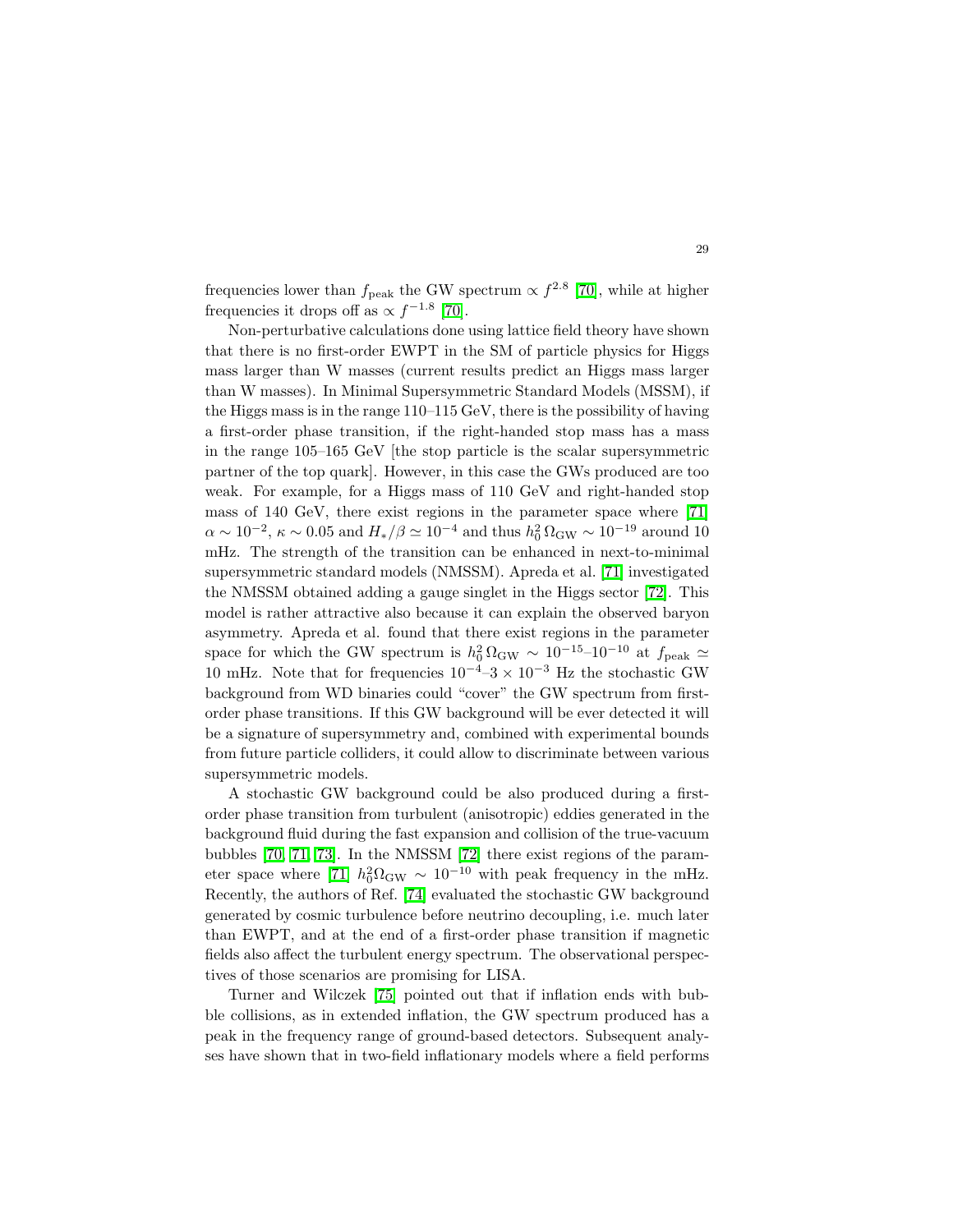the first-order phase transition and a second field provides the inflationary slow rolling (so-called first-order or false vacuum inflation [\[76\]](#page-36-7)), if the phase transition occurs well before the end of inflation, a GW spectrum peaked around  $10-10^3$  Hz, can be produced [\[77\]](#page-36-8), with an amplitude large enough, depending on the number of e-foldings left after the phase transition, to be detectable by ground-based interferometers. A successful detection of such a spectrum will allow to distinguish between inflation and other cosmological phase transitions, like QCD or electroweak, which have a different peak frequency.

Another mechanism that could have produced GWs in the early universe is parametric amplification after preheating [\[78\]](#page-36-9). During this phase classical fluctuations produced by the oscillations of the inflaton field  $\phi$  can interact back, via parametric resonance, on the oscillating background producing GWs. In the model where the inflaton potential contains also the interaction term  $\sim \phi^2 \chi^2$ ,  $\chi$  being a scalar field, the authors of Ref. [\[78\]](#page-36-9) estimated  $\Omega_{\rm GW} \sim 10^{-12}$  at  $f_{\rm min} \sim 10^5$  Hz, while in pure chaotic inflation  $\Omega_{\rm GW} \leq 10^{-11}$  at  $f_{\rm min} \sim 10^4$  Hz. [See Fig. 3 in Ref. [\[78\]](#page-36-9) for the GW spectrum in the range  $10^6$ – $10^8$  Hz. Unfortunately, the predictions lie in frequency range where no GW detectors have been planned so far, although EM cavities to detect GWs were proposed [\[79\]](#page-36-10).

#### <span id="page-29-0"></span>7. Gravitational waves in brane world scenarios

During the last years there have been feverish activities around brane-world models [\[80,](#page-36-11) [81\]](#page-36-12). Those scenarios are based on the idea that large ( $\geq 1/M_{\text{Pl}}$ ) spatial, extra dimensions might exist. They assume that ordinary matter is confined onto a three-dimensional subspace, called the (visible) brane, which is embedded in a larger space, called the *bulk*. Only gravitational interactions are allowed to propagate in the bulk. If  $n$  is the number of extra dimensions, then the four-dimensional Planck mass  $M_{\text{Pl}}$  is a derived quantity, while the fundamental scale is determined by the gravitational mass  $M_{\text{fund}}$  in  $n+4$  dimensions. In the case of a flat bulk, l being the typical length of the extra dimensions,  $M_{\rm Pl}^2 = M_{\rm fund}^{n+2} l^n$  with  $M_{\rm fund}$  ranging between TeV to  $M_{\text{Pl}}$ . In the following, we shall mention results obtained in five-dimensional brane-world models  $(n = 1)$ .

By normalizing properly Eq. [\(32\)](#page-14-0) and taking the limit  $k\eta \ll 1$ , it is easily derived that long-wavelength GWs generated in de Sitter inflation have a (almost) constant amplitude  $k^{3/2} h_k = H_{dS}/M_{Pl}$ , which depends on the two scales in the problem: the Hubble parameter during inflation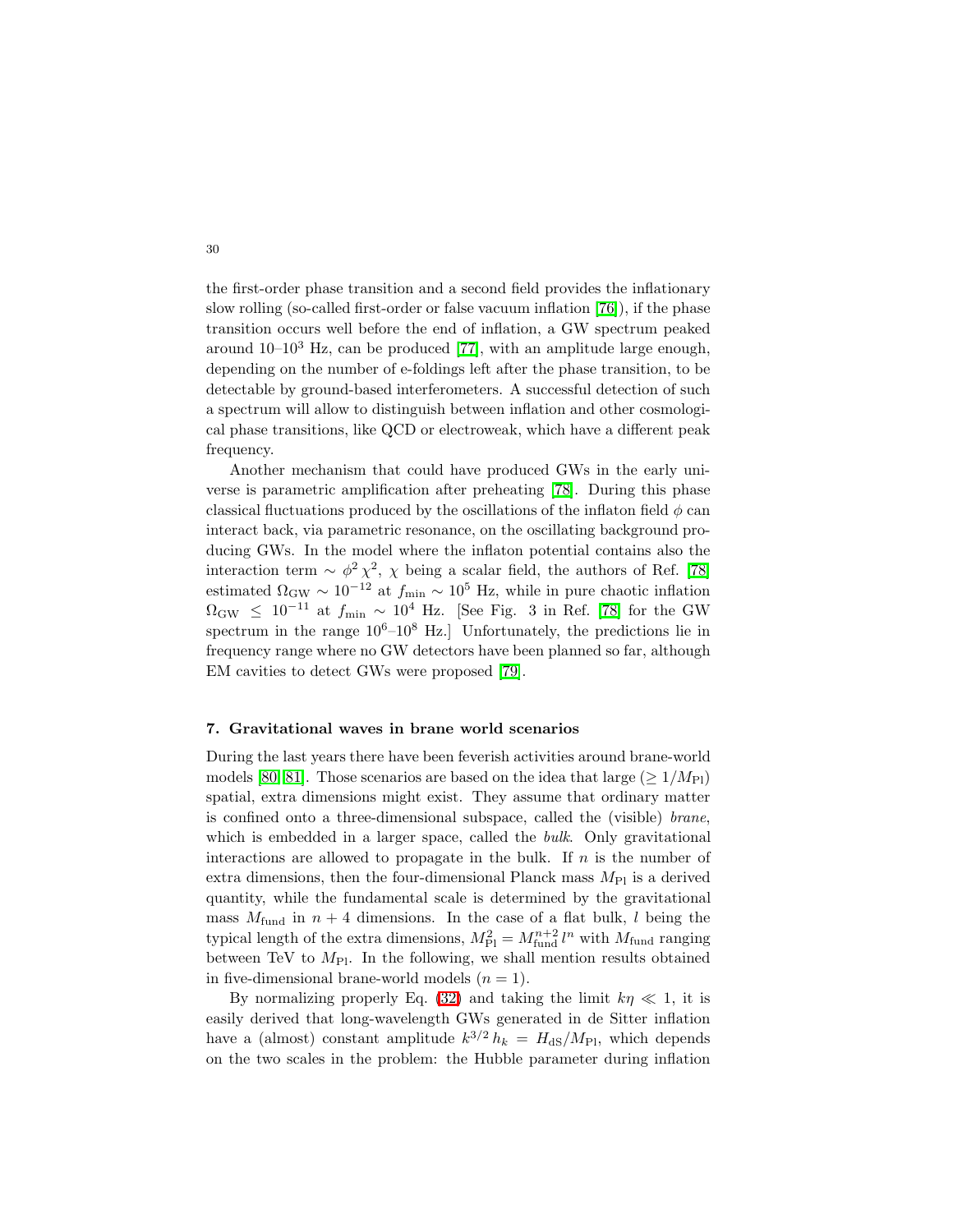and the low-energy Planck mass. In five-dimensional brane-world models there is an additional scale in the problem, the scale  $l$  associated to the fifth dimension. Quite generically, we could expect [\[82\]](#page-36-13) that if inflation on the (visible) brane occurs at scales smaller than the curvature of the extra dimension, i.e.  $H l \gg 1$ , then the amplitude of GWs <sup>f</sup> can be modified with respect to the value predicted in standard four-dimensional theory – for example [\[83,](#page-36-14) [84,](#page-36-15) [85,](#page-36-16) [82\]](#page-36-13)  $k^{3/2} h_k = f(H l) H/M_{\text{Pl}}$  with some function f. <sup>g</sup> In the brane-world models analysed in Refs. [\[83,](#page-36-14) [84,](#page-36-15) [82\]](#page-36-13), it was found that for  $H l \gg 1$  the tensor amplitude is enhanced with respect to the standard result, i.e.  $f(l H) > 1$ . Moreover, the ratio between scalar and tensorial perturbations  $\mathcal{T}/\mathcal{S}$  may also differ from the value predicted by standard four-dimensional theory [\[83,](#page-36-14) [82\]](#page-36-13) and it could depend on specific features of the brane-inflation model. However, as seen in Section [3,](#page-3-0) the overall shape of the relic GW spectrum depends not only on the evolution of the tensormode amplitude during inflation but also on the post–big-bang phases, i.e. on the era at which the mode re-enters the Hubble radius. Only when those cosmological phases will be consistently described in the brane-world scenarios, we will have robust predictions for the GW spectrum.

By implementing quintessential inflation on the visible brane, and evaluating the Bogoliubov coeffients all along the Universe evolution, the authors of Ref. [\[86\]](#page-36-17) found results similar to the ones discussed in Section [4.3:](#page-23-0) the GW spectrum has a branch where it increases linearly as function of the frequency.

GWs can be also produced by excitations of the so-called radion field, which controls the size of the extra dimension, and by inhomogeneities in the displacement of the brane [\[87\]](#page-36-18). Those waves should peak at a frequency fixed by the scale of the extra dimension. LISA could observe excitations emitted at scales from millimeters to microns, while ground-based interferometers could observe rather small extra dimensions, up to  $\sim 10^{-12}$  mm.

In some brane world scenarios the causal propagation of gravitational and luminous signals can be different [\[88,](#page-36-19) [89\]](#page-36-20). In the case of an asymmetric warped spacetime of the kind [\[89\]](#page-36-20),

$$
ds^{2} = -n^{2}(l) dt^{2} + a^{2}(l) \left( \frac{dr^{2}}{1 - k r^{2}} + r^{2} d\Omega_{2}^{2} \right) + b^{2}(l) dl^{2}, \qquad (47)
$$

<sup>f</sup>Here the GW refers to the homogeneous Kaluza-Klein massless mode. Massive Kaluza-Klein gravitons decay very fastly [\[83,](#page-36-14) [84,](#page-36-15) [82\]](#page-36-13), so their production is very suppressed during brane inflation.

<sup>&</sup>lt;sup>g</sup>In the models analysed by Frolov and Kofman [\[82\]](#page-36-13),  $f(H l)/M_{\text{Pl}} = 1/M_{\text{Pl, infl}}$  where  $M_{\text{Pl,infl}}$  is the Planck mass during inflation.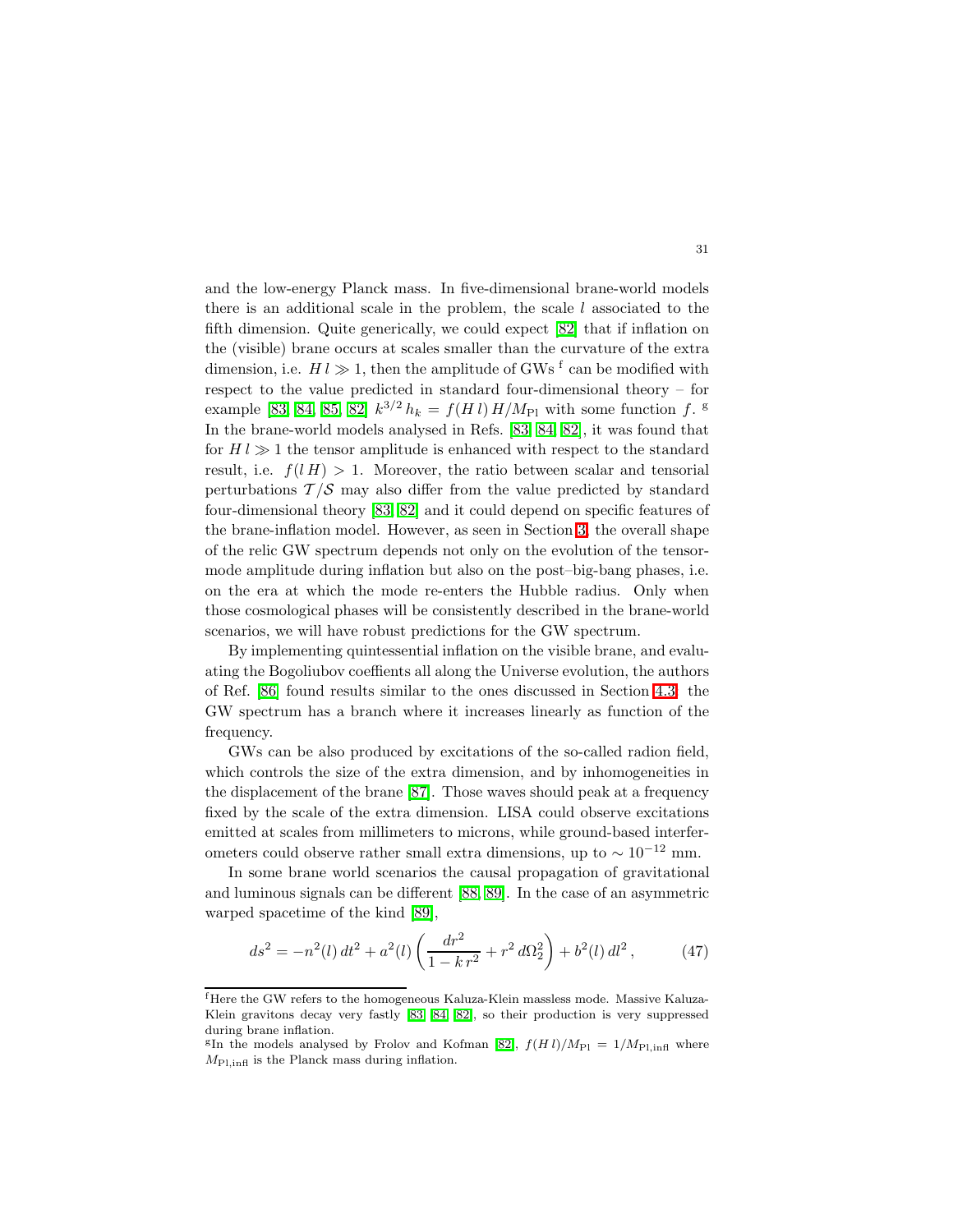where l is the coordinate along the extra dimension, and  $k = \pm 1, 0$  is the spatial curvature of the three-dimensional sections parallel to the brane, the local speed of light  $c(l) = n(l)/a(l)$  depends on the position l along the extra dimension. Since GWs can propagate in the bulk, a GW signal emitted at point A on the brane can take [if  $c(l)$  is increasing away from the brane a *short-cut* in the bulk, and to an observer located at point  $\beta$ on the brane it appears quicker than a photon traveling along the brane from  $A$  to  $B$ . If true, this effect predicts a difference between gravitational and luminous speed. By detecting GWs and EM waves from  $\gamma$ -ray bursts and supernovae, ground-based detectors of second generation can put upper limits on  $\delta c/c$  at most on the order of  $10^{-17}$  [\[12\]](#page-34-3) for  $\gamma$ -ray bursts, and  $10^{-11}$ for a supernova in the Virgo cluster of galaxies.

# <span id="page-31-0"></span>8. Extraction of cosmological parameters from detection of GWs

In this section we want to discuss very briefly another possible way GW detection can be used to probe cosmology, although not directly the physical mechanisms occurring in the very early Universe.

It was realized long ago that binaries made of compact bodies, like BHs or NSs, which spiral in toward each other loosing energy because of the emission of GWs, are "standard candles" [\[90\]](#page-36-21). Indeed, once the binary masses and spins, position and orientation angles are specified, the GW signal passing-by the detector depends only on the luminosity distance  $d_{\text{L}}(z, \Omega_M, \Omega_\Lambda, \cdots)$  between binary and detector. By using three groundbased interferometers or LISA (and suitably high signal-to-noise ratio) it is possible to determine the location and orientation of the binary in the sky, extract the masses, the spins and the cosmological distance but not the source's cosmological red-shift. Indeed, the inspiral GW signal emitted from a binary with masses  $(m_1, m_2)$  at red-shift z cannot be distinguished, except for an overall factor in the amplitude, from the one emitted from a local binary with masses  $[(1 + z) m_1, (1 + z) m_2]$ . To break the degeneracy and obtain the distance–red-shift curve and the cosmological parameters, one could associate the binary-coalescence event to an EM event which had very clear emission or absorption lines, from which one could read z. [Because the errors in position determinations can be rather large, the existence of EM counterpart can also improve the accuracy in measuring the luminosity distance – for example by mapping massive BH binaries with LISA  $\delta d_{\rm L}/d_{\rm L}$  decreases from 1–10% to 0.15–1% [\[91\]](#page-36-22).] However, Holz and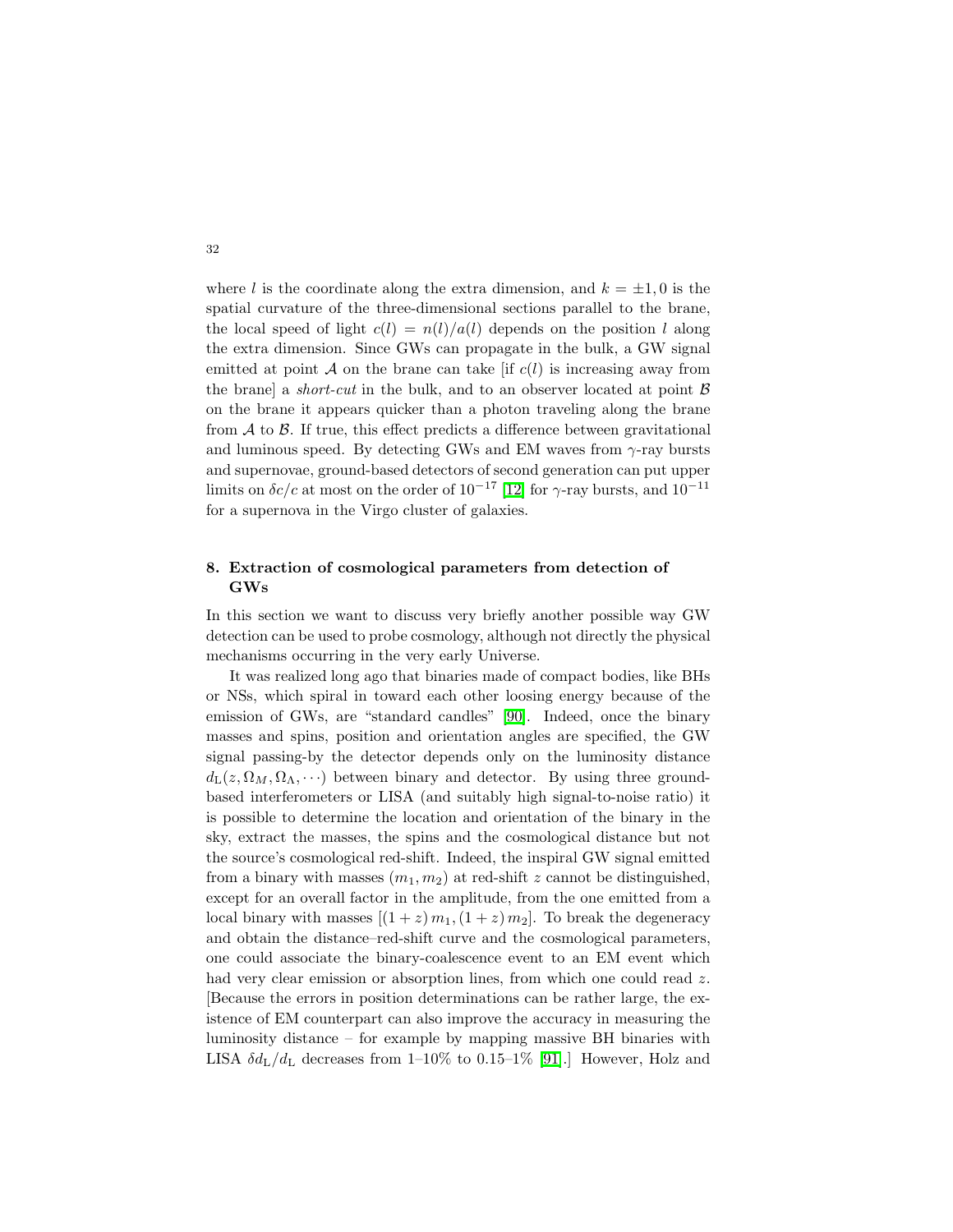Hughes [\[91\]](#page-36-22) recently pointed out that, practically, because of gravitationallensing effects (GWs are lensed as EM radiation are lensed) the precision with which the luminosity distance can be determined is degraded, though still slightly better than what Type-Ia supernovae probes can reach, but unless the event rates is high enough the extraction of cosmological parameters cannot be done with good accuracy.

### <span id="page-32-0"></span>9. Summary

As seen, the search for GWs from the very early Universe is rather challenging but the outcome is certainly worth the effort.

Theoretically, so little we know about the very early evolution of our Universe, that the predictions for the stochastic GW background from standard inflation [\[27,](#page-34-18) [28\]](#page-34-19) and/or superstring-motivated models [\[47,](#page-35-9) [48\]](#page-35-10), including also brane-world scenarios [\[83,](#page-36-14) [84,](#page-36-15) [85,](#page-36-16) [86,](#page-36-17) [87\]](#page-36-18), should be considered just as indications. What we learned from those models, is that it could well be the GW spectrum is not (almost) flat all the way from  $f \sim 10^{-16}$ Hz to  $f \sim 10^{10}$  Hz. There could be frequency regions in which it increases or decreases [\[27\]](#page-34-18) due to cosmological phases existed before the would-be big-bang singularity, and/or post–big-bang phases with equations of state different than radiation or matter ones, whose presence we cannot currently exclude. [Even an initial state different from vacuum could affect the relic GW spectrum [\[34\]](#page-34-25), as seen from Eq. [\(27\)](#page-12-1).] Future CMB polarization experiments [\[43\]](#page-35-4) could detect the tensor contribution at very large wavelength and discriminate within plethora of inflationary models. The detection of GWs from bubble collision [\[69,](#page-36-0) [71,](#page-36-2) [76,](#page-36-7) [77\]](#page-36-8) and/or turbulent motion [69, 71, [73,](#page-36-4) [74\]](#page-36-5) in the primordial plasma, and especially the frequency at which the GW spectrum is peaked, will reveal if first-order phase transitions occured, and at which particle physics mechanism they are associated to: QCD, EW, last stages of inflation, etc. If a network of cosmic strings ever formed, it should have produced a Gaussian [\[66\]](#page-35-27) or even strongly non-Gaussian [\[67\]](#page-35-28) GW spectrum, which could be detectable by the second generation of ground-based interferometers and LISA. If not observed, we could put upper limits on few free parameters. An independent estimation of the cosmological parameters could be obtained by detecting GWs from coalescing binaries at fairly high red-shift [\[90,](#page-36-21) [91\]](#page-36-22).

Experimentally, since the GW signal from astrophysical sources is much more promising than the one from the early Universe, the ground- and space-based detectors were conceived and designed to detect the formers.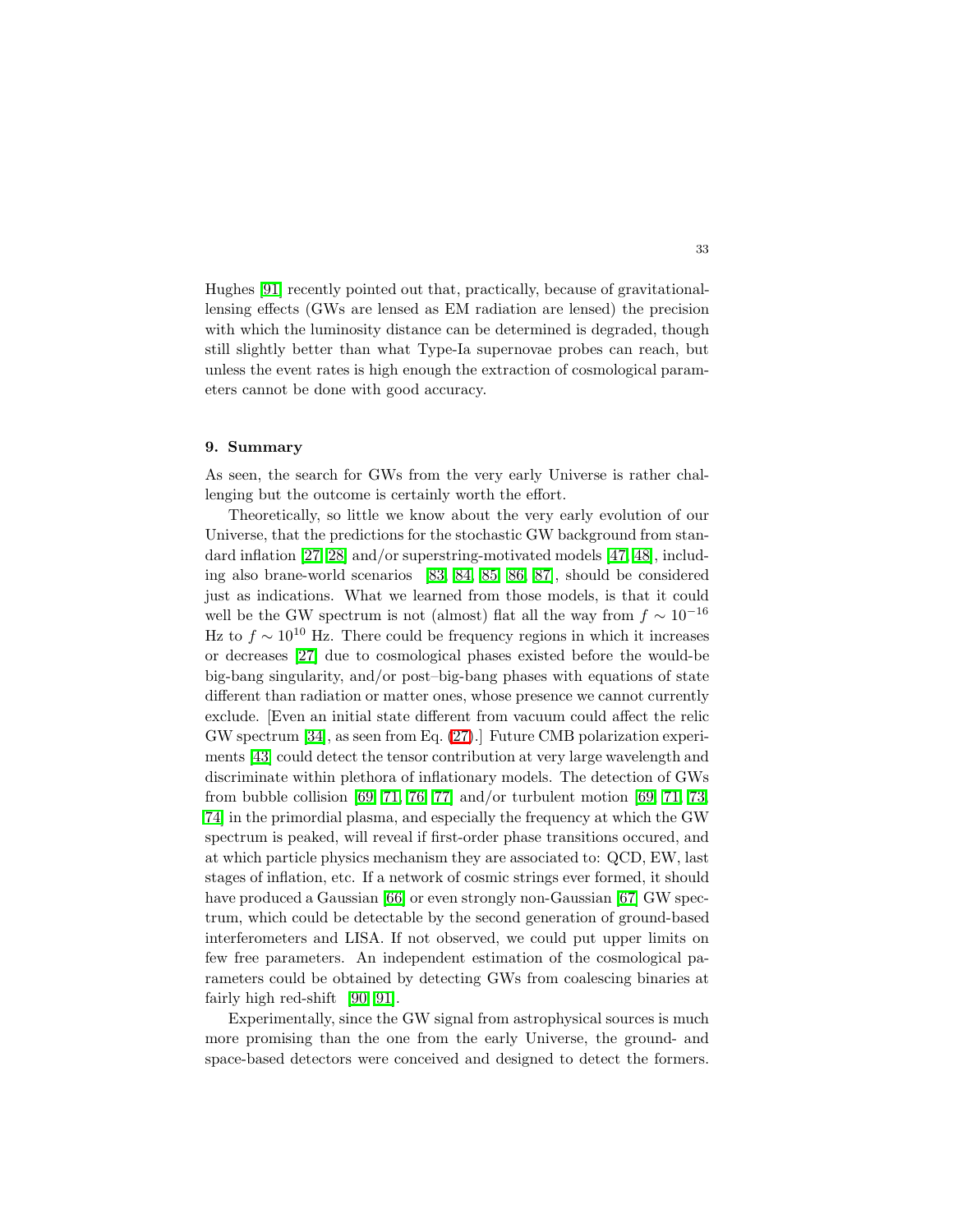Various scientists in the GW community have already started thinking at future detectors, like the follow-on LISA missions which could focus more on early-time cosmological signals [\[37,](#page-34-28) [38,](#page-34-29) [39,](#page-35-1) [40,](#page-35-0) [41\]](#page-35-2). The technological challenges for these missions are considerable and deserve very careful investigations. Finally, ground-based GW detectors in the high-frequency region of MHz [\[79\]](#page-36-10) and GHz [\[22\]](#page-34-13) have gained more attention [\[47,](#page-35-9) [60,](#page-35-21) [78\]](#page-36-9).

So, even if the detection of GWs from primordial Universe is still somewhat far ahead of us, maybe, if nature is kind with us, we will not wait for a long time. There could be surprises.

# Acknowledgments

I wish to thank the organizers of the TASI school for having invited me to such a pleasant and stimulating school and all the students for their interesting questions. In preparing and writing these lectures I benefited from conversations with Yanbei Chen, Scott Hughes, Marc Kamionkowski, Arthur Kosowsky, David Langlois, Shane Larson, Albert Lazzarini, Michele Maggiore, Jérôme Martin, Alberto Nicolis, Sterl Phinney, Patricia Purdue and Kip Thorne.

This research was also supported by Caltech's Richard Chace Tolman Foundation.

# <span id="page-33-0"></span>References

- <span id="page-33-1"></span>[1] A. Einstein, *Sitzber. Preuss. Akad. Wiss.*, 688 (1916); see also *Preuss. Akad. Wiss.*, 154 (1918).
- [2] H. Bondi, *Nature* 179, 1072 (1957); ibid. 186, 535 (1960).
- <span id="page-33-3"></span><span id="page-33-2"></span>[3] R. Hulse and J. Taylor, *Astrophys. J.*, 324 (1975).
- [4] P. Astone et al., *Europhys. Lett.* 12, 5 (1990); G. Pallottino, in "Gravitational Waves, Sources and Detectors," p 159 (Singapore, World Scientific, 1997); E. Mauceli et al., *Phys. Rev.* D54, 1264 (1996); D. Blair et al., *Phys. Rev. Lett.* 74, 1908 (1995); M. Cerdonio et al., *Class. Quantum Grav.* 14, 1491 (1997).
- <span id="page-33-4"></span>[5] M. Ando et al., *Phys. Rev. Lett.* 86, 3950 (2001); A. Abramovici et al., *Science* 256, 325 (1992); H. Lück et al., *Class. Quantum Grav.* 14, 1471 (1997); B. Caron et al., *Class. Quantum Grav.* 14, 1461 (1997).
- <span id="page-33-5"></span>[6] See, e.g, Sections III and IV in S.A. Hughes, S. Marka, P.L. Bender and C.J. Hogan, [\[astro-ph/0110349\]](http://arxiv.org/abs/astro-ph/0110349).
- <span id="page-33-6"></span>[7] B.J. Meers and K. Strain, *Phys. Rev.* A44, 4693 (1991); J. Mizuno et al., *Phys. Lett.* A175, 273 (1993); E. Gustafson, D. Shoemaker, K.A. Strain and R. Weiss, "LSC White paper on detector research and development," www.ligo.caltech.edu/docs/T/T990080-00.pdf.
- <span id="page-33-7"></span>[8] A. Buonanno and Y. Chen, *Phys. Rev. D* 64, 042006 (2001).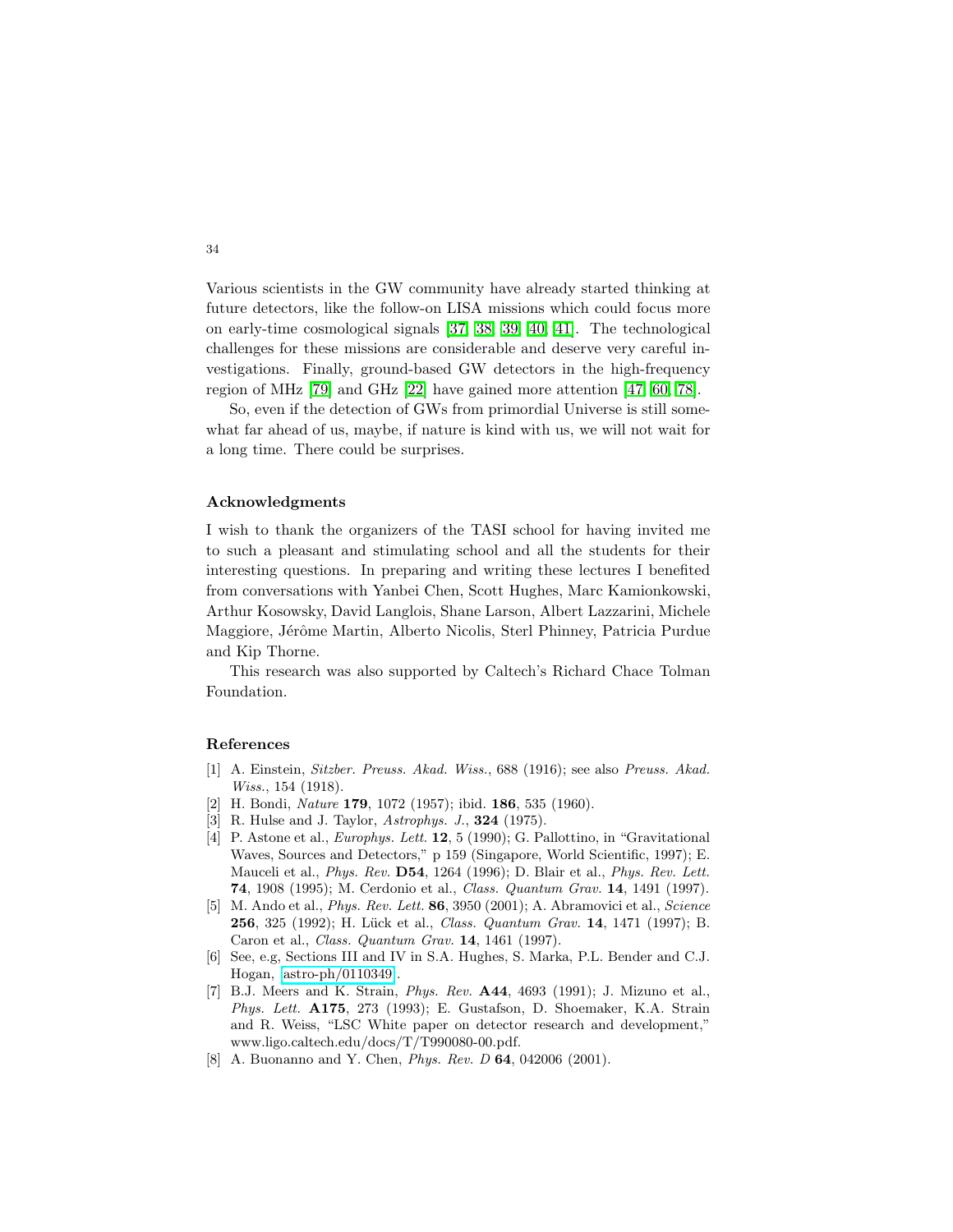- <span id="page-34-0"></span>[9] V.B. Braginsky and F.Ya. Khalili, *Phys. Lett.* A147, 251 (1990); V.B. Braginsky, M.L. Gorodetsky, F.Ya. Khalili and K.S. Thorne, *Phys. Rev.* A61, 044002 (2000).
- <span id="page-34-1"></span>[10] P. Purdue, *Phys. Rev.* D66, 022001 (2001); P. Purdue and Y. Chen, *Phys. Rev.* D66, 122004 (2002).
- <span id="page-34-2"></span>[11] References on LISA project can be found at [http://www.lisa.uni-hannover.de/lisapub.html.](http://www.lisa.uni-hannover.de/lisapub.html)
- <span id="page-34-4"></span><span id="page-34-3"></span>[12] C. Cutler and K.S. Thorne, [\[gr-qc/0204090\]](http://arxiv.org/abs/gr-qc/0204090).
- <span id="page-34-5"></span>[13] B. Allen, *Lectures at Les Houches School*, 1996 [\[gr-qc/9604033\]](http://arxiv.org/abs/gr-qc/9604033).
- <span id="page-34-6"></span>[14] M. Maggiore, *Phys. Rep.* 331, 283 (2000).
- [15] K.S. Thorne, *Gravitational radiation*, in *300 Years of Gravitation* ed. by S.W. Hawking and W. Israel (Cambridge University Press, Cambridge, 1987).
- <span id="page-34-7"></span>[16] N. Christensen, *Phys. Rev.* D46, 5250 (1992); E.E. Flanagan, *Phys. Rev.* D48, 2389 (1993); B. Allen and J.D. Romano, *Phys. Rev.* D59, 102001 (1999).
- <span id="page-34-8"></span>[17] N. Cornish, *Phys. Rev.* D65, 022004 (2000); N. Cornish and S. Larson, *Class. Quantum Grav.* 18, 3473 (2001).
- <span id="page-34-9"></span>[18] J.W. Armstrong, F.B. Estabrook and M. Tinto, *Class. Quantum* 18, 4059 (2001); M. Tinto, J.W. Armstrong and F.B. Estabrook, *Phys. Rev.* D63, 021101(R) (2001).
- <span id="page-34-11"></span><span id="page-34-10"></span>[19] C. Ungarelli and A. Vecchio, *Phys. Rev.* D64, 121501 (2001).
- [20] Ya.I Zel'dovich and I.D. Novikov, "The structure and evolution of the Universe," (Chicago, University of Chicago Press, 1983), p 157.
- <span id="page-34-12"></span>[21] E.W. Kolb and M.S. Turner, "The early Universe," (Addison Wesley, Reading Massachusetts, 1990).
- <span id="page-34-14"></span><span id="page-34-13"></span>[22] E. Iacopini, E. Picasso, F. Pegoraro, and L.A. Radicati, *Phys. Lett* 73A, 140 (1979); C.M. Caves, *Phys. Lett.* 80B, 323 (1979).
- [23] See, e.g., Lectures by K.A. Olive in this Proceedings.
- <span id="page-34-16"></span><span id="page-34-15"></span>[24] C.J. Copi, D.N. Schramm and M.S. Turner, *Phys. Rev.* D55, 3389 (1997).
- <span id="page-34-17"></span>[25] B. Allen and S. Koranda, *Phys. Rev.* D50, 3713 (1994).
- <span id="page-34-18"></span>[26] S. Thorsett and R. Dewey, *Phys. Rev.* D53, 3468 (1996).
- [27] L. Grishchuk, *Sov. Phys. JETP* 40, 409 (1974); *Class. Quantum Grav.* 10, 2449 (1993).
- <span id="page-34-20"></span><span id="page-34-19"></span>[28] A. Starobinsky, *JETP Lett.* 30, 682 (1979).
- [29] N.D. Birrell and P.C.W. Davis, "Quantum fields in curved space," (Cambridge, Cambridge University Press, 1982).
- <span id="page-34-23"></span><span id="page-34-22"></span>[30] A. Buonanno, K. Meissner, C. Ungarelli and G. Veneziano, *JHEP* 001, 004 (1998).
- [31] A. Buonanno and T. Damour, *Phys. Rev.* D50, 3713 (2001).
- <span id="page-34-24"></span><span id="page-34-21"></span>[32] See, e.g., Lectures by S. Carroll in this Proceedings.
- [33] L.F. Abbott and D.D. Harari, *Nucl. Phys.* B264, 487 (1986); B. Allen, *Phys. Rev.* D37, 2078 (1988).
- <span id="page-34-26"></span><span id="page-34-25"></span>[34] L. Hui and W.H. Kinney, *Phys. Rev.* D65, 103507 (2002).
- <span id="page-34-27"></span>[35] L. Krauss and M. White, *Phys. Rev. Lett.* 69, 869 (1992).
- <span id="page-34-28"></span>[36] M. S. Turner, *Phys. Rev.* D55, R435 (1996).
- <span id="page-34-29"></span>[37] C. Ungarelli and A. Vecchio, *Phys. Rev.* D63, 064030 (2001).
- [38] N. Seto, T. Kawamura and T. Nakamura, *Phys. Rev. Lett.* 87, 221103 (2001).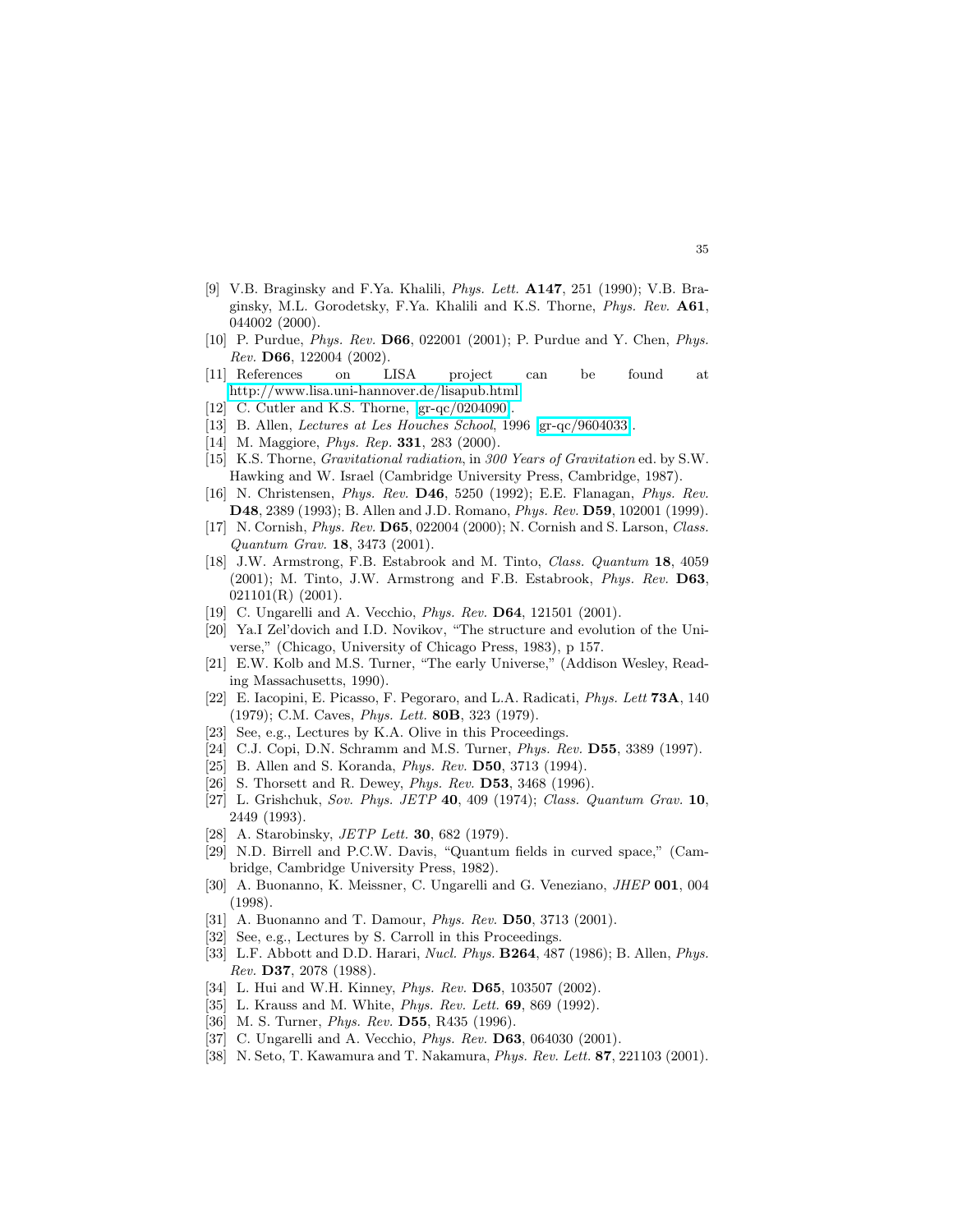- <span id="page-35-1"></span><span id="page-35-0"></span>[39] C.J. Hogan and P.L. Bender, *Phys. Rev.* D64, 062002 (2001).
- <span id="page-35-2"></span>[40] S. Phinney, (private communication).
- <span id="page-35-3"></span>[41] K.S. Thorne, (private communication).
- <span id="page-35-4"></span>[42] See, e.g., Lectures by M. Zaldarriaga in this Proceedings.
- [43] M. Kamionkowski, A. Kosowsky and A. Stebbins, *Phys. Rev.* D55, 7368 (1997); U. Seljak and M. Zaldarriaga, *Phys. Rev.* D78, 2054 (1997); M. Kamionkowski and A. Kosowsky, *Phys. Rev.* D57, 685 (1998).
- <span id="page-35-6"></span><span id="page-35-5"></span>[44] M. Gasperini and M. Giovannini, *Phys. Rev.* D47, 1519 (1993).
- <span id="page-35-8"></span>[45] M. Gasperini, [\[hep-th/9604084\]](http://arxiv.org/abs/hep-th/9604084).
- <span id="page-35-9"></span>[46] B.A. Campbell, A.D. Linde and K.A. Olive, *Nucl. Phys.* B335, 146 (1991); R. Brustein and P.J. Steinhardt, *Phys. Lett.* B302, 196 (1993).
- <span id="page-35-10"></span>[47] G. Veneziano and M. Gasperini, [\[hep-th/0207130\]](http://arxiv.org/abs/hep-th/0207130).
- [48] J. Khoury, B.A. Ovrut, P.J. Steinhardt and N. Turok, *Phys. Rev.* D64, 123522 (2001).
- <span id="page-35-11"></span>[49] J. Khoury, B.A. Ovrut, N. Seiberg, P.J. Steinhardt and N. Turok, *Phys. Rev.* D65, 086007 (2002).
- <span id="page-35-15"></span><span id="page-35-12"></span>[50] G. Veneziano, *Phys. Lett.* B265, 287 (1991).
- <span id="page-35-13"></span>[51] V. Kaplunovsky, *Phys. Rev. Lett*. 55, 1036 (1985).
- <span id="page-35-14"></span>[52] R. Brustein, G. Gasperini, G. Giovannini and G. Veneziano, *Phys. Lett.* B361, 45 (1995).
- <span id="page-35-7"></span>[53] A. Buonanno, M. Maggiore and C. Ungarelli, *Phys. Rev.* D55, 3330 (1997).
- <span id="page-35-16"></span>[54] M. Gasperini, *Phys. Rev.* D56, 4815 (1997); [\[hep-th/9907067\]](http://arxiv.org/abs/hep-th/9907067).
- <span id="page-35-17"></span>[55] P. Hôrava and E. Witten, *Nucl. Phys.* **B460**, 506 (1996).
- [56] M.S. Turner and E.J. Weinberg, *Phys. Rev.* D56, 4604 (1997); N. Kaloper, A. Linde and R. Bousso, *Phys. Rev.* D59, 043508 (2001); A. Linde, [\[hep-th/0205259\]](http://arxiv.org/abs/hep-th/0205259).
- <span id="page-35-18"></span>[57] V. Bozza, M. Gasperini, M. Giovannini and G. Veneziano, *Phys. Lett.* B543, 14 (2002); [\[hep-ph/0212112\]](http://arxiv.org/abs/hep-ph/0212112).
- <span id="page-35-19"></span>[58] R. Brustein, M. Gasperini, M. Giovannini, V. Mukhanov and G. Veneziano, *Phys. Rev.* D51, 6744 (1995); D.H. Lyth, *Phys. Lett.* B526, 173 (2002); R. Brandenberger and F. Finelli, *JHEP* 0111, 056 (2001); J. Martin, P. Peter, N. Pinto-Neto and D.J. Schwarz, *Phys. Rev.* D65, 123513 (2002); R. Durrer and F. Vernizzi, *Phys. Rev.* D66, 083503 (2002).
- <span id="page-35-21"></span><span id="page-35-20"></span>[59] P.J.E. Peebles and A. Vilenkin, *Phys. Rev.* D59, 063505 (1999).
- [60] M. Giovannini, *Phys. Rev.* D60, 123511 (1999).
- <span id="page-35-23"></span><span id="page-35-22"></span>[61] A. Riazuelo and J.P. Uzan, *Phys. Rev.* D62, 083506 (2000).
- <span id="page-35-24"></span>[62] A. Vilenkin, *Phys. Rep.* 121, 263 (1985).
- [63] F.R. Bouchet, P. Peter, A. Riazuelo and M. Sakellariadou, *Phys. Rev.* D65, 021301 (2001).
- <span id="page-35-26"></span><span id="page-35-25"></span>[64] S. Sarangi and S.H. Tye, *Phys. Lett.* B536, 185 (2002).
- <span id="page-35-27"></span>[65] G. Dvali and S.H. Tye, *Phys. Lett.* B450, 72 (1999).
- <span id="page-35-28"></span>[66] R.R. Caldwell and B. Allen, *Phys. Rev.* D45, 3447 (1992); R.R. Caldwell, R.A. Battye and E.P.S. Shellard, *Phys. Rev.* D54, 7146 (1996).
- [67] T. Damour and A. Vilenkin, *Phys. Rev. Lett.* 85, 3761 (2000); *Phys. Rev.* D64, 064008 (2001).
- <span id="page-35-29"></span>[68] C.J. Hogan, *Phys. Lett.* B133, 172 (1983); E. Witten, *Phys. Rev.* D30, 272